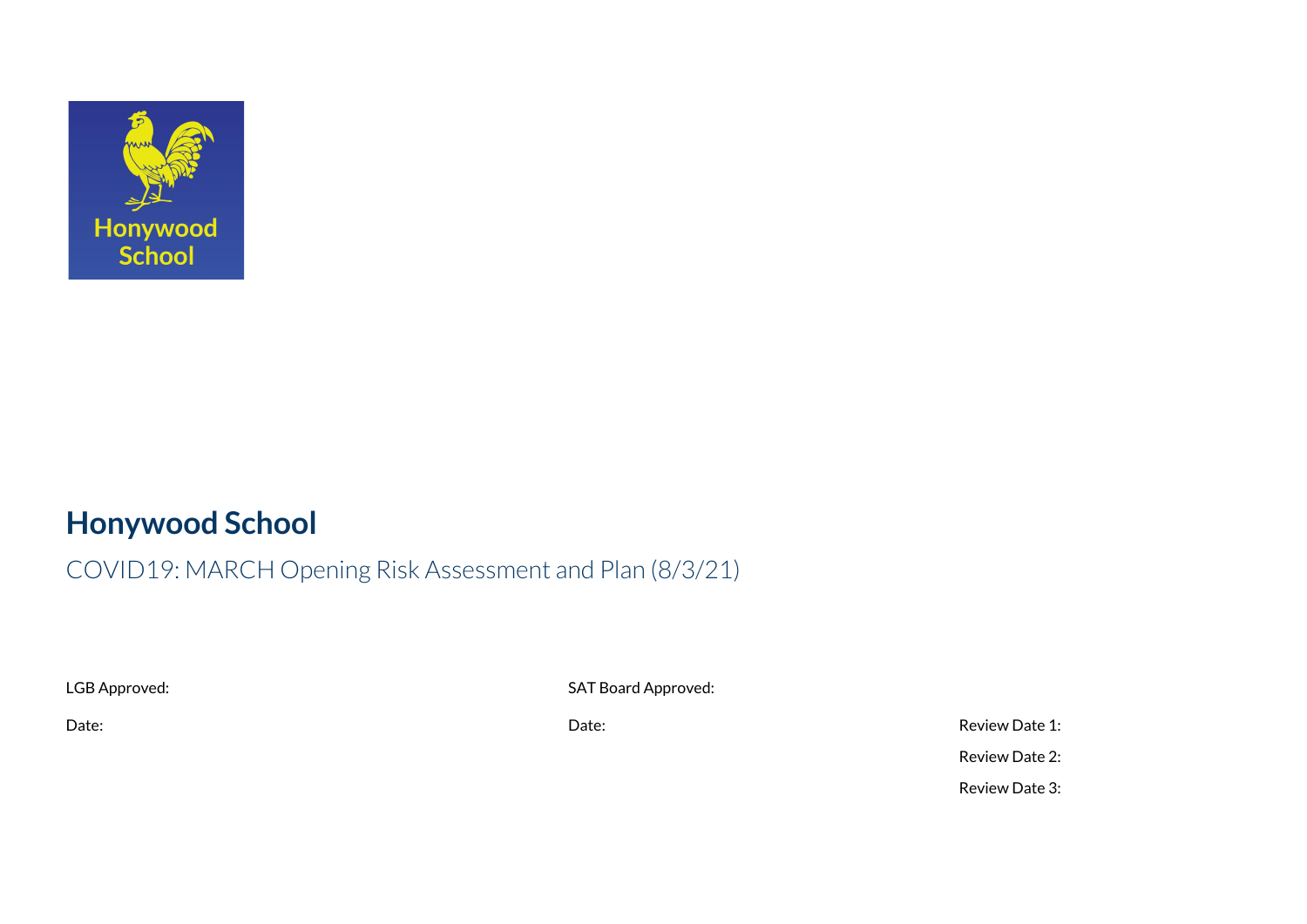### **Purpose of this document:**

This COVID19: Risk Assessment & Action Plan document sets out the decisions taken and measures put in place to prepare for the opening of the school in March and ensure the school continues to operate in a safe way. Existing policies & guidance continue to apply alongside the actions within this document, including but not limited to:

- Guidance for full opening of schools
	- <https://www.gov.uk/government/publications/actions-for-schools-during-the-coronavirus-outbreak/guidance-for-full-opening-schools>
- Restricting attendance during the national lockdown: Schools - [https://assets.publishing.service.gov.uk/government/uploads/system/uploads/attachment\\_data/file/950510/School\\_national\\_restrictions\\_guidance.pdf](https://assets.publishing.service.gov.uk/government/uploads/system/uploads/attachment_data/file/950510/School_national_restrictions_guidance.pdf)
- Whats working well in remote education - <https://www.gov.uk/government/publications/whats-working-well-in-remote-education/whats-working-well-in-remote-education>
- Health and Safety Policy
- Cleaning RA & Schedule
- First Aid Policy
- Catering RA
- Child Protection Policy
- Behaviour Policy
- Code of conduct
- DFE Guidance relating to COVID19
- Reporting of Injuries, Diseases and Dangerous Occurrences Regulations (RIDDOR) 2013
- The Health Protection (Notification) Regulations 2010
- Public Health England (PHE) (2017) 'Health protection in schools and other childcare facilities
- BAMEed Schools and COVID-19: guidance for Black, Asian and minority ethnic (BAME) staff and their employers in school settings

### **OWNERS:**

**Site safety and cleaning - PBs and JSa In school Provision – JBr, JHi, DSm, Remote Learning / Training – JMu, DCa and AMc Lateral Flow Testing - JSa,**

**Timetabling/Rota – JMu Communication and policies – JSa, JMu, SCa, JBr**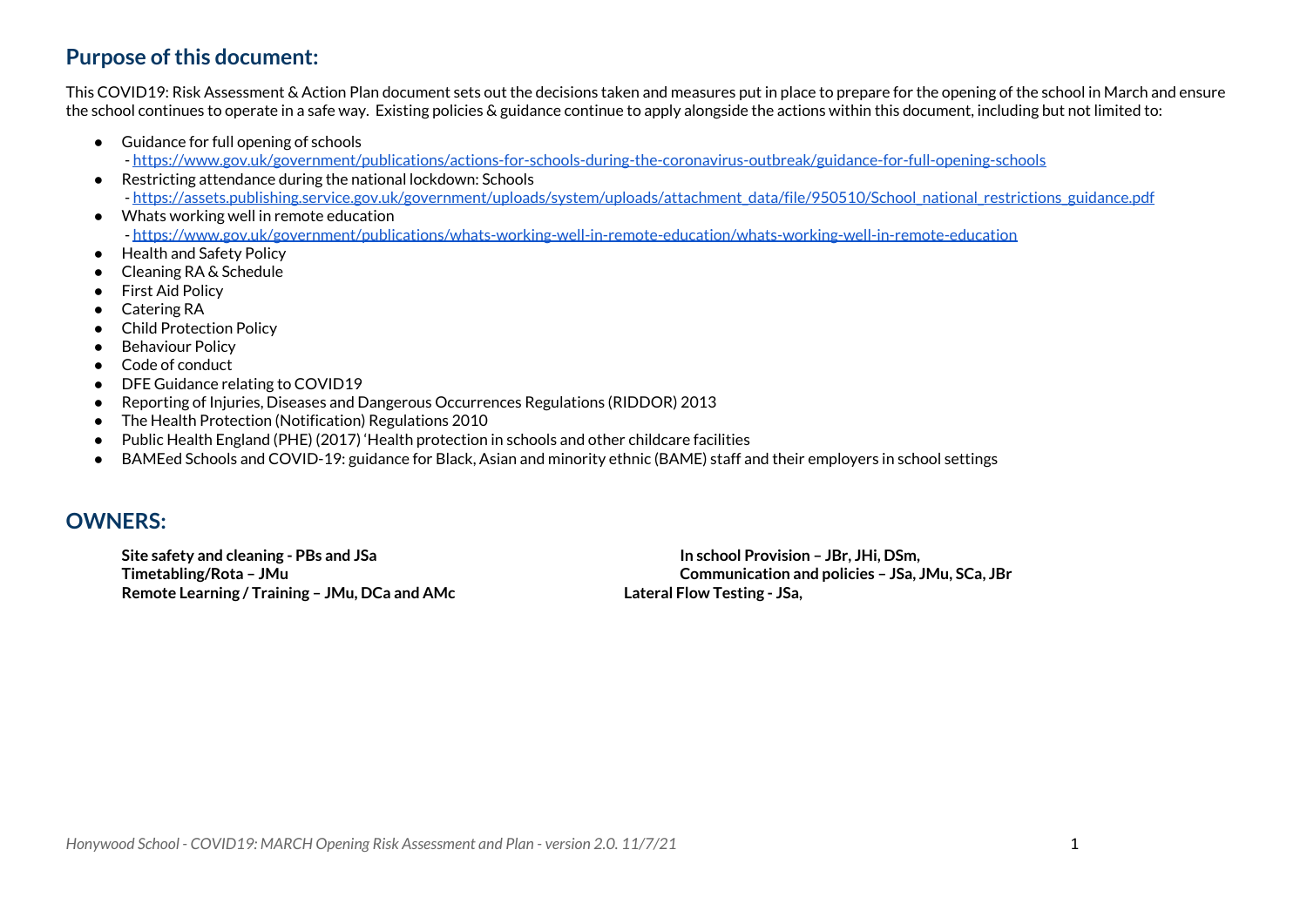### **Contents**

|                                                                                                                                                                    | 4  |
|--------------------------------------------------------------------------------------------------------------------------------------------------------------------|----|
|                                                                                                                                                                    | 9  |
| 1.1: Minimise contact with individuals who are unwell by ensuring that those who have coronavirus (COVID-19) symptoms, or who have someone in their                |    |
|                                                                                                                                                                    | 9  |
|                                                                                                                                                                    | 11 |
|                                                                                                                                                                    | 12 |
|                                                                                                                                                                    | 13 |
|                                                                                                                                                                    | 14 |
|                                                                                                                                                                    | 16 |
|                                                                                                                                                                    | 18 |
|                                                                                                                                                                    | 19 |
|                                                                                                                                                                    | 21 |
|                                                                                                                                                                    | 22 |
|                                                                                                                                                                    | 23 |
|                                                                                                                                                                    | 24 |
|                                                                                                                                                                    |    |
|                                                                                                                                                                    | 25 |
|                                                                                                                                                                    |    |
|                                                                                                                                                                    | 25 |
|                                                                                                                                                                    | 26 |
|                                                                                                                                                                    | 29 |
|                                                                                                                                                                    | 29 |
|                                                                                                                                                                    | 29 |
|                                                                                                                                                                    | 32 |
| 2.2.2 Staff who are clinically vulnerable or extremely clinically vulnerable or pregnant and staff who may otherwise be at increased risk                          |    |
|                                                                                                                                                                    | 34 |
|                                                                                                                                                                    | 35 |
|                                                                                                                                                                    | 36 |
|                                                                                                                                                                    | 36 |
|                                                                                                                                                                    | 37 |
|                                                                                                                                                                    |    |
|                                                                                                                                                                    | 38 |
|                                                                                                                                                                    |    |
| 3.1: Teach an ambitious and broad curriculum in all subjects from the start of the autumn term, but make use of existing flexibilities to create time to cover the |    |
|                                                                                                                                                                    | 38 |
|                                                                                                                                                                    | 38 |
|                                                                                                                                                                    |    |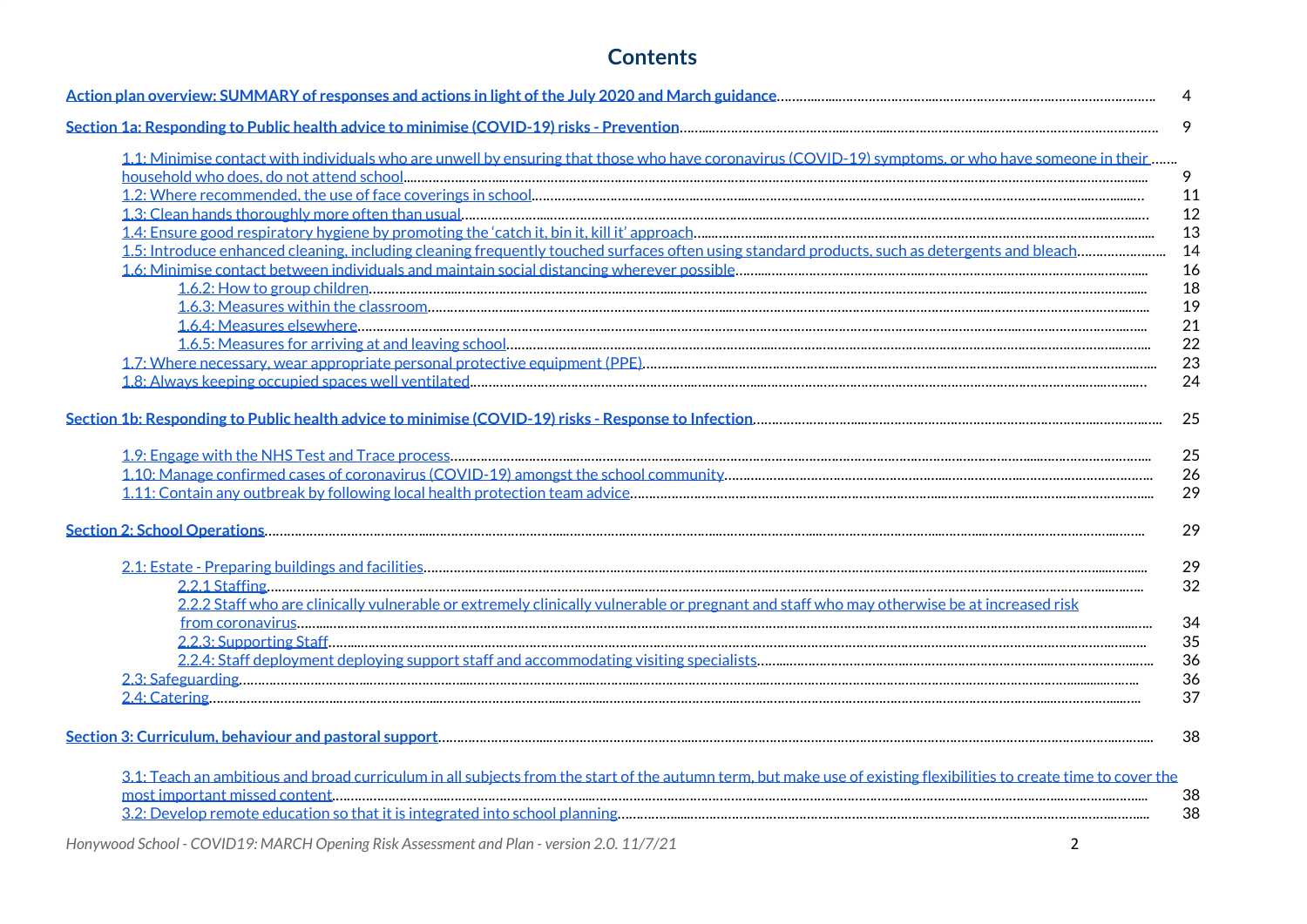| 39 |
|----|
|    |
| 48 |

### Version Control

| Version | Revision Date Revised By | Section(s) revised | Reason for revision |
|---------|--------------------------|--------------------|---------------------|
|         |                          |                    |                     |
|         |                          |                    |                     |
|         |                          |                    |                     |
|         |                          |                    |                     |
|         |                          |                    |                     |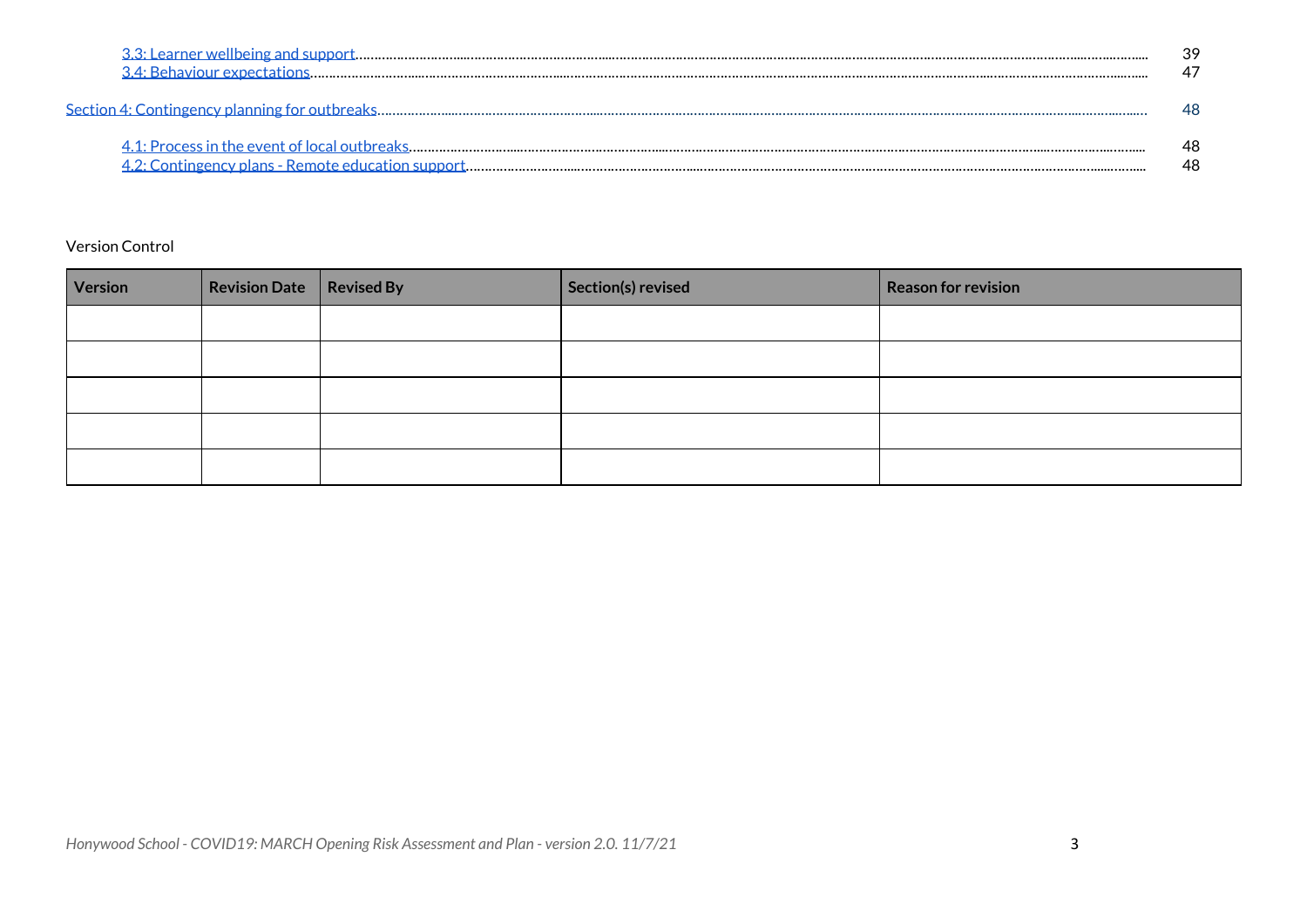# **Action plan overview**

SUMMARY of responses and actions in light of the July 2020 guidance for full opening system of controls modified to take into account partial opening under January lockdown guidance (restricting attendance during the national lockdown) for vulnerable learners and those of critical workers (part two shows our full risk assessment and action plan)

1.1: Minimise contact with individuals who are unwell by ensuring that those who have the coronavirus (COVID-19) symptoms, or who have someone in their household **who does, do not attend school:**

- a. Communication to all parents and learners around the importance of this
- b. Home-school agreement makes this requirement explicit
- c. Staff code of conduct makes not obeying track and trace/self-isolation a disciplinary offence
- d. Where a learner or member of staff becomes unwell at school with a new continuous cough or high temperature:
	- i. Medical should be alerted.
		- ii. The learner/ member of staff should be isolated immediately in a closed room with the windows open.
		- iii. PPE should be used by staff in vicinity and handwashing protocols followed
		- iv. A learner should be sent home as soon as parents/carers can be contacted and told they should get a test and inform school of outcome; the member of staff should leave the site as soon as possible and will be asked to get a test and inform the school of the outcome
		- v. There should be a full bleach based clean of the areas the learner/member of staff has been in.
- e. Should a member of the school community have a positive test for COVID -19, the school will contact PHE and follow the advice given around which individuals/groups should be asked to self-isolate. Communications protocols need to be in place for this
- f. Learners required to get a PCR test prior to returning to school even if no symptoms. Communicated and confirmed before learner begins
- g. Lateral Flow Testing will be set up in school. Lateral Flow test will be available weekly to test staff and learners attending the site.

#### **1.2: Where recommended,the use of face coverings in school**

- a. Masks compulsory for all staff and learners when under supervision in class (until Easter) and in communal areas.
- b. Communication to all parents and learners around the importance of this via home school agreement and phone call prior to taking up key worker offer
- c. Home-school agreement makes this requirement explicit
- d. Regular communication to Staff via bulletin
- e. All classrooms to be supplies with pack of spare masks children encouraged to change masks if they get damp

#### **1.3: Clean hands more often than usual**

- a. All classrooms will be equipped with alcohol gel and staff will be asked to ensure all learners use this regularly (minimum at start of all lessons). Learners will be encouraged to bring their own hand sanitizer to use at other times and will also be encouraged to wash their hands thoroughly after using the toilet and also when opportunities arise.
- b. All food outlets will have alcohol gel dispenser points; supervising staff will monitor use.
- c. Posters in the toilet areas and around school will remind learners of the importance of handwashing and of the best technique
- d. Messaging around the importance of good hand hygiene included in briefings for learners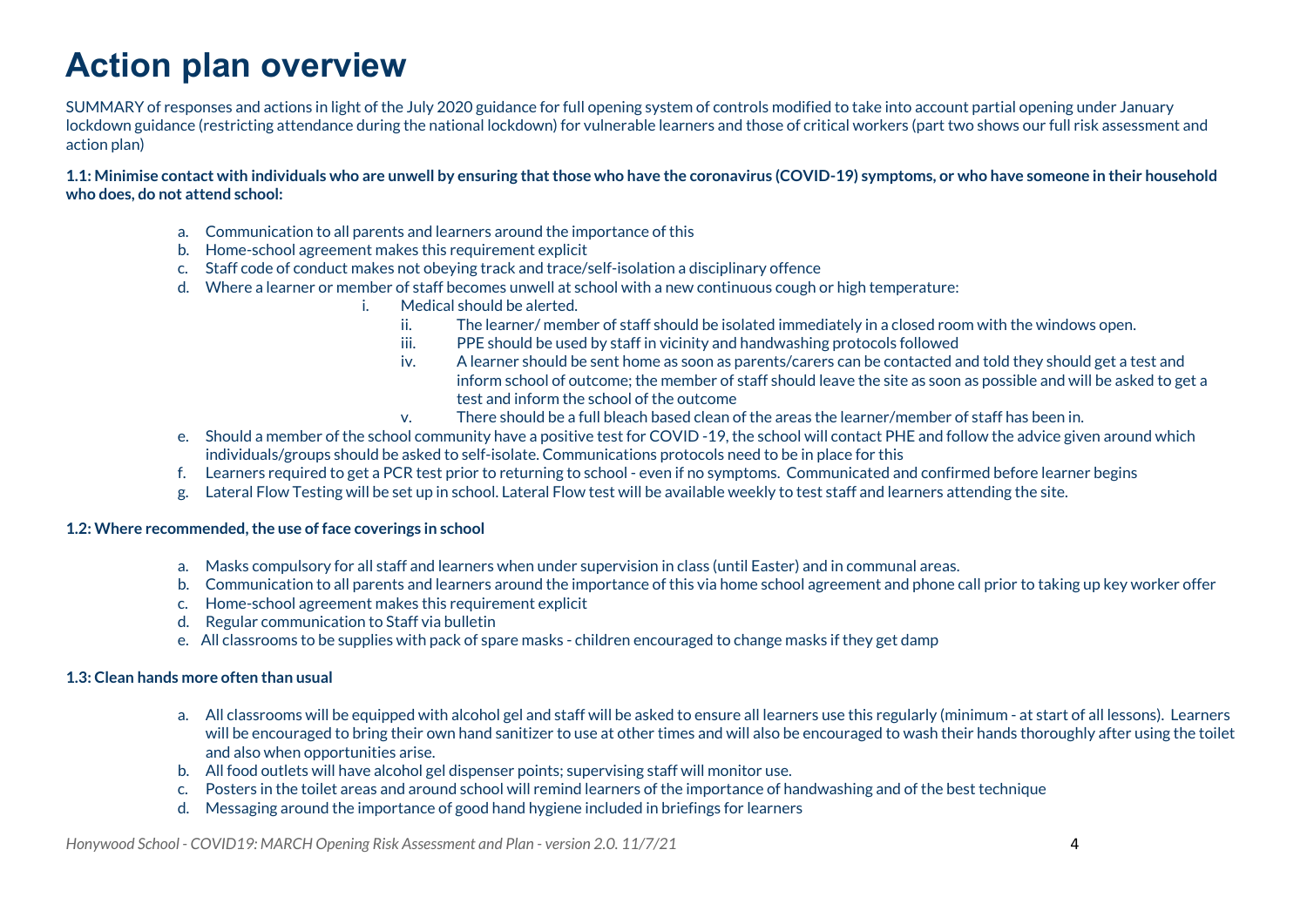e. Expectations around hand hygiene included in the Home-School Agreement

### **1.4: Ensure good respiratory hygiene by promoting "catch it, bin it, kill it" approach.**

- a. All rooms to have a supply of tissues, checked and replenished by the cleaning team
- b. All rooms to have bins checked and emptied each day
- c. Messaging around the importance of "catch it, bin it, kill it" approach included in briefings for learners.
- d. Posters put up in all classrooms around the importance of "catch it, bin it, kill it"
- e. Expectations around "catch it, bin it, kill it" approach included in the Home-School Agreement
- f. Masks are available for staff that require them and have not brought their own in. Visors available too as an addition not a replacement.
- g. Children provided with an additional space between LS2 and 3 to allow for mask break. Teacher discretion can be used to support learners having difficulty in class. Plans in place for vulnerable and hub learners that require arrangements related to masks.

### 1.5: Introduce enhanced cleaning, including frequently touched surfaces often, using standard products such as detergents and bleach

- a. Continuation of current practice of additional cleaning of priority areas and touch points including doors, toilets and eating areas.
- b. Reduction of touch-points (doors propped open, where safe to do so)

### **1.6: Minimise contact between individuals and maintain social distancing whenever possible**

| <b>LEARNERS</b> |                                                                                                                                                                                                                                                                                                                                                                                                                                                                                                                                                                                                                                                     |
|-----------------|-----------------------------------------------------------------------------------------------------------------------------------------------------------------------------------------------------------------------------------------------------------------------------------------------------------------------------------------------------------------------------------------------------------------------------------------------------------------------------------------------------------------------------------------------------------------------------------------------------------------------------------------------------|
|                 | Reducing contacts in school<br>All year groups will be kept in year group bubbles. Although learners will pass on corridors and use same spaces, they will not have any further<br>contacts/extended contacts in school.<br>No mixed year group activity will run until further notice<br>Year groups will have allocated areas for breaks and lunchtimes                                                                                                                                                                                                                                                                                           |
|                 | Social distancing at start of the day<br><b>Staggering entry to school:</b><br>Learners go straight to lesson 1 and to sit and wait for lesson to start - am reg taken here. Learners encouraged to go straight into school so that a<br>natural stagger is created.<br>Each year group given a different entry door where possible (supervised) at the start of the day; this will allow monitoring of entry and ensuring any<br>$\bullet$<br>learners choosing to wear a face mask know how to remove it safely.<br>Learners reminded of importance of walking to school in a socially distanced way in Health and Safety briefings.<br>$\bullet$ |
|                 | Social distancing at END of day<br>Flexible staggered rota at the end of the day to ensure crowding is minimised on the exit route.<br>BUSES: Duty team to monitor waiting and queuing arrangements in designated zones should the buses not be immediately available                                                                                                                                                                                                                                                                                                                                                                               |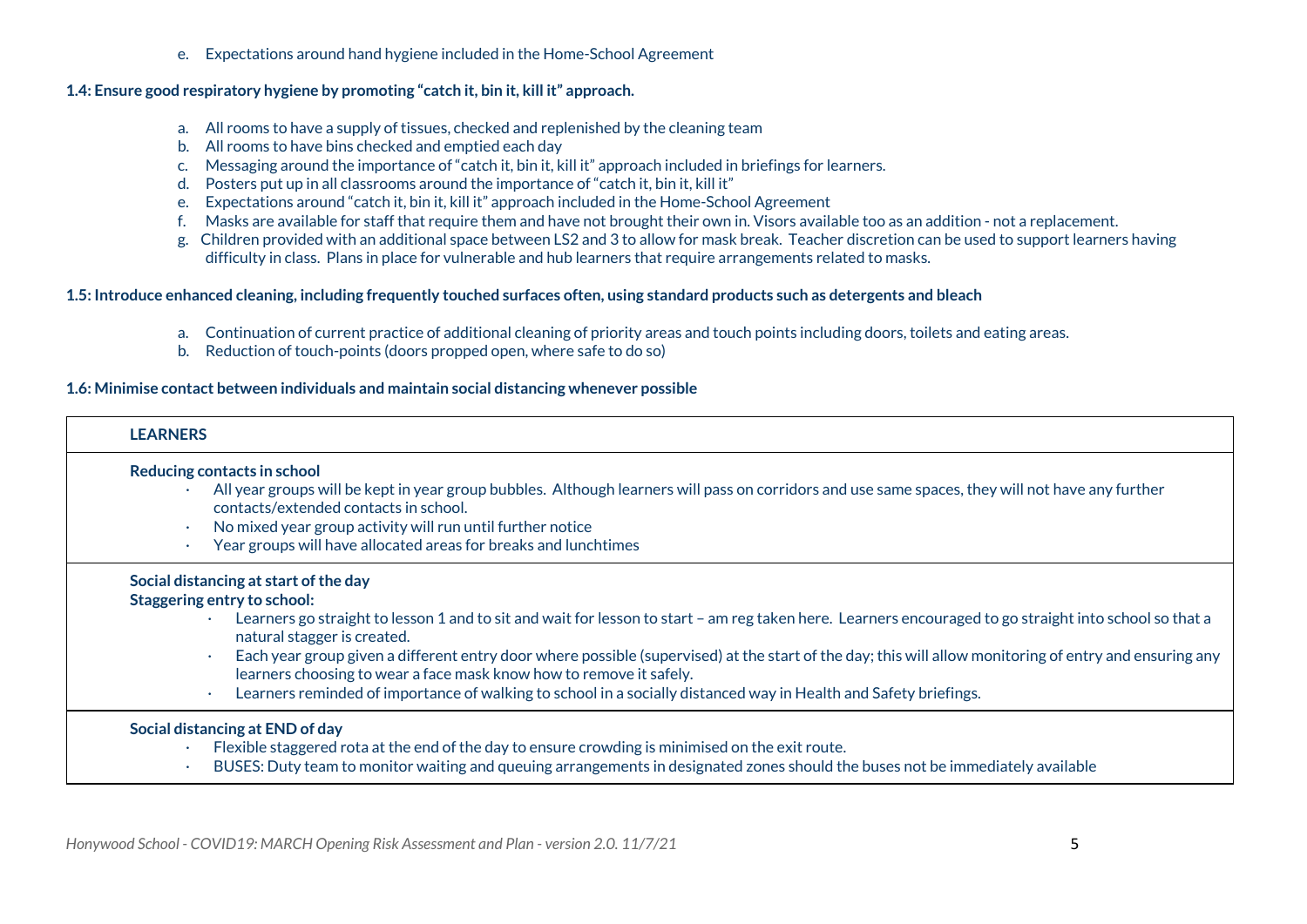**Improving social distancing between lesson change overs** One-way system marked out across site (up stairs and down stairs) · Staff asked to stand in the corridor at lesson changeovers to be ready to welcome next class and to ensure learners follow one-way and do not loiter. – learners straight in. · Doors propped open to reduce touch points, where safe to do so. · Learners in classrooms with external doors to be dismissed by those external doors where possible. **Improving social distancing at break and lunchtimes** · Each year group allocated to a ZONE of the field · Split lunch system to have no more than 2/3 year groups on lunch at a time – one ks3 one ks4 · Field to be open at break and lunchtimes · All learners to be asked to go OUTSIDE (unless weather is poor – see below) · Each Year group allocated to a different food outlet at any one time (grab and go; same offer from each outlet) · Food items sold individually to improve speed and collection of waste. · Timetable alterations to reduce crowding (see below) In the event of wet weather at break or lunch, staff could be expected to be on duty for maximum of 50% of the break/lunch period (usual rules around duties may have to be suspended to ensure health and safety of learners) - this will not affect paid duties or duty rota. Learners will spend the break/lunch period in a pre-allocated space/classroom – room from next/last lesson (could be tricky with the split lunch – so a designated room may be assigned for some groups) A map of the school showing zones for both good weather and poor weather will be shared with all staff and learners. **Reducing the risk of contact with COVID-19 on equipment** · Learners will be advised to bring ipad, personal sanitiser, pen, pencil, ruler, calculator, water bottle and relevant books to school each day.  $\cdot$  No sharing of equipment · All reusable equipment will be cleaned between classes (spray, wipes or washing) **Reducing the risk in the classroom environment** · Windows and doors should be kept open (as far as possible) to ensure good ventilation · Learners will be seated in the safest possible arrangement. Each classroom must have a seating plan which must be followed. The importance of this should be put in home school agreement. Seating plan records kept up to date to support track and trace. · Staff have access to PPE should they require it. **Learning Support Department** · SEND and FLT team to risk assess all support activities and determine actions needed to support one to one support in school and one to one support remotely should it be required **Reducing large groups being asked to be in one space** · We will minimise assemblies and large gatherings and will use google meet where it is appropriate to do so. Where group gatherings are required learners directed to wear masks.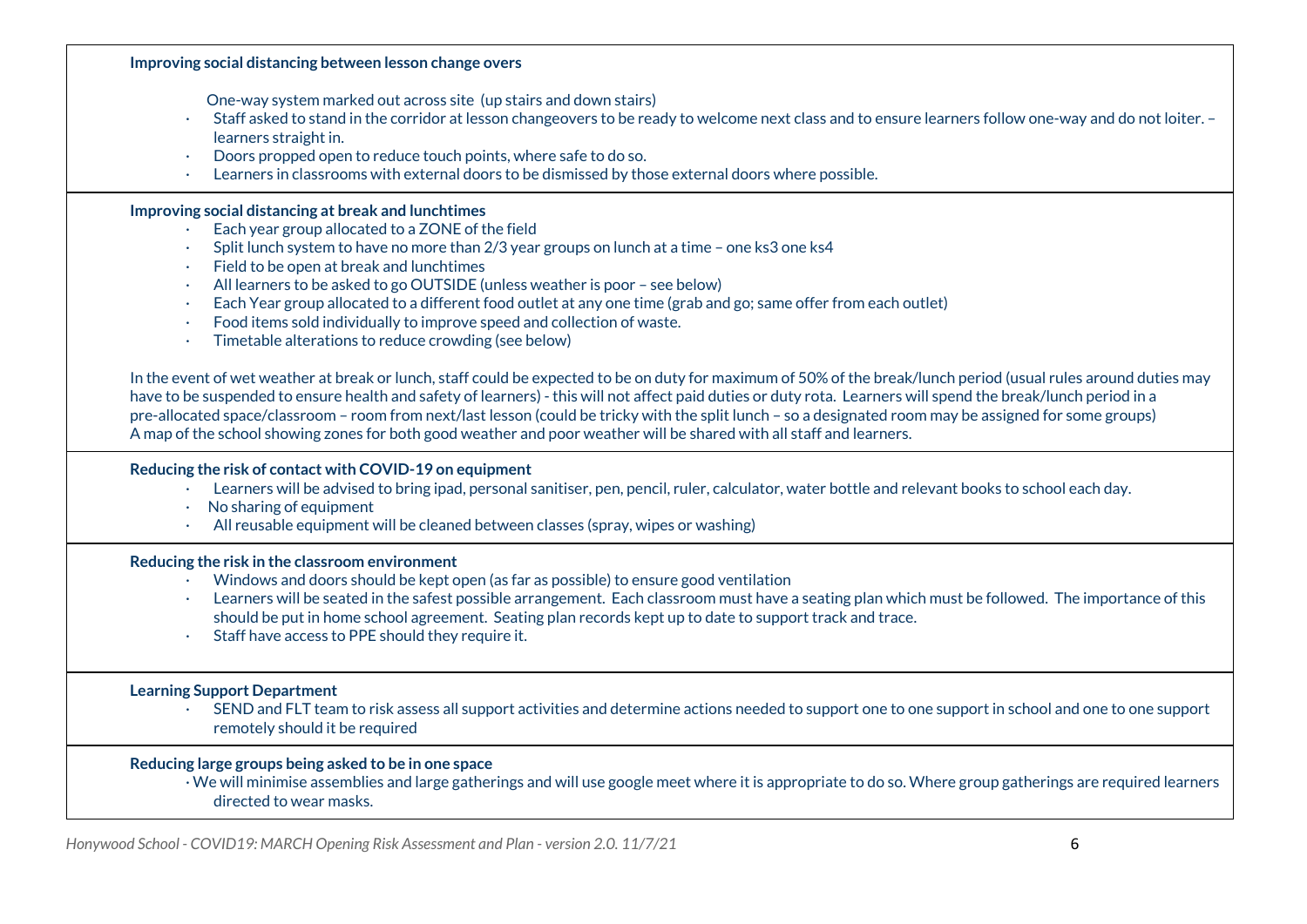#### **Ensuring all learners are prepared for "Lockdown provision"**

· Speak to all families before learners start. Ensure they have had a negative test before beginning and confirm home school agreement expectations.

| <b>STAFF</b>                                                                                                                                                                                                                                                                                                                                                                                                                                                                                                                                                              |
|---------------------------------------------------------------------------------------------------------------------------------------------------------------------------------------------------------------------------------------------------------------------------------------------------------------------------------------------------------------------------------------------------------------------------------------------------------------------------------------------------------------------------------------------------------------------------|
| Reducing the risks in the classroom<br>When in school Teacher area in room is to be more than 2m from nearest learner - seating plan records maintained<br>All teachers to have option to use face-shields as well as their masks - which all are required to wear when social distancing is not possible<br>$\bullet$<br>All teachers have been briefed in autumn term on safe teaching practices and measures being implemented.                                                                                                                                        |
| Reducing the risks in offices and other work-spaces<br>Signs on the door of each office show the recommended maximum number that can use the space on the door of each office. If the office has reached<br>the maximum number, staff advised to work in a different space/classroom<br>Staff encouraged to work at 2m distance<br>$\bullet$<br>Additional cleaning of office spaces with alcohol gel and spray cleaner available for staff to use as required (particularly for touch points such as water<br>coolers and printer/copier)                                |
| Reducing the risks in meetings<br>Where possible meetings should be held remotely - if in person then social distancing should be maintained and masks worn if space is more enclosed<br>and less ventilation<br>For those managing the site daily briefings should be kept to 15mins in large well ventilated spaces - never have whole leadership team together at<br>once.<br>2m distancing to be followed in all meetings that must take place within school.<br>Where 2m distance cannot be followed, meetings should be virtual.<br>All Training Days are be remote |
| Reducing the risks for the most clinically vulnerable staff<br>All staff in the extremely clinically vulnerable category (and other colleagues as appropriate) will be spoken to by LM to discuss additional modifications<br>that will be put in place on a case-by-case basis - recommended that they work entirely from home - respond to guidance.                                                                                                                                                                                                                    |
| 1.7: Where necessary, wear appropriate personal protective equipment (PPE)                                                                                                                                                                                                                                                                                                                                                                                                                                                                                                |

#### a. All staff will have the option to use a face shield in addition to their mask

- b. School medical room team and first aid team will be instructed to wear PPE if they are called to deal with an individual with coronavirus symptoms at school.
- c. For learners requiring intimate care PPE will be provided for the staff as required. (this includes SEND team)

#### **1.8: Always keeping occupied spaces well ventilated**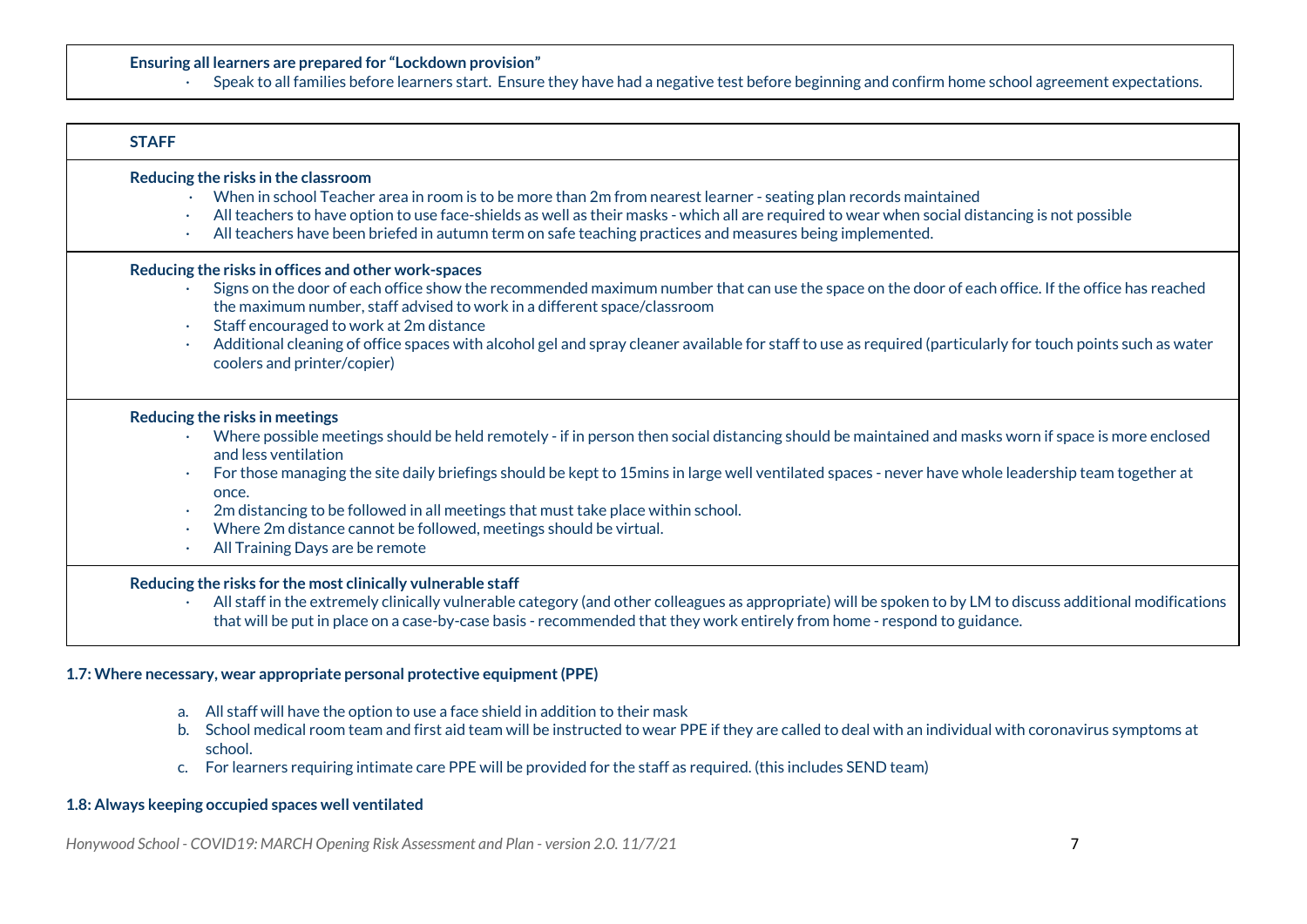- a. All staff reminded to keep rooms well ventilated and to refresh air at least every lesson
- b. Site team to monitor rooms that have not been ventilated so that additional advice can be provided to staff
- c. Recommend that meetings lasting more than one hour take a break midway to refresh air

#### **1.9: Engage with track and trace**

- a. Handbooks and comms to advise staff, parents and learners appropriately, in line with the full track and trace guidance
- b. Requirement to engage with track and trace set out in home-school agreement and staff code of conduct
- c. Should a positive case emerge in the wider community, contact will be made with the local public health protection team and all advice will be followed.
- d. Seating plans kept up-to-date and available at all times to aid track and trace decisions essential that they are adhered to.

Further measures (including around specific subjects, behaviour, preparing for any future virtual activity, management of the estate etc.) included in the detailed risk assessment that follows. The risk assessment is structured to mirror the sections and categories from the DfE guidance.

## **Risk assessment follows**

Mapped to DfE guidance Five sections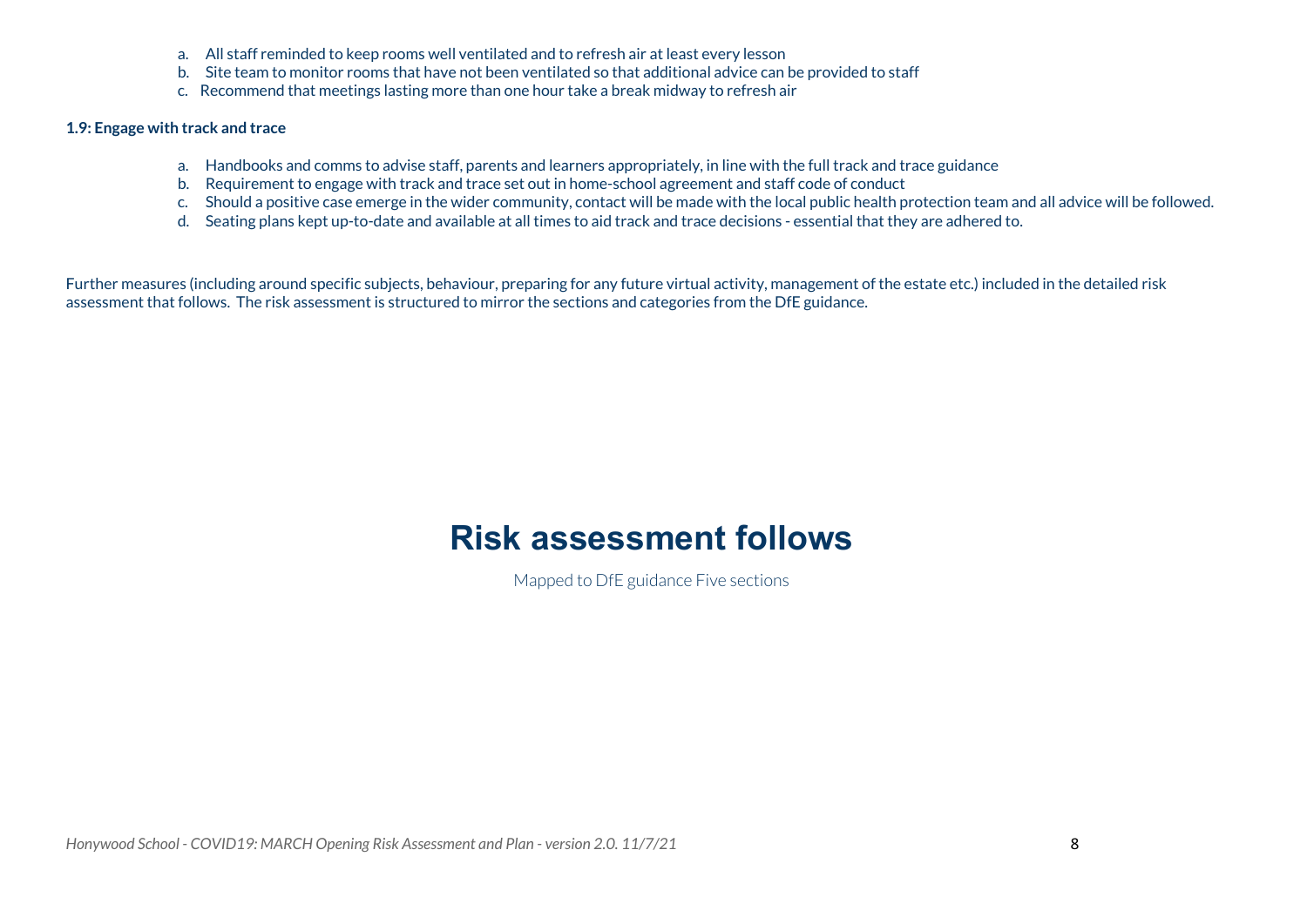# <span id="page-9-0"></span>**Section 1a: Public health advice to minimise (COVID-19) risks Prevention**

<span id="page-9-1"></span>**1.1: Minimise contact with individuals who are unwell by ensuring thatthose who have coronavirus (COVID-19) symptoms, or who have someone in their household who does, do not attend school**

| <b>Control Measures</b>                                      | <b>Risk to Implementation</b>                                            | <b>Action Required / Decision Made</b>                                                                                                                                                                                                                                                                                                                                                                                                                                                                                                                                                                                                                                                                                                                                                                               |
|--------------------------------------------------------------|--------------------------------------------------------------------------|----------------------------------------------------------------------------------------------------------------------------------------------------------------------------------------------------------------------------------------------------------------------------------------------------------------------------------------------------------------------------------------------------------------------------------------------------------------------------------------------------------------------------------------------------------------------------------------------------------------------------------------------------------------------------------------------------------------------------------------------------------------------------------------------------------------------|
| 1.1.1 Approach to confirmed<br><b>COVID19</b> cases in place | Time delay between getting result<br>from family/NHS/Staff               | Regular communication to staff, families and learners and<br>home-school agreement establish and reinforce the<br>importance of rapid identification and communication. All<br>current PHE/DfE guidance should be followed re any<br>expected self-isolation of those in bubble/year group/staff in<br>contact with learner(s). Use close contact definition to<br>identify who should isolate: face-to-face contact including being coughed<br>on or having a face-to-face conversation within one metre<br>been within one metre for one minute or longer without face-to-face<br>contact<br>sexual contacts<br>$\bullet$<br>been within 2 metres of someone for more than 15 minutes (either as<br>a one-off contact, or added up together over one day)<br>travelled in the same vehicle or a plane<br>$\bullet$ |
|                                                              | Delay in getting equipment in to<br>deep clean                           | Ensure stocks are available including bleaching materials.<br>Deep clean of areas signed off before reuse of specific areas.                                                                                                                                                                                                                                                                                                                                                                                                                                                                                                                                                                                                                                                                                         |
|                                                              | Test and Trace affects a large body<br>of staff and makes opening unsafe | Protocol and checklist used to communicate with families and<br>All staff - ensure everyone understands that they do not<br>attend school if case is confirmed or suspected and should<br>follow guidelines on isolation - currently 10 days for<br>confirmed.                                                                                                                                                                                                                                                                                                                                                                                                                                                                                                                                                       |
|                                                              | Too many staff are required to self<br>isolate for a period of time.     | Protocol to modify staffing rota and collapse year groups<br>should staffing capacity be affected - full closure where<br>appropriate.                                                                                                                                                                                                                                                                                                                                                                                                                                                                                                                                                                                                                                                                               |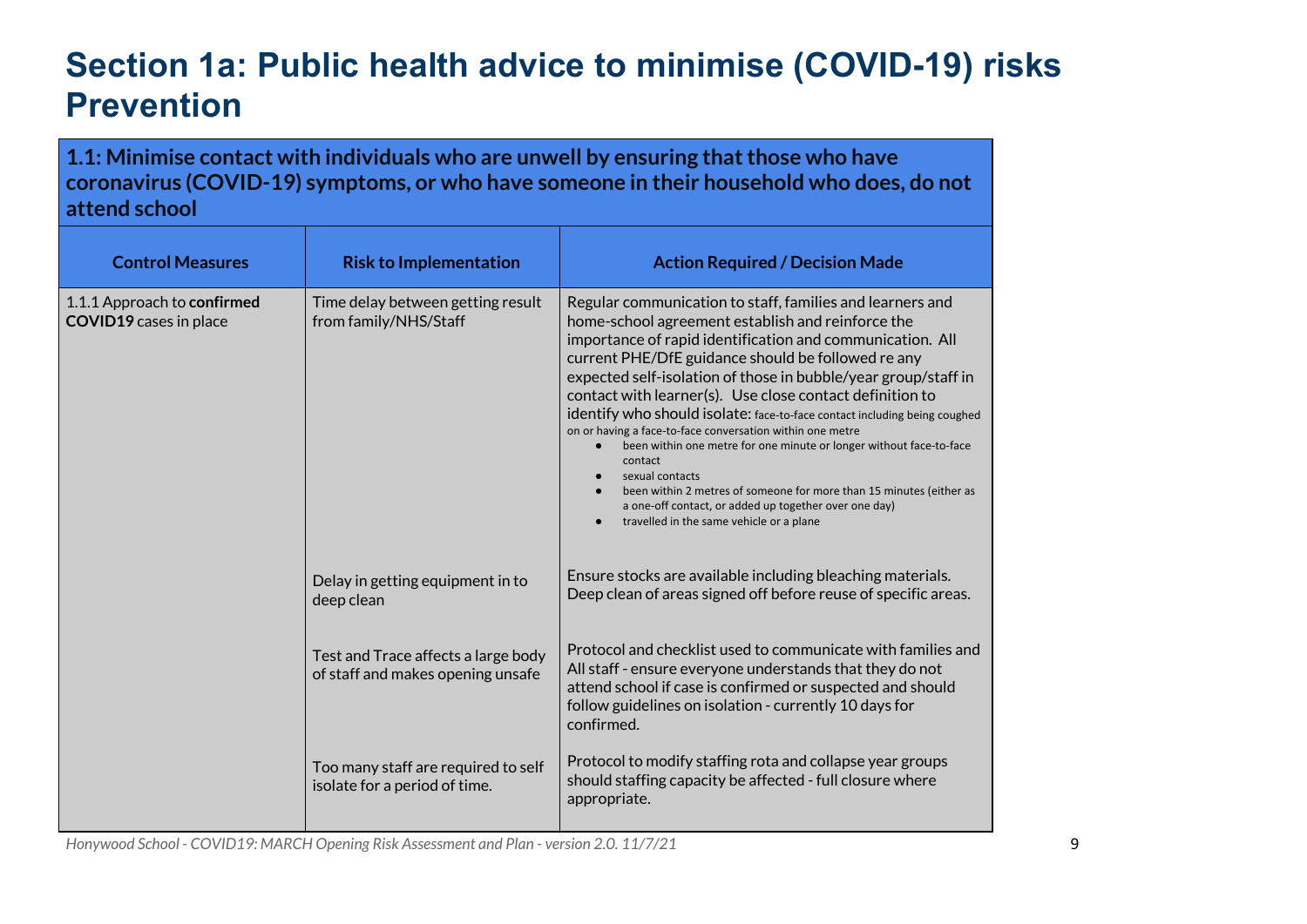| 1.1.2 Approach to suspected<br><b>COVID19</b> cases in place during<br>school day:                             | Learner remains within learner<br>body, despite developing<br>symptoms<br>Lack of PPE equipment available | If a child or member of staff becomes unwell with a new<br>continuous cough or high temp, SLT/First aid should be<br>alerted - included in staff handbook.<br>The learner or staff member should be isolated immediately<br>in a closed room with window open (office space in learner<br>reception to be used) or appropriate outside space. PPE<br>should be used by staff in the vicinity. The learner should be<br>sent home as soon as parents/carers can be contacted. Staff<br>should be sent home immediately if it is safe to do so or<br>transportation arranged. There should be a full bleach based<br>clean of the areas the learner has been in - stocks maintained<br>and reviewed weekly. The learner or staff member should be<br>advised to seek a test and self-isolate for 10 days. (If tested<br>and negative, they may return earlier)<br>Protocol in place to communicate with families and All staff.<br>Advice provided in home school agreement and staff<br>handbook. |
|----------------------------------------------------------------------------------------------------------------|-----------------------------------------------------------------------------------------------------------|--------------------------------------------------------------------------------------------------------------------------------------------------------------------------------------------------------------------------------------------------------------------------------------------------------------------------------------------------------------------------------------------------------------------------------------------------------------------------------------------------------------------------------------------------------------------------------------------------------------------------------------------------------------------------------------------------------------------------------------------------------------------------------------------------------------------------------------------------------------------------------------------------------------------------------------------------------------------------------------------------|
| 1.1.3 Approach to confirmed<br><b>COVID19</b> case through Lateral<br>Flow Test in place during school<br>day: | Learner remains within learner<br>body                                                                    | If a child or member of staff receives a positive Lateral Flow<br>Test result they will remain socially distanced in their group<br>(which will minimise risk) until a member of staff collects<br>them to keep them in a separate space whilst they await<br>collection from parents who will be contacted. Guidance to<br>take a PCR test will be provided to the family in response to<br>latest guidance - currently they do not need a confirmatory<br>PCR.                                                                                                                                                                                                                                                                                                                                                                                                                                                                                                                                 |
|                                                                                                                | Lack of PPE equipment available                                                                           | The learner or staff member should be isolated immediately<br>in a closed room with window open (office space in learner<br>reception to be used) or appropriate outside space. PPE<br>should be used by staff in the vicinity. The learner should be<br>sent home as soon as parents/carers can be contacted. Staff<br>should be sent home immediately if it is safe to do so or<br>transportation arranged. The learner or staff member should<br>be advised to seek a test and self-isolate for 10 days. (If tested<br>and negative, they may return earlier)                                                                                                                                                                                                                                                                                                                                                                                                                                 |
|                                                                                                                |                                                                                                           | Protocol in place to communicate with families and All staff.<br>Advice provided in home school agreement and staff<br>handbook                                                                                                                                                                                                                                                                                                                                                                                                                                                                                                                                                                                                                                                                                                                                                                                                                                                                  |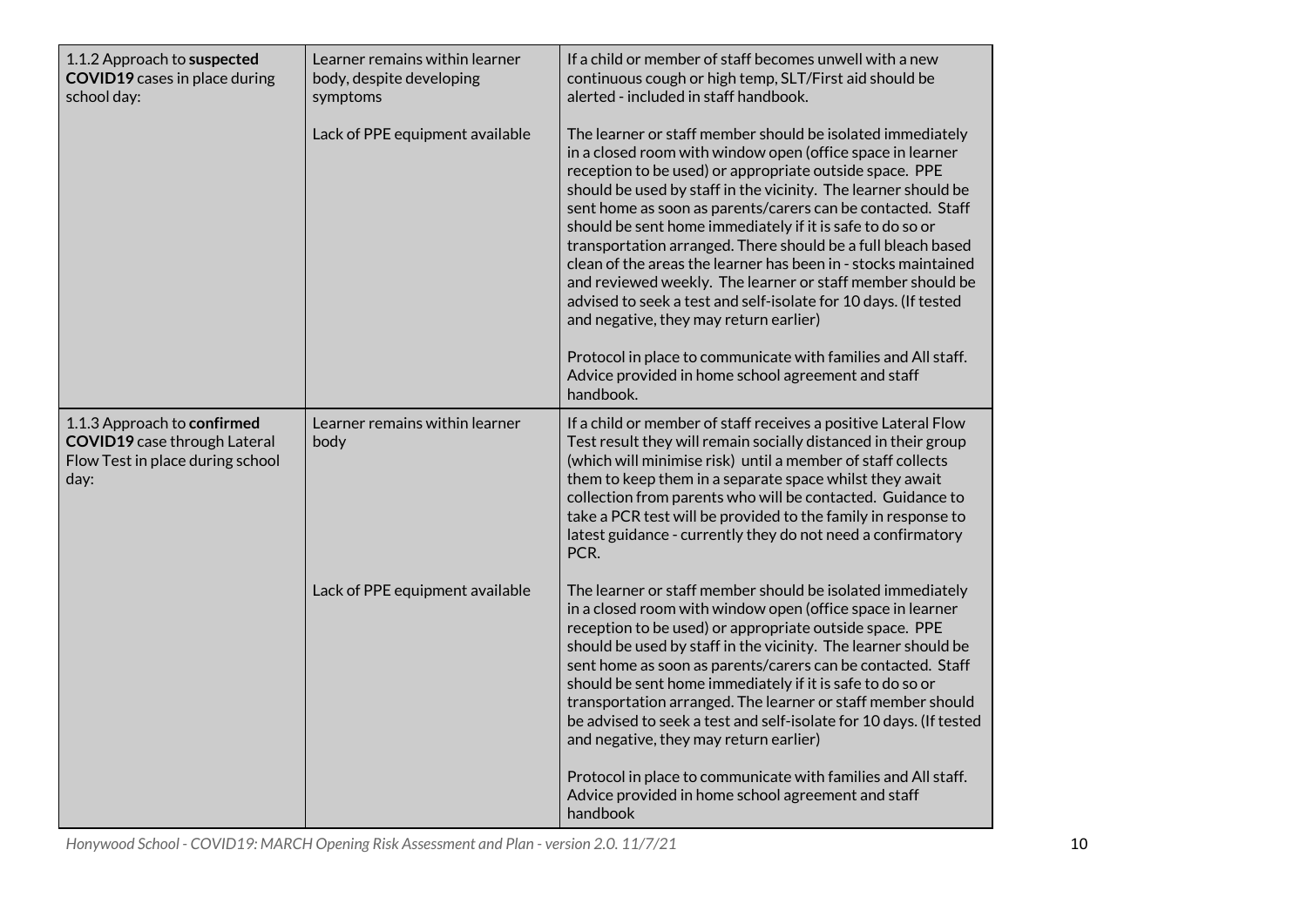| 1.1.4 Approach to staff absence<br>reporting and recording in place.<br>All staff aware.                                                             | Staff forget to report absence,<br>leaving groups unsupervised                                                                                                                                         | Same absence recording procedures in place as before<br>COVID. HR guidance circulated. Email reminders in place.<br>Records kept of isolation start and end dates if COVID related<br>- staff directed to work from home if isolating.                                     |
|------------------------------------------------------------------------------------------------------------------------------------------------------|--------------------------------------------------------------------------------------------------------------------------------------------------------------------------------------------------------|----------------------------------------------------------------------------------------------------------------------------------------------------------------------------------------------------------------------------------------------------------------------------|
| 1.1.5 Arrangements in place for<br>any visitors/ contractors on site,<br>protocols and expectations<br>shared.                                       | Contractors may breach the<br>guidelines established for our<br>building. Additional people in the<br>building.                                                                                        | Pat Bash and Peter McLean to Check with the contractor any<br>requirements their employer has specified before visit and<br>share school protocols/RA regarding covid and not attending<br>the site.                                                                       |
| NB: Their employer may require<br>them to wear PPE. This should be<br>documented as part of the risk<br>assessment carried out by the<br>Contractor. | Visitors come to school displaying<br>covid symptoms.                                                                                                                                                  | Where possible all maintenance visits to take place outside of<br>school hours or away from children and staff. External Risk<br>assessments should be requested before arriving on site.<br>Where possible all non essential visits for meetings to be held<br>virtually. |
| 1.1.6 Arrangements in place for any<br>externally employed adults<br>delivering learning in school e.g.<br>peripatetic music tutors, EP etc.         | These peripatetic staff are less well<br>versed in the expectations of<br>Honywood at this time and may be<br>unfamiliar with control measure<br>Visitors come to school displaying<br>covid symptoms. | Risk Assessment carried out for specific activities.<br>Briefing document created and provided for visiting tutors prior to<br>arrival.<br>Share school protocols regarding covid                                                                                          |

<span id="page-11-0"></span>

| 1.2: Where recommended, the use of face coverings in schools |                                                                    |                                                                                                                                                                                                       |  |
|--------------------------------------------------------------|--------------------------------------------------------------------|-------------------------------------------------------------------------------------------------------------------------------------------------------------------------------------------------------|--|
| <b>Control Measures</b>                                      | <b>Risk to Implementation</b>                                      | <b>Action Required / Decision Made</b>                                                                                                                                                                |  |
| 1.2.1 Staff/learners use of face masks                       | Changing government guidance<br>Staff do not have access to a mask | Stock of masks kept. Communicate that masks<br>are a compulsory requirement. Parents spoken<br>to before return.<br>If learners require a mask they should source<br>their own - masks in every class |  |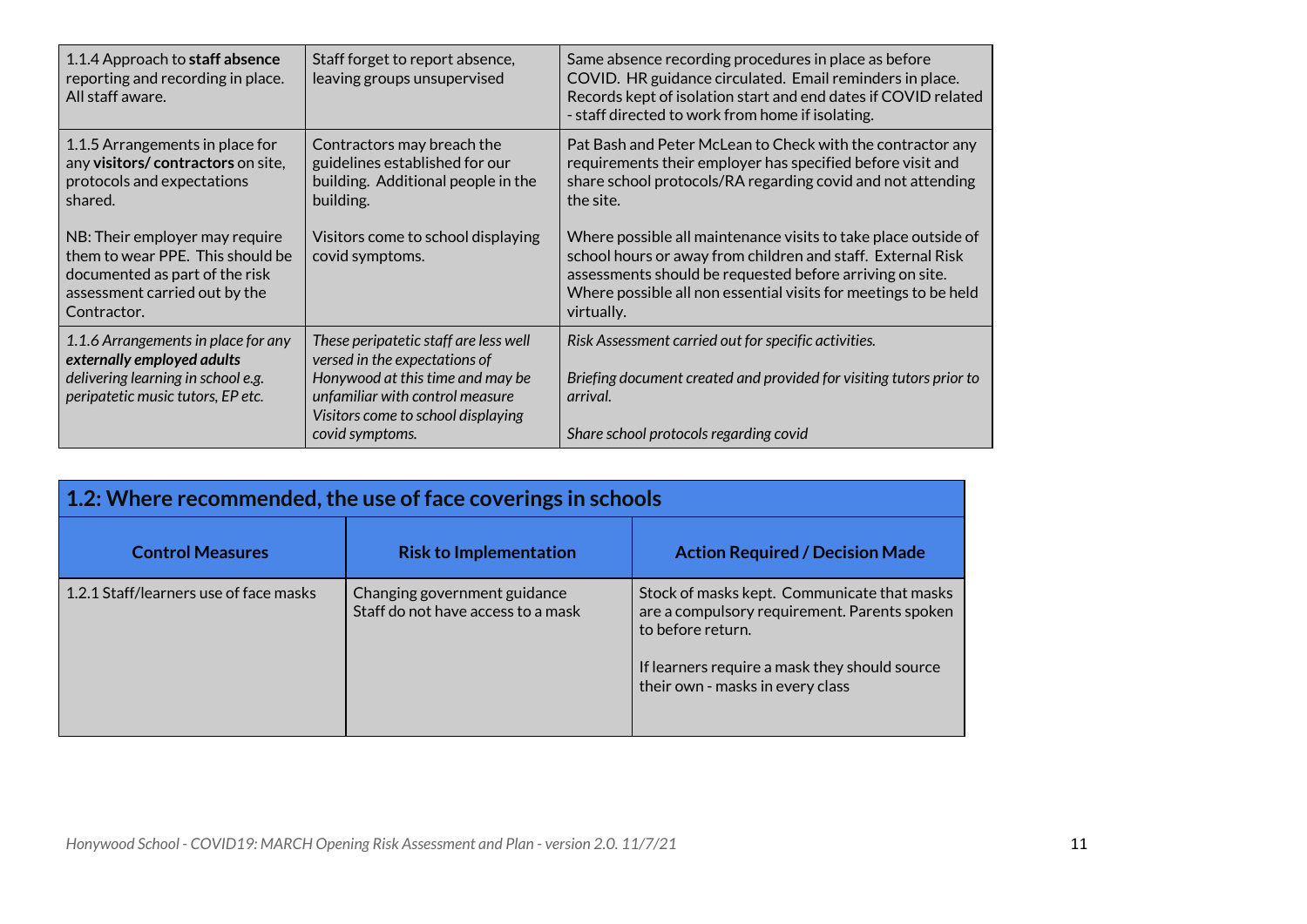<span id="page-12-0"></span>

| 1.3: Clean hands thoroughly more often than usual                                                                                       |                                                                                                                                                                                                                                                                       |                                                                                                                                                                                                                                                                                                                                                                                                                                                                                                                                                                                                                                                                                      |  |
|-----------------------------------------------------------------------------------------------------------------------------------------|-----------------------------------------------------------------------------------------------------------------------------------------------------------------------------------------------------------------------------------------------------------------------|--------------------------------------------------------------------------------------------------------------------------------------------------------------------------------------------------------------------------------------------------------------------------------------------------------------------------------------------------------------------------------------------------------------------------------------------------------------------------------------------------------------------------------------------------------------------------------------------------------------------------------------------------------------------------------------|--|
| <b>Control Measures</b>                                                                                                                 | <b>Risk to Implementation</b>                                                                                                                                                                                                                                         | <b>Action Required / Decision Made</b>                                                                                                                                                                                                                                                                                                                                                                                                                                                                                                                                                                                                                                               |  |
| 1.3.1 All learners/staff wash hands or<br>use alcohol gel regularly (at a minimum<br>before eating and at the start of each<br>session. | Supplies of alcohol gel or tissues run out<br>Staff/learners forget expectations<br>Allergies to hand washing/sanitising<br>products<br>There is not sufficient time for<br>learners/staff to complete handwashing<br>at key points in the day eg: break and<br>lunch | Supplies already ordered. Stock available<br>centrally from the trust. Sanitiser available in<br>all classrooms - stock checked weekly<br>Briefings for staff and learner and<br>home-school agreement establish and<br>reinforce the importance of this. Routines<br>established (and in staff handbook)<br>Equipment list for learners includes bringing in<br>personal bottle of sanitiser. Posters put up to<br>remind everyone of the importance<br>Use of staggered break and lunch cuts down<br>number of learners needing toilets at any one<br>time. Supplemented with sanitizer in each<br>room also. This will need to be reviewed<br>during the first week of operation. |  |
| 1.3.2 Enhanced cleaning regime is in<br>place in line with COVID19: Cleaning in<br>non healthcare settings guidance.                    | Lack of equipment/antiseptic cleaning<br>fluids                                                                                                                                                                                                                       | Additional supplies of all cleaning<br>fluids/alcohol gel to be ordered and stock<br>levels maintained. Priorities and priority areas<br>established each day by cleaning team.<br>Enhanced cleaning regime for toilet facilities<br>particularly door handles, locks and toilet<br>flush.<br>Handwash and alcohol gel stations are to be<br>checked and replaced daily by cleaning staff.<br>Additional cleaning sprays/wipes left in<br>teaching spaces, offices and on photocopiers<br>for staff to use<br>Additional hand cleaning stations at key<br>communal areas                                                                                                             |  |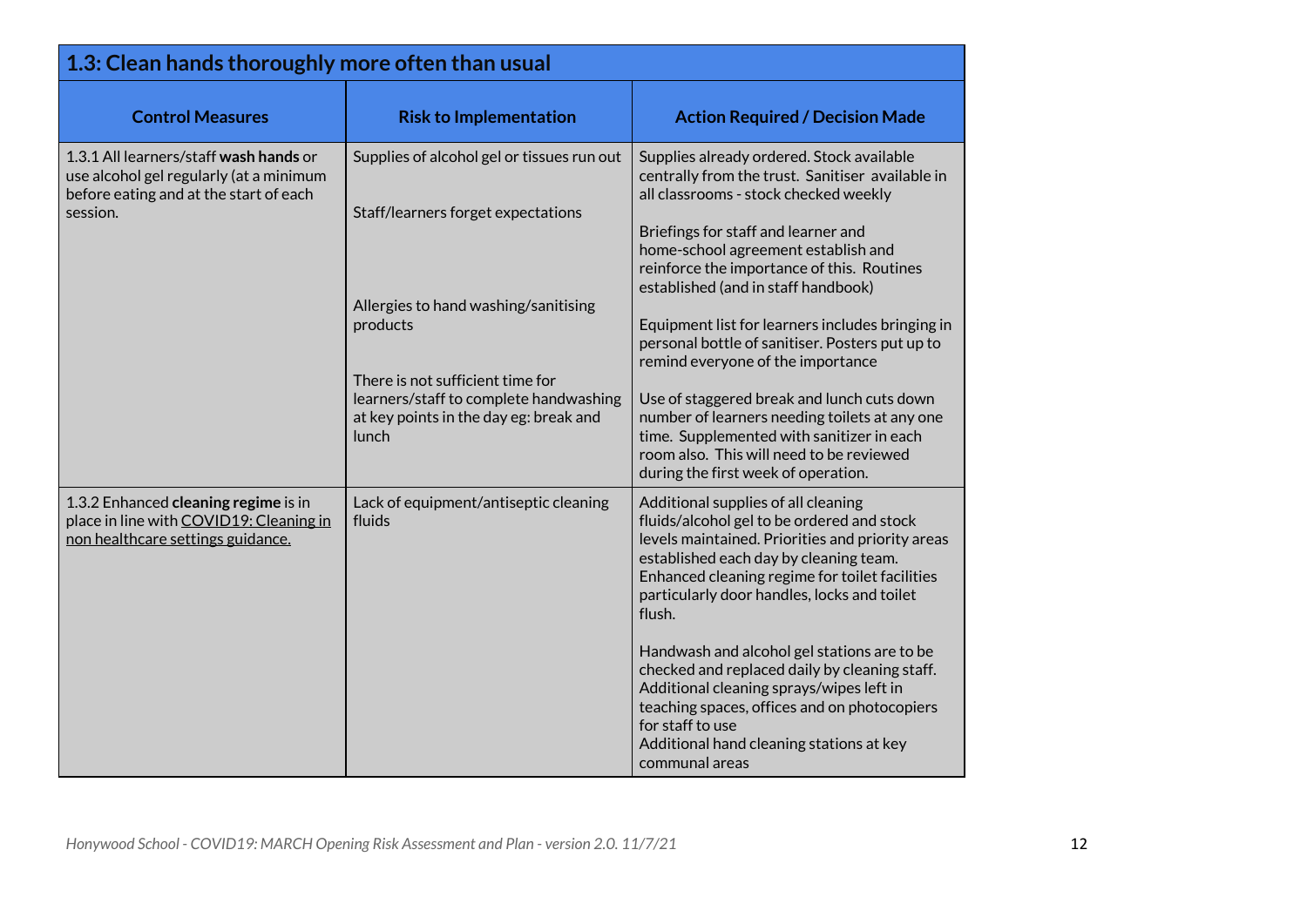| 1.3.3 Toilets - measures have been<br>taken to avoid breaches of social<br>distancing in toilets | Narrow areas around sinks/dryers lead<br>to people being in close proximity to<br>others | Numbers of learners in toilet blocks controlled<br>by staff on duty to avoid cohort mixing and<br>limit numbers. To avoid everyone needing to<br>use toilets at break or lunch learners are<br>permitted to use them at any time. Staff toilets<br>to have a bolt fitted on the outer door to<br>ensure only one at a time.<br>Relaxed view on punctuality if a result of<br>increased hand washing time. |
|--------------------------------------------------------------------------------------------------|------------------------------------------------------------------------------------------|-----------------------------------------------------------------------------------------------------------------------------------------------------------------------------------------------------------------------------------------------------------------------------------------------------------------------------------------------------------------------------------------------------------|
|--------------------------------------------------------------------------------------------------|------------------------------------------------------------------------------------------|-----------------------------------------------------------------------------------------------------------------------------------------------------------------------------------------------------------------------------------------------------------------------------------------------------------------------------------------------------------------------------------------------------------|

<span id="page-13-0"></span>

| 1.4: Ensure good respiratory hygiene by promoting the 'catch it, bin it, kill it' approach                           |                                                                                  |                                                                                                                                                                                                               |  |
|----------------------------------------------------------------------------------------------------------------------|----------------------------------------------------------------------------------|---------------------------------------------------------------------------------------------------------------------------------------------------------------------------------------------------------------|--|
| <b>Control Measures</b>                                                                                              | <b>Risk to Implementation</b>                                                    | <b>Action Required / Decision Made</b>                                                                                                                                                                        |  |
| 1.4.1 Staff/learners use tissues and<br>dispose of them properly                                                     | Supplies of tissues run out                                                      | Supplies already ordered. Stock available<br>centrally with the trust. Tissues and lidded bins<br>available in all classrooms - stock checked<br>regularly; bins emptied daily as part of cleaning<br>regime. |  |
|                                                                                                                      | Staff/learners forget expectations                                               | Briefings for staff and learner and home-school<br>agreement establish and reinforce the<br>importance of this. Routines established (and in<br>staff handbook).                                              |  |
|                                                                                                                      | Allergies to products                                                            | Equipment list for learners includes<br>recommending bringing in personal pack of<br>tissues. Posters put up to remind everyone of<br>the importance.                                                         |  |
| 1.4.2 Enhanced cleaning regime is in<br>place in line with COVID19: Cleaning in<br>non healthcare settings guidance. | Lack of equipment/antiseptic cleaning<br>fluids                                  | Additional supplies of all cleaning fluids/alcohol<br>gel to be ordered and stock levels maintained.                                                                                                          |  |
|                                                                                                                      | Lack of guidance in dealing with<br>potentially contaminated material in<br>bins | Priorities and priority areas established each day<br>by cleaning team<br>Handwash and alcohol gel stations are to be<br>checked and replaced daily by cleaning staff                                         |  |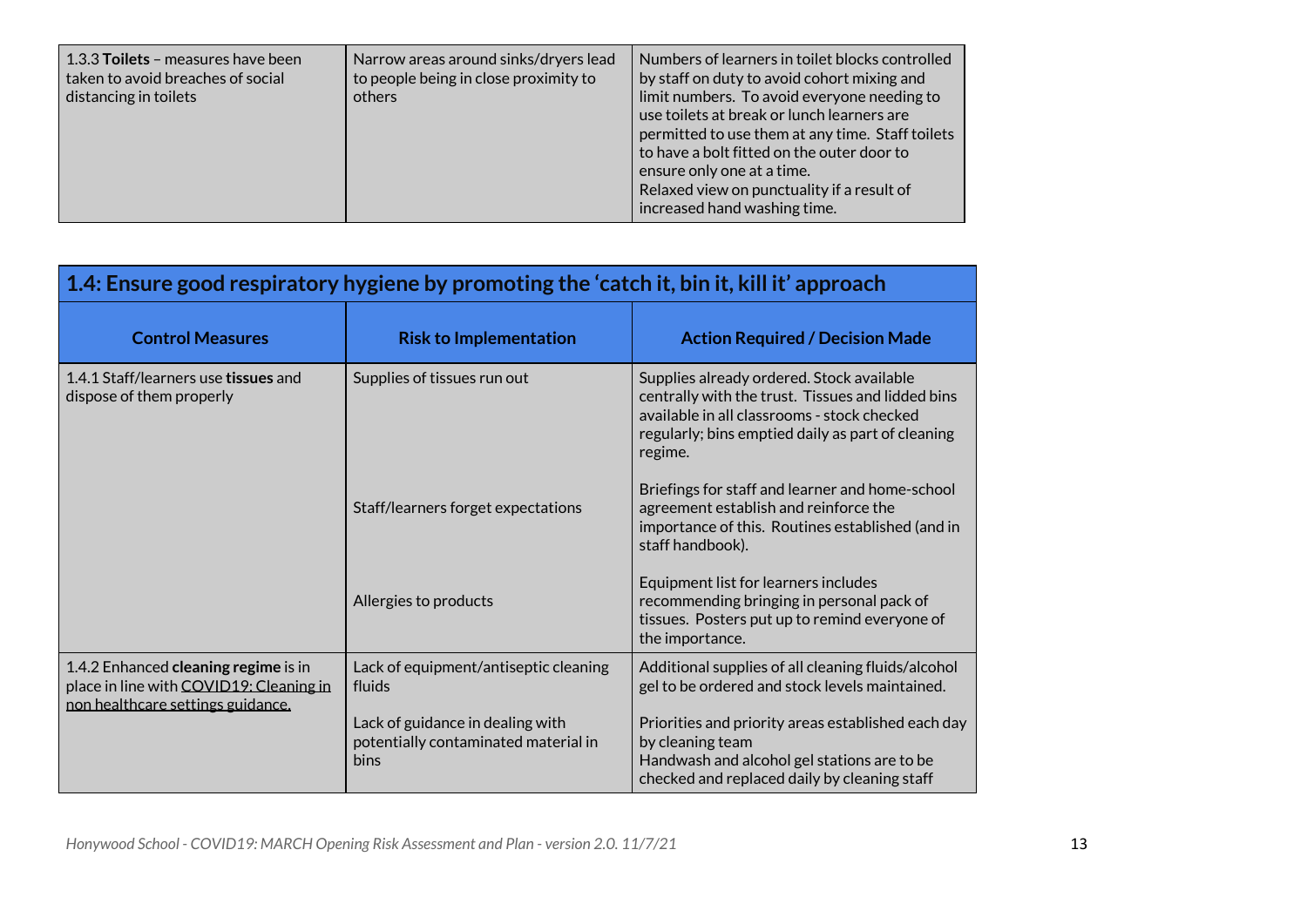| 1.4.3 Staff/learners use of face masks<br>Changing government guidance<br>Staff do not have access to a mask | Stock of masks kept. Communicate that masks<br>are a compulsory requirement. Parents spoken<br>to before keyworker provision taken up.<br>If learners require a mask they will need to<br>source their own |
|--------------------------------------------------------------------------------------------------------------|------------------------------------------------------------------------------------------------------------------------------------------------------------------------------------------------------------|
|--------------------------------------------------------------------------------------------------------------|------------------------------------------------------------------------------------------------------------------------------------------------------------------------------------------------------------|

## <span id="page-14-0"></span>**1.5: Introduce enhanced cleaning, including cleaning frequently touched surfaces often using standard products, such as detergents and bleach**

| <b>Control Measures</b>                                                                                                                             | <b>Risk to Implementation</b>                                                                                                                                                                  | <b>Action Required / Decision Made</b>                                                                                                                                                                                                                                                                                                                                                                                                                                                                                                                         |
|-----------------------------------------------------------------------------------------------------------------------------------------------------|------------------------------------------------------------------------------------------------------------------------------------------------------------------------------------------------|----------------------------------------------------------------------------------------------------------------------------------------------------------------------------------------------------------------------------------------------------------------------------------------------------------------------------------------------------------------------------------------------------------------------------------------------------------------------------------------------------------------------------------------------------------------|
| 1.5.1 Enhanced cleaning regime is in<br>place in line with COVID-19: Cleaning in<br>non-healthcare settings guidance.                               | Areas of the school not cleaned in line<br>with recommendations.                                                                                                                               | Enhanced cleaning schedule implemented<br>throughout the site, ensuring that contact<br>points (work surfaces, desks, door<br>handles/plates, taps, light switches) are<br>cleaned frequently.<br>Enhanced cleaning regime for toilet facilities<br>particularly door handles, locks and toilet<br>flush. Additional cleaning sprays/wipes left in<br>offices and on photocopiers for staff to use<br>each use.<br>Priorities and priority areas established.<br>Hand Wash and alcohol gel stations are to be<br>checked and replaced daily by cleaning staff. |
| 1.5.2 Capacity of cleaning staff is<br>adequate to enable enhanced cleaning<br>regime.                                                              | Absences in cleaning team. Not enough<br>staff available to cover all areas of the<br>school to be cleaned in line with<br>recommendations due to staff absence.<br>Staff not trained properly | Back up plans put in place using trust staff and<br>additional site staff to support gaps in staffing<br>Briefing for staff on cleaning rota and<br>expectations                                                                                                                                                                                                                                                                                                                                                                                               |
| 1.5.3 Adequate cleaning supplies and<br>facilities around the school are in place<br>along with arrangements for<br>longer-term continual supplies. | Lack of equipment/antiseptic cleaning<br>fluids.                                                                                                                                               | Additional supplies of all cleaning<br>fluids/alcohol gel to be ordered and stock<br>levels maintained.                                                                                                                                                                                                                                                                                                                                                                                                                                                        |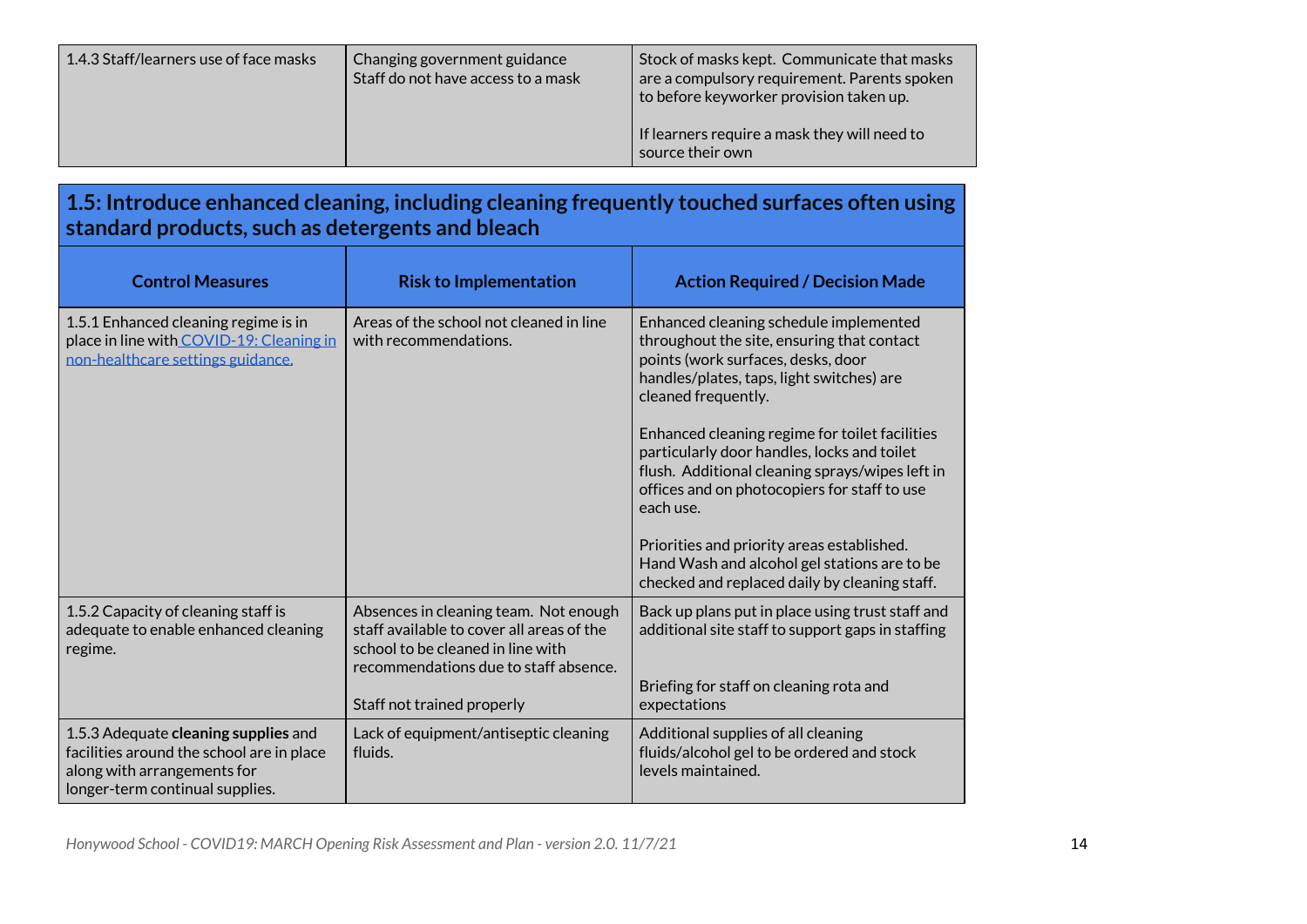|                                                                                                    | Potential for contaminated tissues to be<br>left in bins.                                                   | Bins emptied regularly. Hand sanitiser<br>available at the school entrance and in all<br>classes.                                                                                                                                                                                                                                             |
|----------------------------------------------------------------------------------------------------|-------------------------------------------------------------------------------------------------------------|-----------------------------------------------------------------------------------------------------------------------------------------------------------------------------------------------------------------------------------------------------------------------------------------------------------------------------------------------|
| 1.5.4 Sufficient time is available for the<br>enhanced cleaning regime to take place.              | Pressure on team owing to additional<br>cleaning/staffing shortages means that<br>some key tasks are missed | On-going cleaning throughout the day.<br>Priority tasks and areas established.<br>All staff advised to leave the site by 4.30pm in<br>order for cleaning to be undertaken.                                                                                                                                                                    |
| 1.5.5 Waste disposal process in place<br>for potentially contaminated waste<br>from suspected case | Staff not following procedures for<br>contaminated waste                                                    | Waste bags and containers - kept closed and<br>stored separately from communal waste for 72<br>hours<br>Waste collections made when the minimum<br>number of persons are on site (i.e. after normal<br>opening hours).<br>First Aid and contaminated waste is collected<br>in yellow hazard bag                                               |
| 1.5.6 Shared equipment and cross<br>contamination considerations                                   | Cleaning staff sharing equipment                                                                            | Cleaners provided with individual cleaning<br>equipment so that sharing is minimised.<br>Where equipment is shared a protocol to clean<br>after and before us will be put in place<br>Where possible shared equipment will be left<br>for 72 hours between uses.<br>Classrooms to be provided with gloves and<br>disinfectant spray and wipes |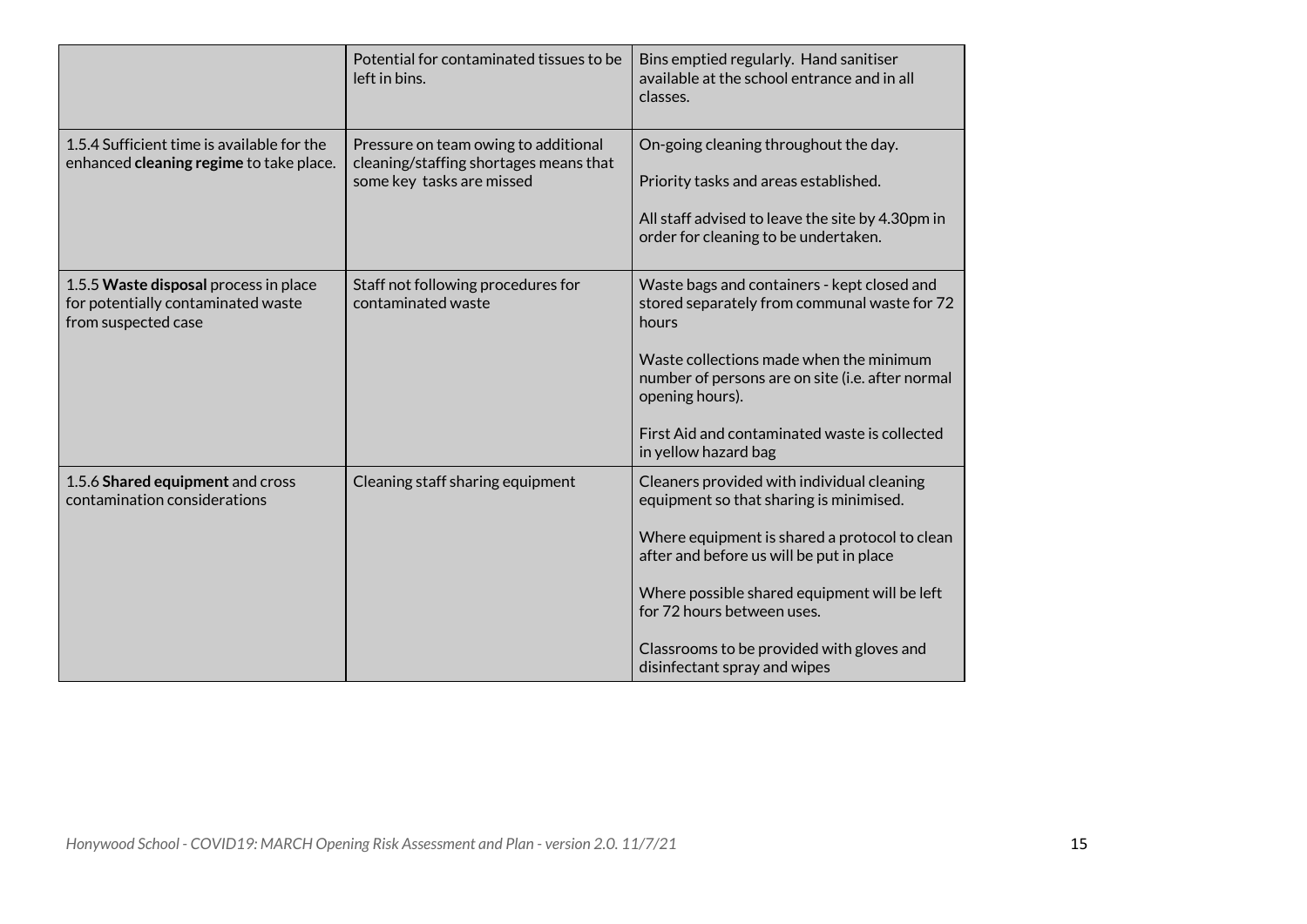<span id="page-16-0"></span>

| 1.6: Minimise contact between individuals and maintain social distancing wherever possible                                                                                          |                                                                         |                                                                                                                                                                                                                           |
|-------------------------------------------------------------------------------------------------------------------------------------------------------------------------------------|-------------------------------------------------------------------------|---------------------------------------------------------------------------------------------------------------------------------------------------------------------------------------------------------------------------|
| <b>Control Measures</b>                                                                                                                                                             | <b>Risk to Implementation</b>                                           | <b>Action Required / Decision Made</b>                                                                                                                                                                                    |
| 1.6.1a Robust timetabling and zoning<br>to keep learners in cohort bubbles                                                                                                          | Zoning is not clear                                                     | bubble groups assigned to specific areas<br>when outside on break or lunch. Internal<br>zone arrangements (for bad weather)<br>mapped and shared.                                                                         |
|                                                                                                                                                                                     | Supervision is not adequate                                             | Staff Rota is in place; all learners expected to<br>be outside at break and lunch, reducing room<br>supervision requirements                                                                                              |
|                                                                                                                                                                                     |                                                                         | All office spaces to indicate maximum<br>occupancy levels.                                                                                                                                                                |
| 1.6.1b Robust arrangements in place<br>for social distancing for staff and<br>children.                                                                                             | Staff and Learners do not follow the<br>rules.                          | Communication to staff, parents and learners<br>re: arrangements. Home/school agreement<br>to set out expectations. Staff handbook and<br>briefing. Learner induction.                                                    |
|                                                                                                                                                                                     |                                                                         | Signs around school in corridors and<br>classrooms reminding learners and staff of<br>the guidelines. 2m markers in all corridors<br>and outside reception and ONE WAY<br>ARROWS put in place in corridors and<br>outside |
| 1.6.1c Information shared with<br>parents regarding pupils travelling to<br>school, encouraging walking for local<br>learners and avoiding public transport<br>as much as possible. | Learners do not follow guidance when<br>walking through built up areas. | Communicate to parents about<br>arrangements for school arrival and to<br>remind learners of expected behaviour on<br>way to and from school - home school<br>agreement.                                                  |
|                                                                                                                                                                                     | Learners have no option but to use<br>buses - public and contract.      | Bus company to confirm arrangements with<br>school. Arrangements (e.g. face-masks)<br>shared with parents and learners.                                                                                                   |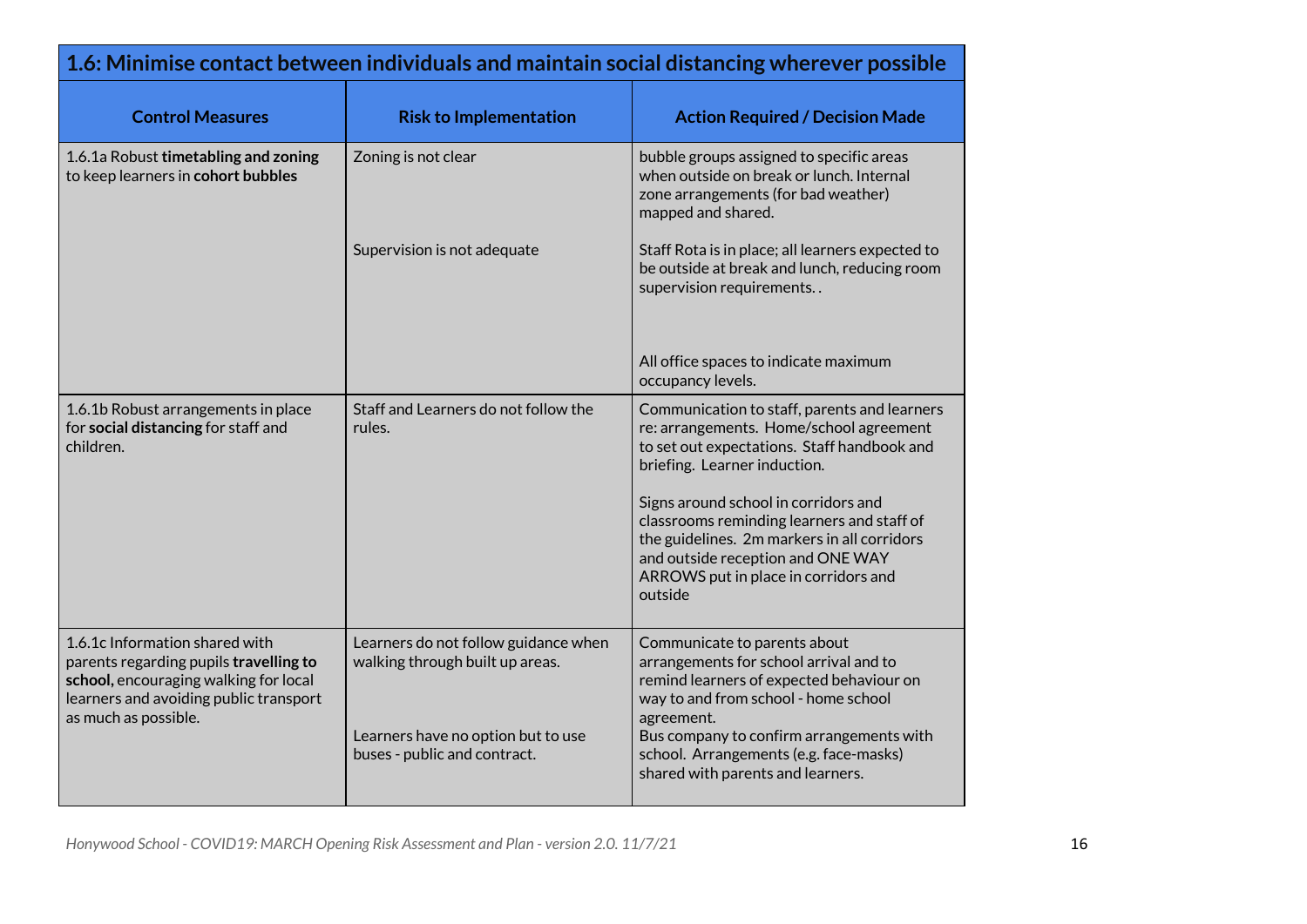| 1.6.1d Approach to avoiding children<br>and young people entering school<br>congregating and breaching social<br>distancing is in place.                                                                                                                                                    | Learners congregate with friends,<br>breaching social distancing.                                                                                | Parents/learners are informed that they can<br>come on site from 8.45am.<br>Home school agreement and behaviour<br>policy updated to reflect the need to<br>maintain social distancing and avoid<br>crowding<br>On arrival, learners move straight to their<br>nominated room (lesson 1 not form) and sit in<br>their designated place and wait for the rest of<br>class to arrive/class to begin.                                                |
|---------------------------------------------------------------------------------------------------------------------------------------------------------------------------------------------------------------------------------------------------------------------------------------------|--------------------------------------------------------------------------------------------------------------------------------------------------|---------------------------------------------------------------------------------------------------------------------------------------------------------------------------------------------------------------------------------------------------------------------------------------------------------------------------------------------------------------------------------------------------------------------------------------------------|
| 1.6.1e Approach to potential breaches<br>of social distancing in place, including<br>in the case of repeat or deliberate<br>breaches.<br>Learners should allow staff to keep 2m<br>distance and should NOT touch each<br>other                                                              | Learners congregate with friends,<br>breaching social distancing; learners<br>wishing to be provocative in<br>deliberately breaching guidelines. | Conversations with learners and<br>communication with parents.<br>Risks assessments and individualised<br>approach in place for learners who might<br>struggle to follow expectations.<br>Revised behaviour policy with clear<br>escalation of sanctions. Refusing to take<br>distancing seriously to be a major breach<br>with associated consequences.<br>Social distancing plans communicated with<br>parents, including approach to breaches. |
| 1.6.1f Consideration has been given to<br>what activity is more difficult/not<br>possible to be undertaken with social<br>distancing in place.<br>Each activity should be risk assessed and<br>should not be run unless the risks can be<br>mitigated: PE: Practical science lessons;<br>DT | Staff not prepping in enough time.<br>Staff not taking into account split lessons                                                                | Risk assessments to be completed for PE, Art,<br>DT, Science - in line with curriculum model and<br>use.<br>Risk Assessments to be passed as appropriate by<br>SLT Line Manager before this type of lesson is<br>undertaken for the first time.<br>These expectations are shared in the Staff<br>Handbook.                                                                                                                                        |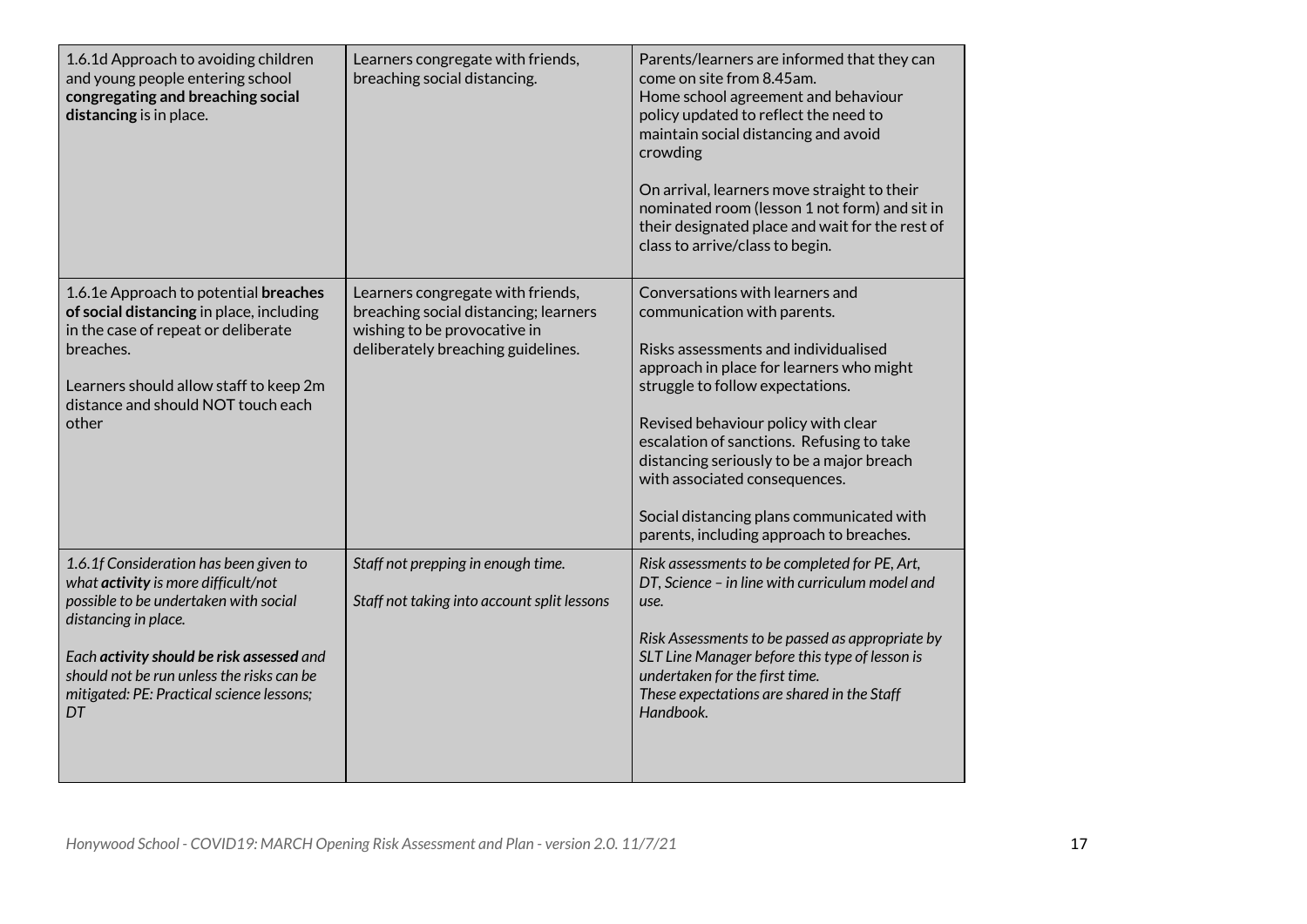| 1.6.1g Arrangements in place for the<br>use of <b>outdoor areas</b> in lessons and at<br>break/lunch. |                                                                                          | Spaces planned out and designated to bubble<br>groups                                                                                                                                                                                                                                                              |
|-------------------------------------------------------------------------------------------------------|------------------------------------------------------------------------------------------|--------------------------------------------------------------------------------------------------------------------------------------------------------------------------------------------------------------------------------------------------------------------------------------------------------------------|
| 1.6.1h Toilets – measures have been<br>taken to avoid breaches of social<br>distancing in toilets     | Narrow areas around sinks/dryers lead<br>to people being in close proximity to<br>others | Toilet blocks allocated to different groups<br>(both for staff and learners).<br>Numbers of learners in toilet blocks controlled<br>by staff on duty - one in one out system. Each<br>group/bubble has own toilet block.<br>Staff toilets to have a bolt fitted on the outer<br>door to ensure only one at a time. |

<span id="page-18-0"></span>

| 1.6.2: How to group children                                                                                                                                  |                                                                             |                                                                                                                                                                                |
|---------------------------------------------------------------------------------------------------------------------------------------------------------------|-----------------------------------------------------------------------------|--------------------------------------------------------------------------------------------------------------------------------------------------------------------------------|
| <b>Control Measures</b>                                                                                                                                       | <b>Risk to Implementation</b>                                               | <b>Action Required / Decision Made</b>                                                                                                                                         |
| 1.6.2a Group learners in keyworker<br>bubbles to minimise contact across<br>different groups                                                                  | Learners ignore rules on social<br>distancing<br>Routes and zones not clear | Timetable in place with assigned staff to each<br>room to monitor SD and ensure groups do not<br>mix,<br>Food delivered to rooms to avoid potential<br>mixing in kitchen area. |
| 1.6.2b Avoid grouping learners in large<br>groups within timetable - the exception<br>being lunch and break - give guidance to<br>encourage social distancing | Learners ignore rules on social distancing                                  | No large group activities such as assemblies or<br>drop down extra curricular gatherings.                                                                                      |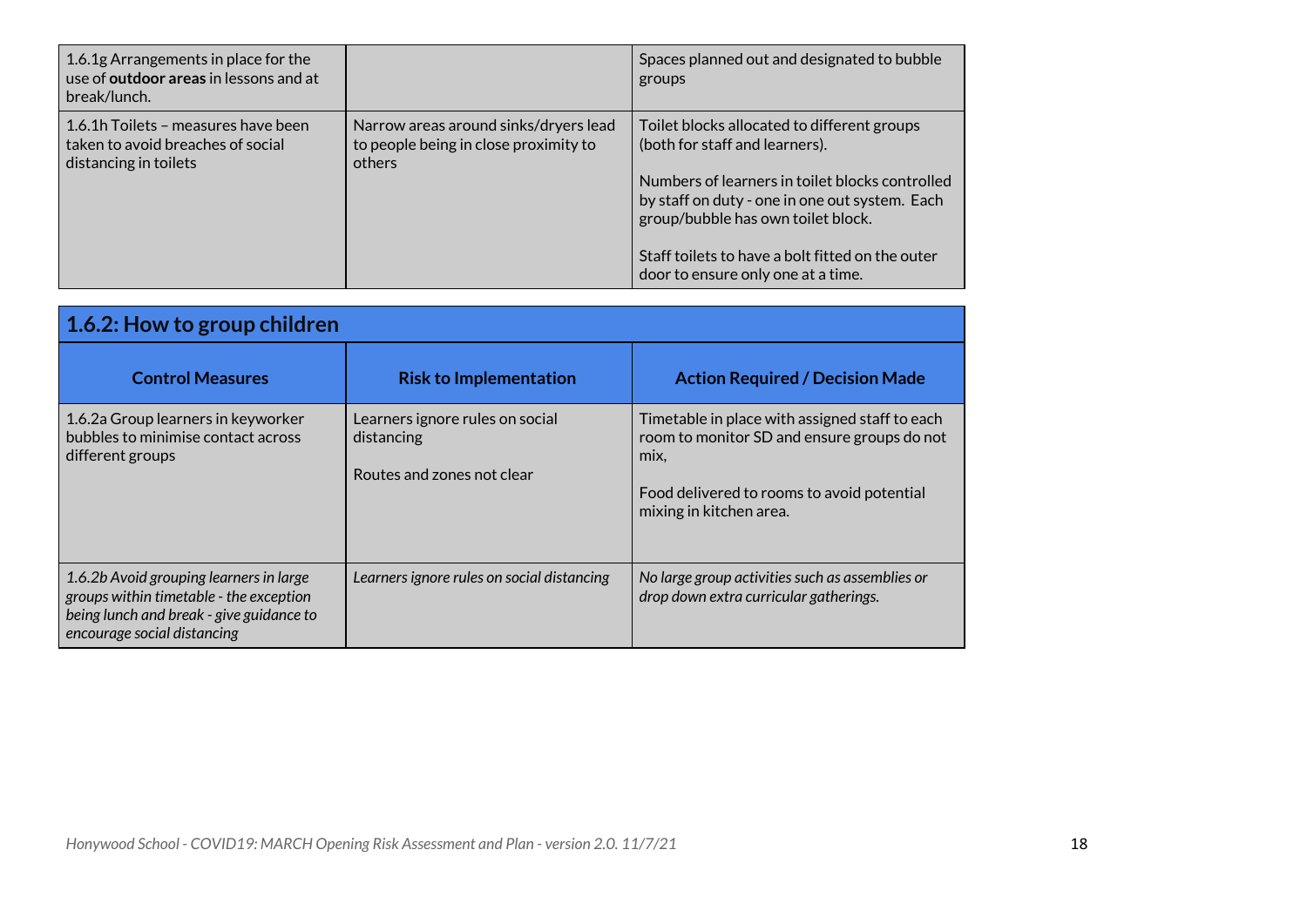<span id="page-19-0"></span>

| 1.6.3: Measures within the classroom                                                                                                                                                       |                                                                                                          |                                                                                                                                                                                                                                                                                                            |
|--------------------------------------------------------------------------------------------------------------------------------------------------------------------------------------------|----------------------------------------------------------------------------------------------------------|------------------------------------------------------------------------------------------------------------------------------------------------------------------------------------------------------------------------------------------------------------------------------------------------------------|
| <b>Control Measures</b>                                                                                                                                                                    | <b>Risk to Implementation</b>                                                                            | <b>Action Required / Decision Made</b>                                                                                                                                                                                                                                                                     |
| 1.6.3a Teacher space created to enable<br>safe circulation and maintenance of<br>social distancing                                                                                         | Classroom size                                                                                           | All Key worker Room arrangements planned<br>out and marked out - record kept of each<br>layout. Teacher space (2m, where possible) and<br>desk established<br>Evaluate class size according to room to<br>ensure it fits. For classes that are large look to<br>reroom or put additional measure in place. |
| 1.6.3b Classrooms re/arranged to<br>allow as much space between<br>individuals as practical.<br>Front facing to avoid children facing<br>each other<br>Training given to staff on teaching | Children move desks during lesson or<br>move away from their designated<br>desk during the lesson.       | Seating plan completed for each room - all<br>learners to have allocated place facing front<br>of class and seating plans stored. Plans on<br>display in all classrooms<br>Remove excess furniture to create additional<br>space.                                                                          |
| from the front. If have to approach a<br>child, go behind them if possible and<br>keep head above child's head.                                                                            | Behaviour/medical issue arises that<br>would usually be dealt with at closer<br>proximity than 2m.       | Behaviour and intimate care policies (and any<br>other relevant policies) updated to reflect<br>situation.<br>Home/school agreement updated to reflect<br>situation and shared with parents.<br>Staff trained on how to respond to different<br>scenarios.                                                 |
| 1.6.3c Classroom entry and exit<br>routes have been determined and<br>appropriate signage in place.                                                                                        | Learners do not follow designated<br>routes leading to crowding on<br>corridors in breach of guidelines. | Ensure signage up and securely fastened<br>Duty staff to support efficient entry and exit<br>to rooms from corridors                                                                                                                                                                                       |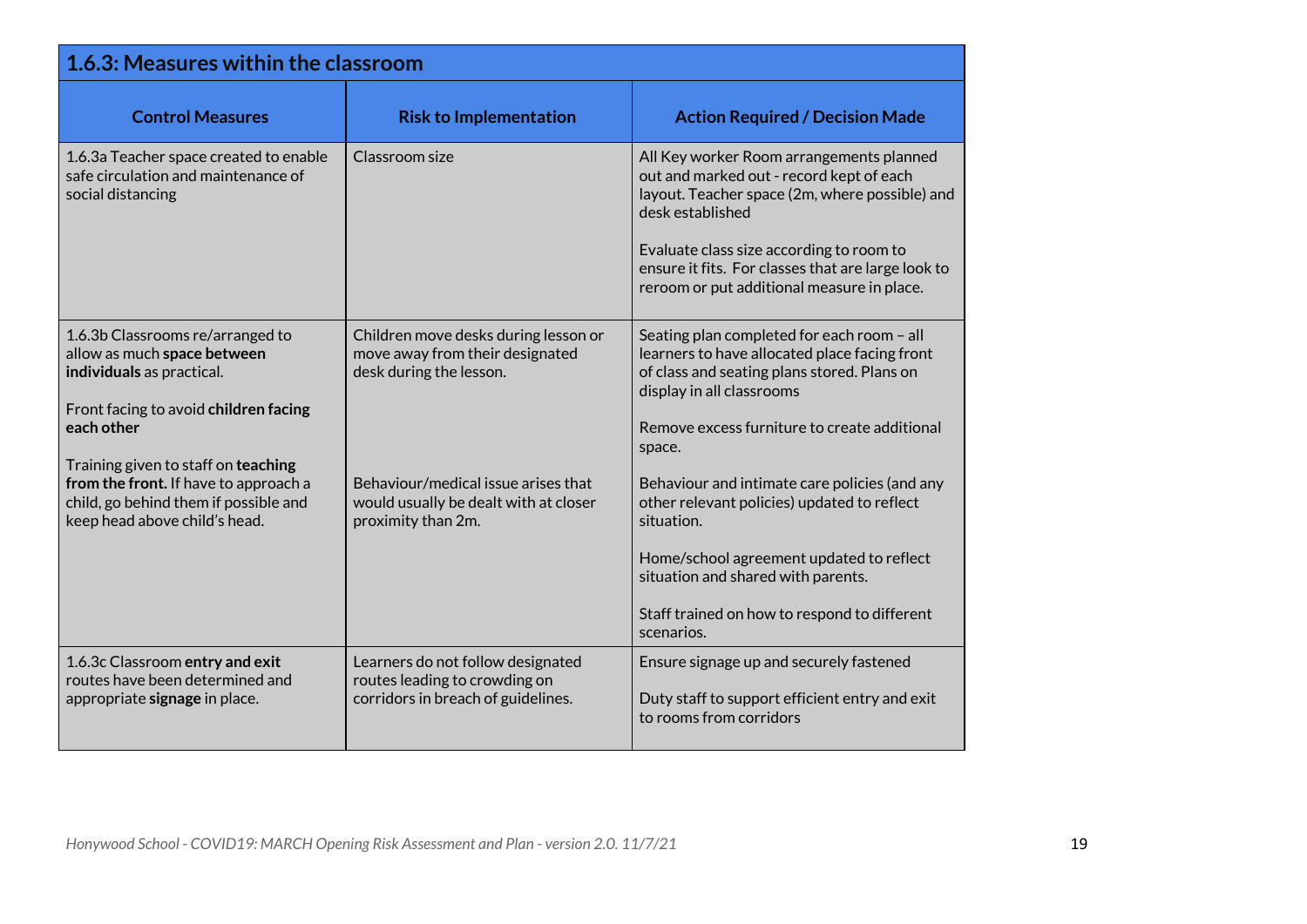| 1.6.3d Appropriate resources are<br>available within all classrooms e.g. IT,<br>age specific resources.                                 | Learners forget guidelines.                                                                                          | Home school agreement and verbal checks in<br>place each day.                                                                                                                                                                                                                                                                                                                                                                                                 |
|-----------------------------------------------------------------------------------------------------------------------------------------|----------------------------------------------------------------------------------------------------------------------|---------------------------------------------------------------------------------------------------------------------------------------------------------------------------------------------------------------------------------------------------------------------------------------------------------------------------------------------------------------------------------------------------------------------------------------------------------------|
| NB: sharing of equipment or<br>stationery should be prevented where<br>possible. Shared materials and<br>surfaces should be cleaned and | Learners forget equipment and<br>borrow from others.                                                                 | Learners told to bring their own pen, ruler<br>and calculator etc to school. Supplies for<br>lending out in each classroom (which will<br>then be sanitised, if used)                                                                                                                                                                                                                                                                                         |
| disinfected more frequently [source:<br>protective measures guidance].                                                                  | Learners do not have tissues.                                                                                        | Tissues and alcohol gel provided in each<br>room as well as gloves and disinfectant spray.                                                                                                                                                                                                                                                                                                                                                                    |
| 1.6.3e Classrooms have maximum<br>ventilation possible to allow for good<br>airflow.                                                    | Staff forget to open windows/doors.<br>To achieve a quiet working<br>environment, staff choose to close the<br>door. | Posters on doors and on teacher's desk to<br>remind them to open windows and doors<br>(and then to close them as a part of any fire<br>evacuation.<br>Fire Marshall walk through check carried out.                                                                                                                                                                                                                                                           |
|                                                                                                                                         |                                                                                                                      |                                                                                                                                                                                                                                                                                                                                                                                                                                                               |
| 1.6.3f Reduce cross contamination of<br>equipment                                                                                       | Learners forget equipment<br>Learners share equipment                                                                | Provide updated equipment list including the<br>need for ipad to be fully charged<br>Teachers provided with wipes to wipe<br>equipment in the event that it is used by more<br>than one person. For practical subjects such as<br>PE an individual RA should be completed for<br>specific activities and signed off by JSA<br>Wipes provided in classrooms and handed out<br>to learners-Learners required to wipe<br>computer keyboards before they use them |

## <span id="page-20-0"></span>**1.6.4: Measures elsewhere**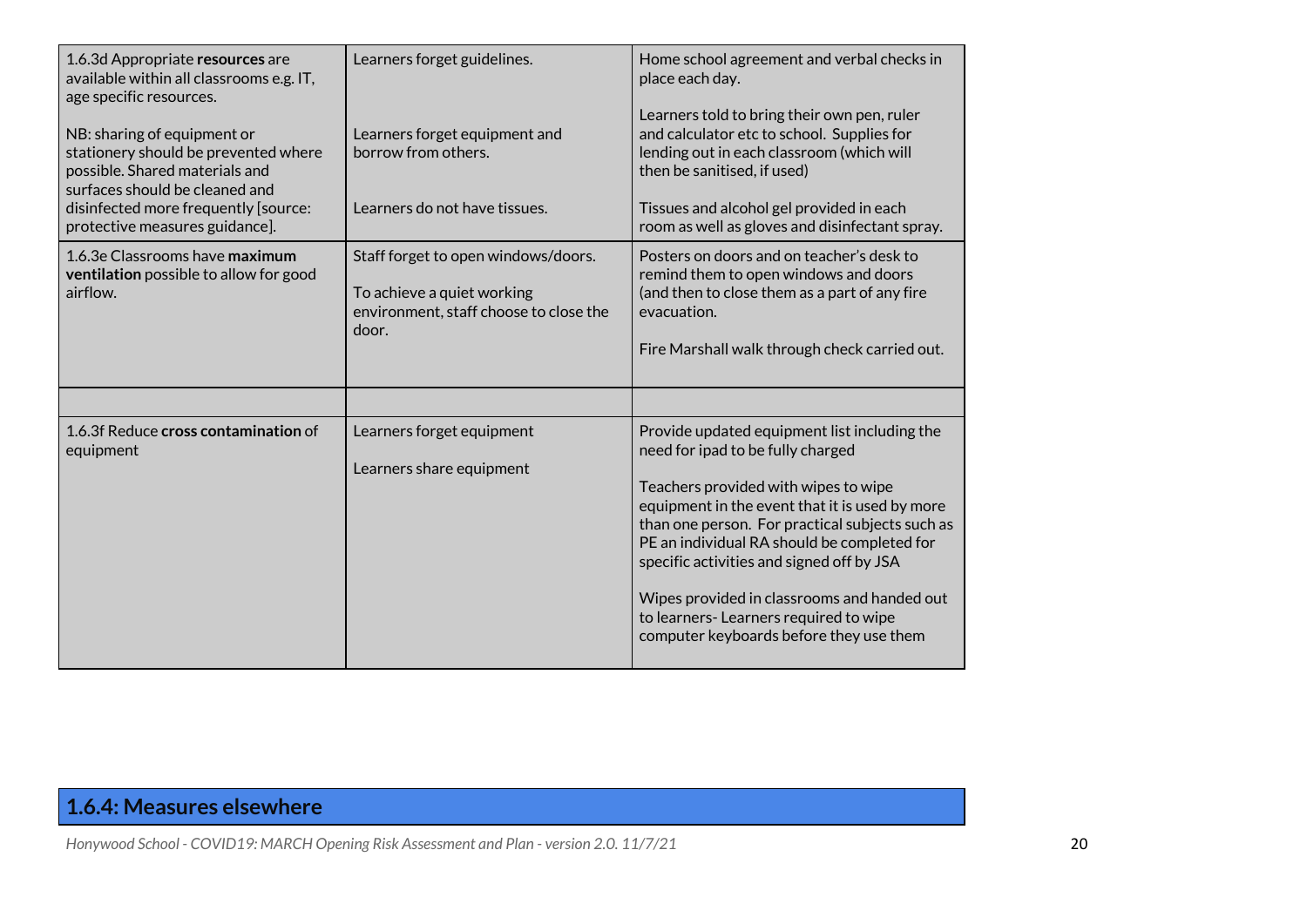| <b>Control Measures</b>                                                                                                                                          | <b>Risk to Implementation</b>                                                                           | <b>Action Required / Decision Made</b>                                                                                                                                |
|------------------------------------------------------------------------------------------------------------------------------------------------------------------|---------------------------------------------------------------------------------------------------------|-----------------------------------------------------------------------------------------------------------------------------------------------------------------------|
| 1.6.4a Arrangements in place to<br>provide food to staff and learners on<br>site over lunchtime, including the<br>requirement of universal free school<br>meals. | Catering staff are not working in a<br>safe way                                                         | Kitchen closed to walk in custom; induct staff<br>returning from furlough.<br>Catering staff to wear face masks through<br>food prep and service. Catering staff work |
|                                                                                                                                                                  |                                                                                                         | areas separated and numbers in the kitchen<br>controlled.                                                                                                             |
|                                                                                                                                                                  | Groups mix in catering areas.                                                                           | Ordering service in place and food delivered<br>to key rooms.                                                                                                         |
| 1.6.4b Arrangements for the provision<br>of Meal Deal for all (including FSM)                                                                                    | Menu not adjusted and items on sale<br>do not allow for a meal deal/do not<br>meet nutrition guidelines | KFr to work on weekly menu and ensure<br>standards met and meal deal offered each<br>day.                                                                             |
|                                                                                                                                                                  | Learners working from home do not<br>receive FSM.                                                       | CVn to administer voucher scheme for<br>learners at home.                                                                                                             |
| 1.6.4c Arrangements for when and<br>where each group will take lunch (and<br>snack time if necessary) are in place so                                            | Learners mix, increasing the number of<br>contacts and increasing transmission<br>risk.                 | Staggering and allocation of areas to ensure<br>separation.                                                                                                           |
| that learners do not mix other groups.                                                                                                                           |                                                                                                         | Learners eat outside in their Zone (or in<br>timetabled classroom in wet weather)                                                                                     |
|                                                                                                                                                                  |                                                                                                         | Controls and responsibilities shared with all staff<br>in handbook                                                                                                    |
|                                                                                                                                                                  | Cross contamination through different<br>bubble/cohort groups using same lunch<br>space                 | Timetable to create a delay between lunch<br>sittings so that cleaning can take place - wipe<br>down of surfaces and contact points                                   |
| 1.6.4d Additional measures to<br>minimise cross contamination of IT<br>equipment                                                                                 | ipad repairs are handled by staff                                                                       | Where possible ipads will be left for 72 hours<br>then sprayed with disinfectant before being<br>worked on.                                                           |
|                                                                                                                                                                  |                                                                                                         | Spare ipads should be kept to issue if there is a<br>prolonged delay and the learner needs one<br>more quickly                                                        |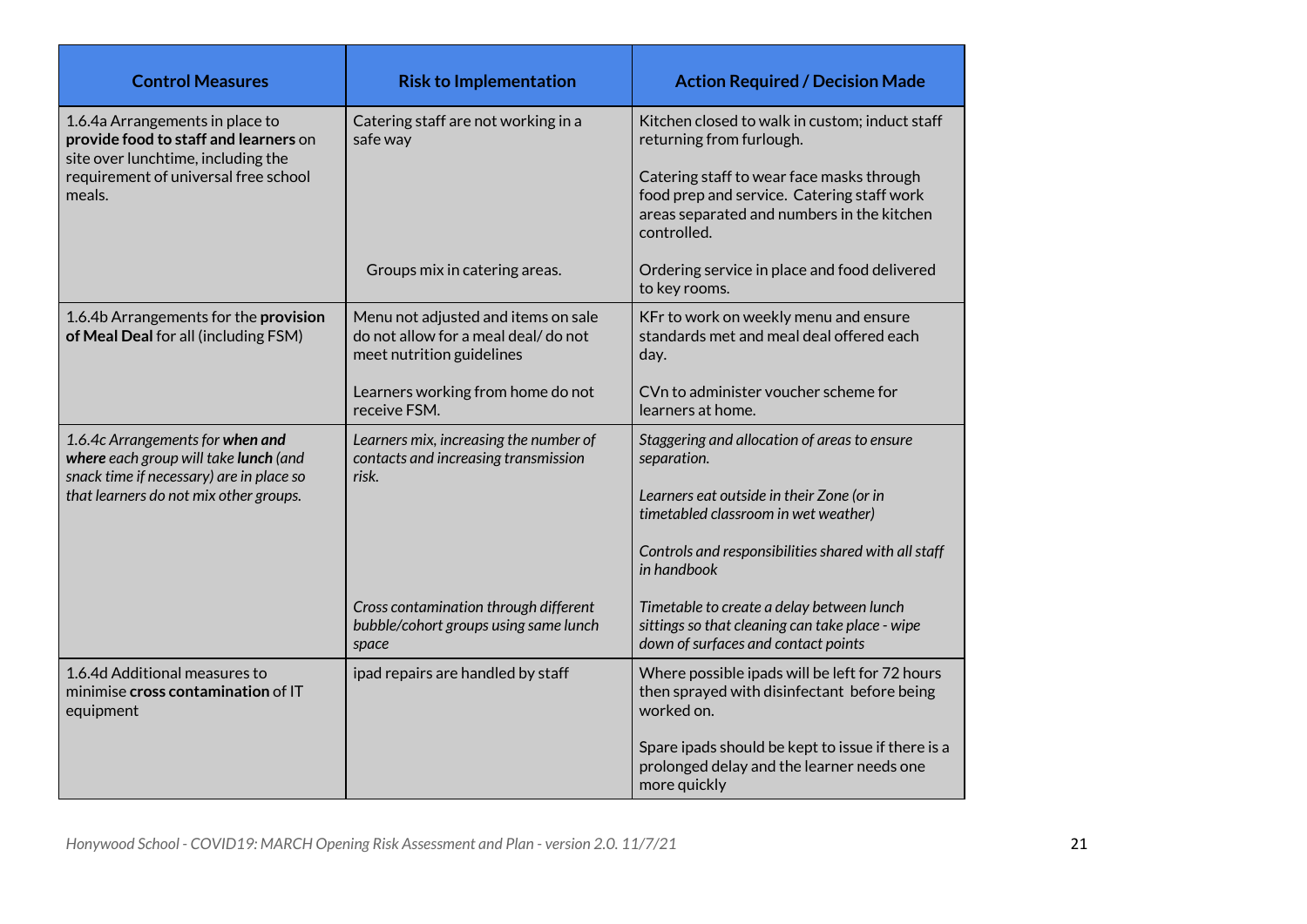| 1.6.4e Use of face masks | Learners and staff anxious about<br>removing masks           | Follow national guidance on use of masks -<br>currently face masks used by everyone at all<br>times.                                                                                                                        |
|--------------------------|--------------------------------------------------------------|-----------------------------------------------------------------------------------------------------------------------------------------------------------------------------------------------------------------------------|
|                          |                                                              | Current guidance - Communicate to learners<br>and staff that masks are optional and are not<br>required. Visors are also available for staff<br>that need to teach and are hampered by the<br>use of a mask.                |
|                          | Learners with additional needs unable<br>to wear their mask. | Communicate with family to establish<br>circumstances and modify offer to ensure SD<br>in place - utilise hub space for specific learners<br>and provide additional PPE to staff. Learners<br>not in main group population. |

<span id="page-22-0"></span>

| 1.6.5: Measures for arriving at and leaving school                                           |                                           |                                                                                                                                                                                                                                                                                                                  |
|----------------------------------------------------------------------------------------------|-------------------------------------------|------------------------------------------------------------------------------------------------------------------------------------------------------------------------------------------------------------------------------------------------------------------------------------------------------------------|
| <b>Control Measures</b>                                                                      | <b>Risk to Implementation</b>             | <b>Action Required / Decision Made</b>                                                                                                                                                                                                                                                                           |
| 1.6.5 a Arrangements are in place to<br>support social distancing at the start of<br>the day | Groups of learners loitering for too long | Seperate entrances for each cohort - directed by<br>one way system. Seperate entrances for different<br>cohorts - sign posted<br>Staff duty rota to monitor one way system keep<br>corridors clear<br>No morning registration - Learners go straight<br>to keyworker room<br>Staff go straight to keyworker room |
| 1.6.5b Arrangements are in place to<br>support social distancing at the end of<br>the day    | Groups of learners loitering for too long | Use of one way system<br>Staff on duty to monitor one way system keep<br>corridors clear and usher straight off site to<br>collection point                                                                                                                                                                      |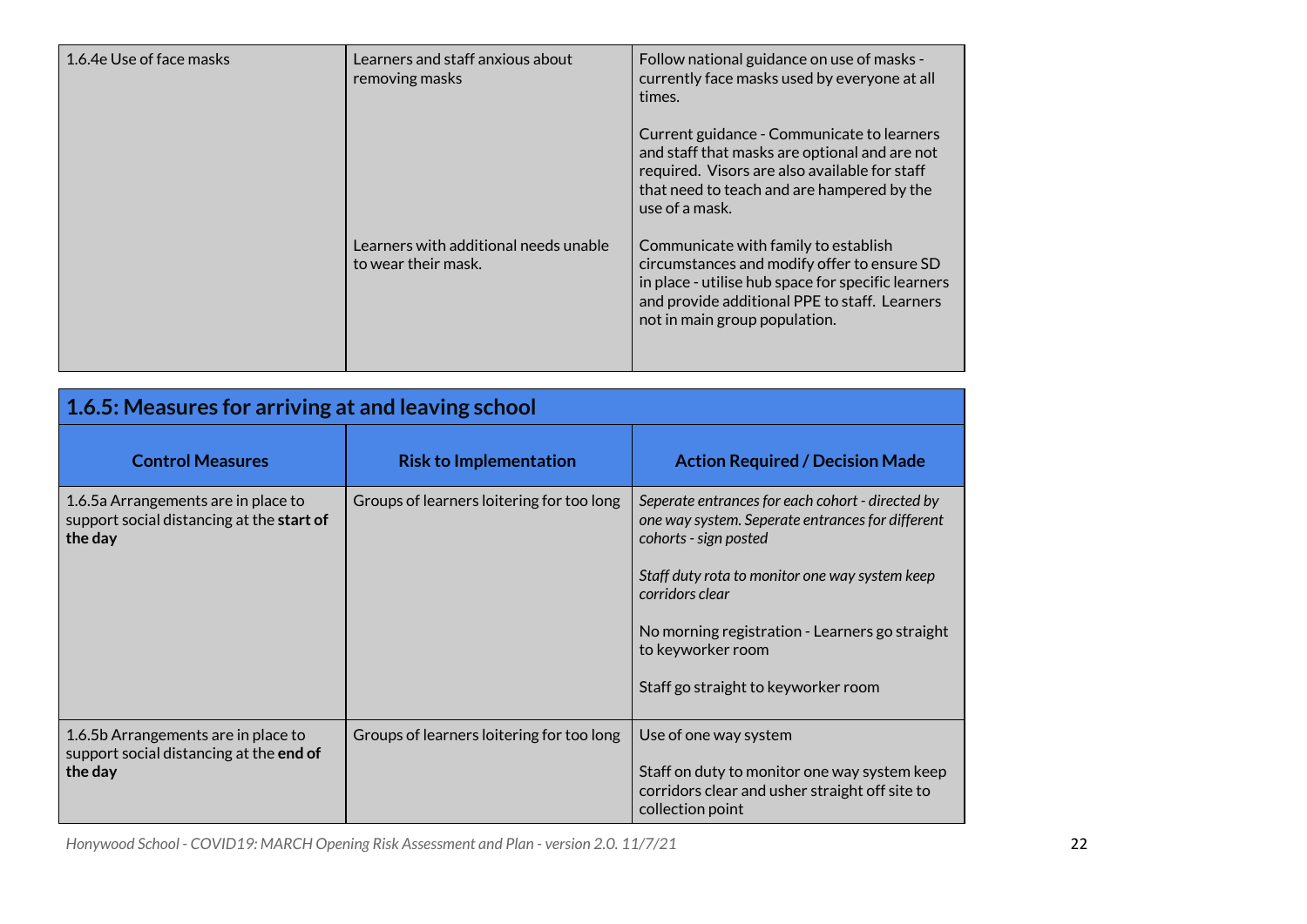| 1.6.5c Entry and exit routes to the       | 2-meter markers to be added on routes to       |
|-------------------------------------------|------------------------------------------------|
| Bottlenecks likely at entrance to school. | main entrances. Signing in at each entry point |
| school are in place, any physical changes | Entry points/times and arrival/departure       |
| Social distancing more difficult to be    | communicated to parents                        |
| and/or signage required to allow social   | Parents to be informed that they are not to    |
| maintained.                               | enter the school unless in an emergency or if  |
| distancing are in place.                  | pre-arranged with the school.                  |

<span id="page-23-0"></span>

| 1.7: Where necessary, wear appropriate personal protective equipment (PPE)                                                                    |                                     |                                                                                                                                                                                                    |
|-----------------------------------------------------------------------------------------------------------------------------------------------|-------------------------------------|----------------------------------------------------------------------------------------------------------------------------------------------------------------------------------------------------|
| <b>Control Measures</b>                                                                                                                       | <b>Risk to Implementation</b>       | <b>Action Required / Decision Made</b>                                                                                                                                                             |
| 1.7.1 Additional procedures for<br>supporting First Aid in place.                                                                             | Staff not properly equipped         | Medical room to be provided with<br>visor/gloves/facemask and apron.<br>Infra-red thermometers to be used.<br>Walkies used so that reception can contact<br>Medical so they can attend and assess. |
| 1.7.2 PPE requirements understood<br>and appropriate supplies in place.<br>Long term approach to obtaining<br>adequate PPE supplies in place. | Shortages incurred.                 | PBs to monitor stock levels and order when<br>necessary                                                                                                                                            |
| 1.7.3 Staff provided with face visor,<br>face mask, gloves if required (e.g.first<br>aiders, LSAs)                                            | Not used properly and contaminated. | Training for all staff on safe use of the<br>optional PPE. Presentation circulated<br>DCa has included in staff training. Additional<br>guidance sent via bulletin                                 |

<span id="page-23-1"></span>

| 1.8: Always keeping occupied spaces well ventilated |                               |                                        |
|-----------------------------------------------------|-------------------------------|----------------------------------------|
| <b>Control Measures</b>                             | <b>Risk to Implementation</b> | <b>Action Required / Decision Made</b> |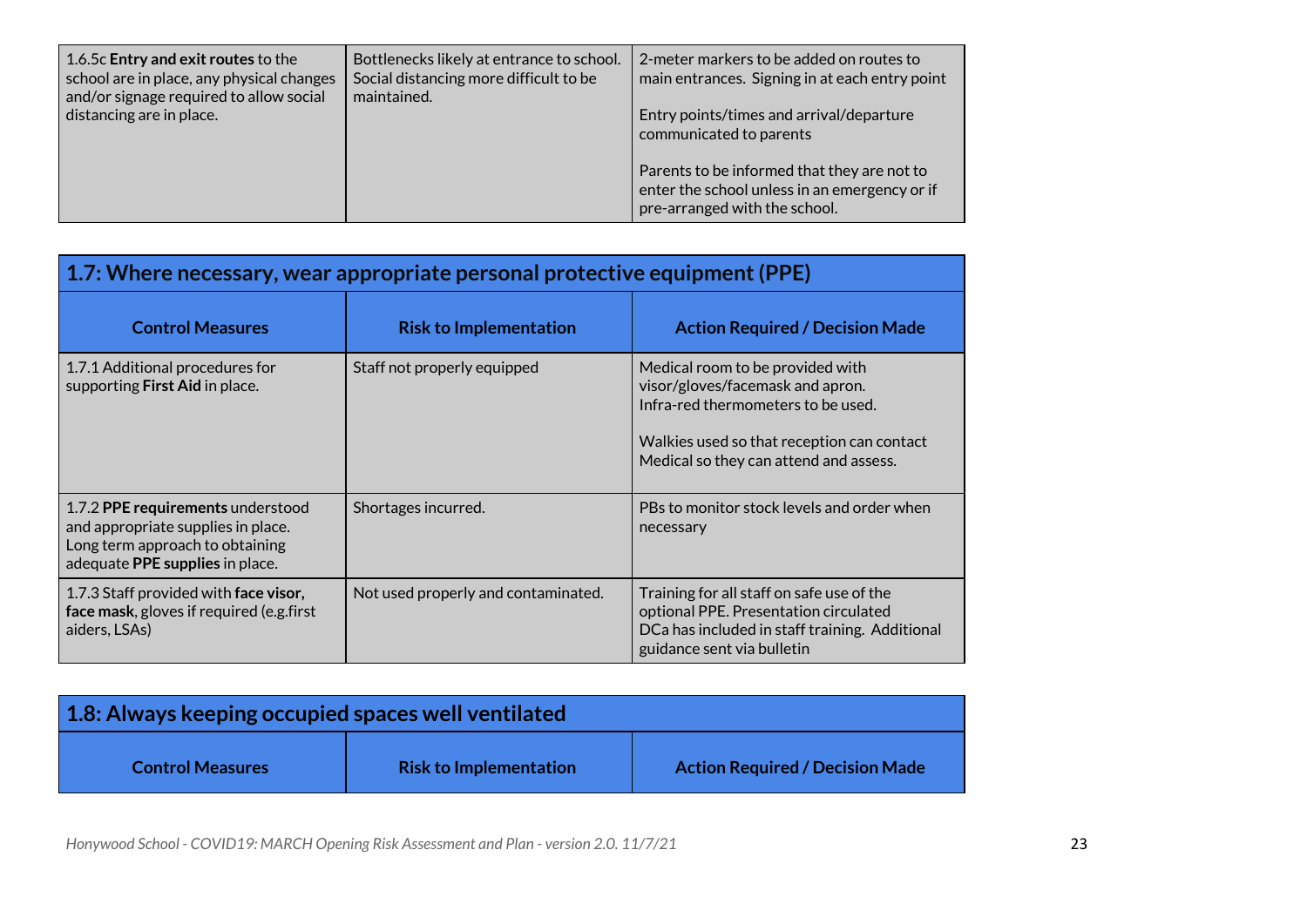| 1.8.1 Classrooms: Measures are in<br>place to ensure adequate ventilation | Windows and/or doors remain closed                                                                                                                        | Staff encouraged to assess ventilation as part<br>of pre lesson check and open windows and<br>leave doors open.                                                                                                                                  |
|---------------------------------------------------------------------------|-----------------------------------------------------------------------------------------------------------------------------------------------------------|--------------------------------------------------------------------------------------------------------------------------------------------------------------------------------------------------------------------------------------------------|
| 1.8.2 Approaches for meetings and<br>staff training in place.             | Staff feel anxious about attending<br>meetings, if social distancing is not<br>maintained.<br>Increased risk of infection if large<br>scale meetings held | No staff meetings or training sessions.<br>If meetings have to happen - meeting spaces<br>to be at 2m<br>These spaces to be used with maximum<br>ventilation<br>Where meetings cannot be safely held<br>face-to-face, google meet should be used |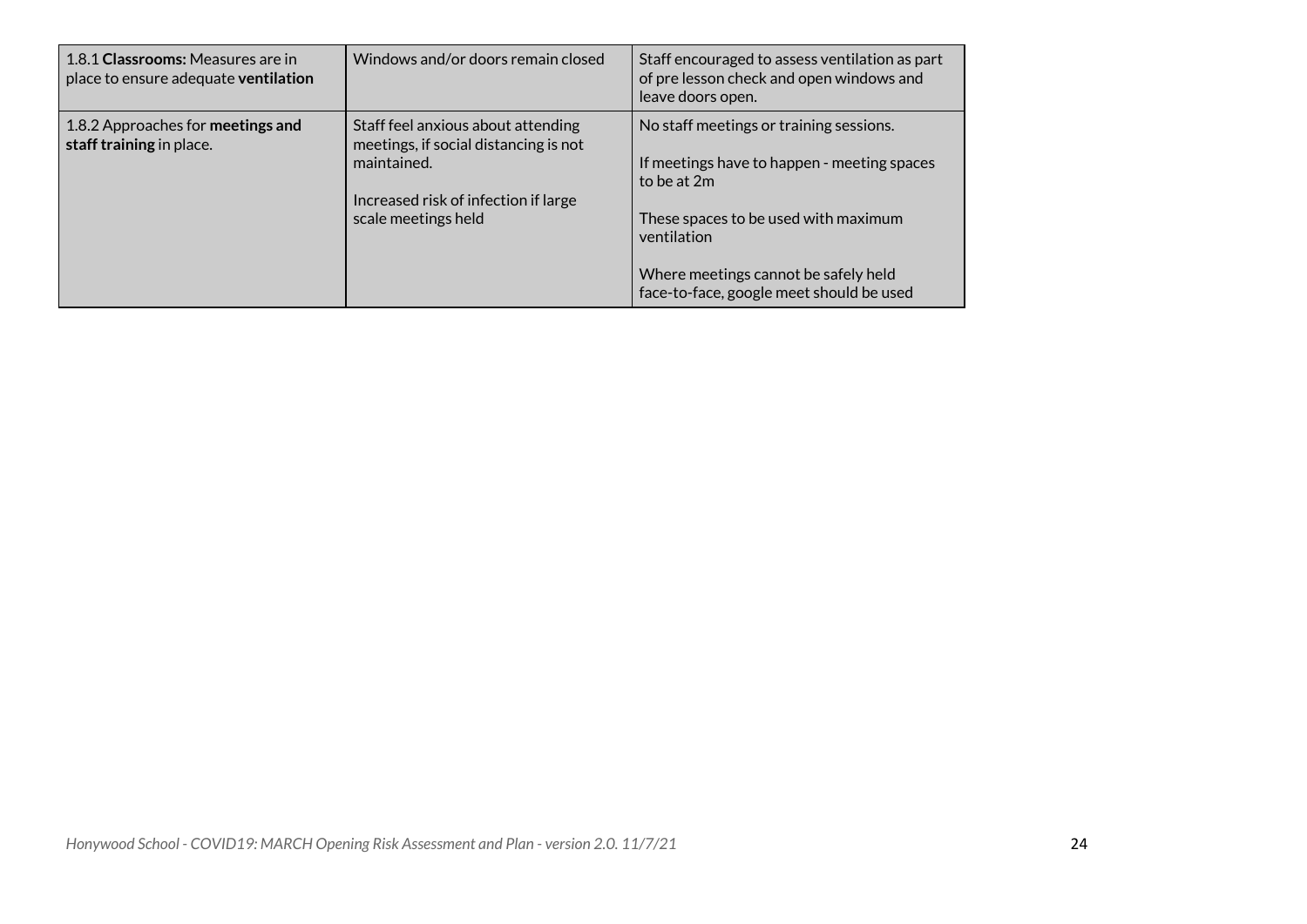# **Section 1b: Public health advice to minimise (COVID-19) risks - Response to Infection**

<span id="page-25-0"></span>

| 1.9: Engage with the NHS Test and Trace process                            |                                                                                                                    |                                                                                                                                                                                                                                                                                                                                                                                                                                                                                                                                                                                                                                           |
|----------------------------------------------------------------------------|--------------------------------------------------------------------------------------------------------------------|-------------------------------------------------------------------------------------------------------------------------------------------------------------------------------------------------------------------------------------------------------------------------------------------------------------------------------------------------------------------------------------------------------------------------------------------------------------------------------------------------------------------------------------------------------------------------------------------------------------------------------------------|
| <b>Control Measures</b>                                                    | <b>Risk to Implementation</b>                                                                                      | <b>Action Required / Decision Made</b>                                                                                                                                                                                                                                                                                                                                                                                                                                                                                                                                                                                                    |
| 1.9.1 Learners are kept in their cohort<br>based "bubbles" in school.      | Learners do not follow guidelines<br>regarding maintaining social<br>distancing and keeping to specified<br>zones. | Expectations of behaviour regarding<br>maintaining social distancing and support<br>school measures communicated with<br>learners.                                                                                                                                                                                                                                                                                                                                                                                                                                                                                                        |
|                                                                            | Staff forget to do seating plans                                                                                   | Seating plans required (staff handbook);<br>Audit to check these have been completed -<br>kept up to date and stored on Google Drive<br>for quick access                                                                                                                                                                                                                                                                                                                                                                                                                                                                                  |
| 1.9.2 Staff, parents and learners<br>receive accurate advice and follow it | Local PH advice not followed                                                                                       | Communication protocol in place to inform<br>families when required to do so along with<br>regular updates of guidance. Expectations<br>around following quarantine guidance shared<br>in Home-school agreement and staff code of<br>conduct. inc. requesting evidence of negative<br>test results before returning.<br>Local PH always contacted in case of a<br>positive case. Information shared and advice<br>followed. -<br>https://assets.publishing.service.gov.uk/gove<br>rnment/uploads/system/uploads/attachment<br>data/file/915553/Symptomatic children ac<br>tion_list_SCHOOLS.pdf<br>Guidance in staff handbook and code of |
|                                                                            |                                                                                                                    | conduct to require all staff to engage with<br>test and trace process and respond to an<br>requirements from public health (no<br>requirement to use the app)                                                                                                                                                                                                                                                                                                                                                                                                                                                                             |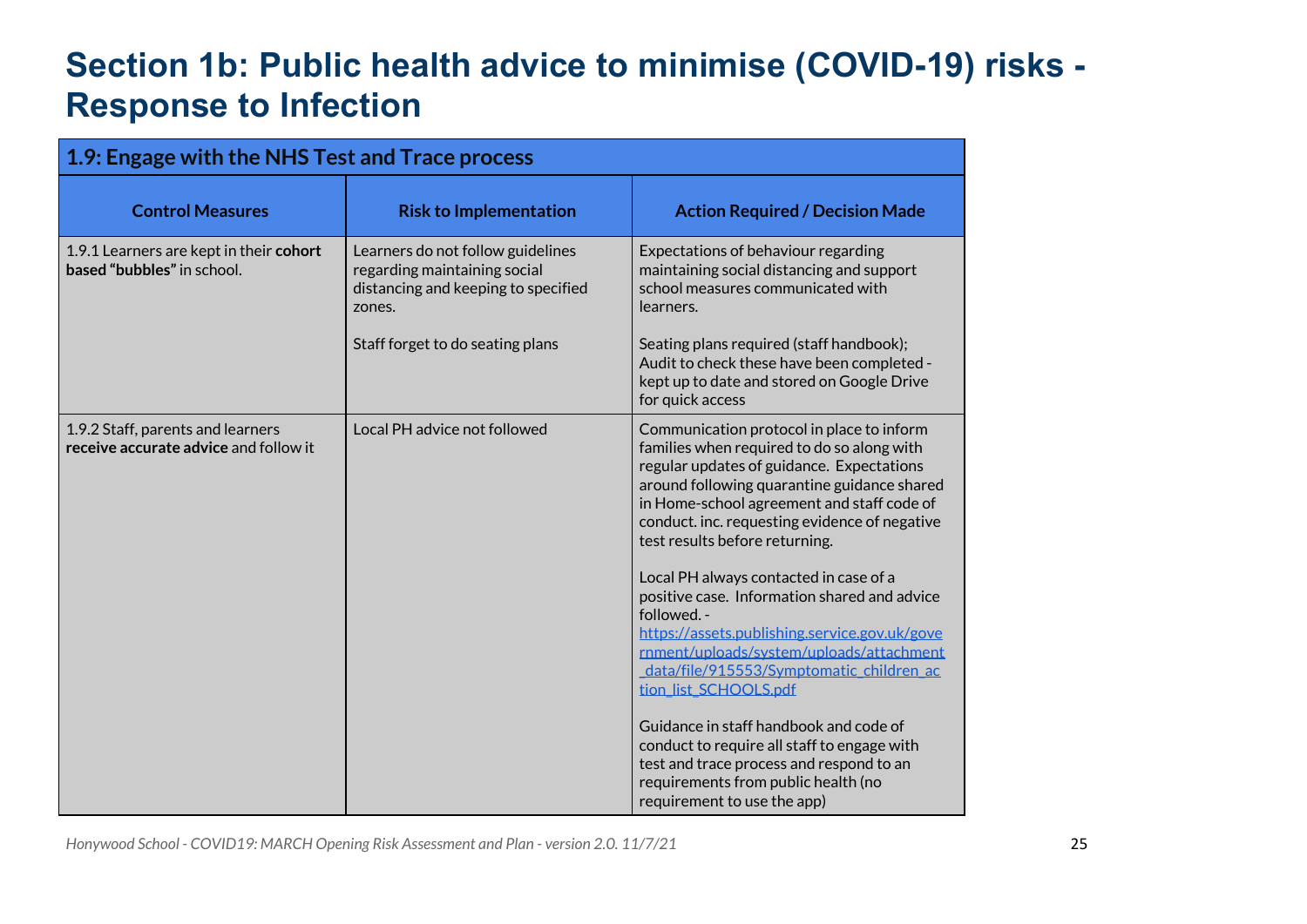| 1.9.3 Records of <b>visitors</b> to site | Inaccurate and out of date records | Maintain up to date records of who has been<br>on site and location of work as well as key<br>contact. Proforma used to collect details for<br>track and trace |
|------------------------------------------|------------------------------------|----------------------------------------------------------------------------------------------------------------------------------------------------------------|
|------------------------------------------|------------------------------------|----------------------------------------------------------------------------------------------------------------------------------------------------------------|

<span id="page-26-0"></span>

| 1.10: Manage confirmed cases of coronavirus (COVID-19) amongst the school community |                                                                                                                                                                                                        |                                                                                                                                                                                                                                                                                                                                                                                                                                                                                                                                                                                                                                                                                                                                                                                                                    |
|-------------------------------------------------------------------------------------|--------------------------------------------------------------------------------------------------------------------------------------------------------------------------------------------------------|--------------------------------------------------------------------------------------------------------------------------------------------------------------------------------------------------------------------------------------------------------------------------------------------------------------------------------------------------------------------------------------------------------------------------------------------------------------------------------------------------------------------------------------------------------------------------------------------------------------------------------------------------------------------------------------------------------------------------------------------------------------------------------------------------------------------|
| <b>Control Measures</b>                                                             | <b>Risk to Implementation</b>                                                                                                                                                                          | <b>Action Required / Decision Made</b>                                                                                                                                                                                                                                                                                                                                                                                                                                                                                                                                                                                                                                                                                                                                                                             |
| 1.10.1 Arrangements for responding to<br>an external test and trace request         | Unclear records of who the subject has<br>been in contact with and a lack of clarity<br>around who to direct to the test and<br>trace service.<br>Delay in responding to the test and<br>trace request | Maintain all records of groups, seating plans<br>etc so that swift identification of those<br>immediately associated with any individual can<br>be quickly identified.<br>Clear guidelines within Home school<br>agreement and staff handbook as well as<br>briefings.<br>Follow all PHE guidance regarding sending<br>learners or staff home to isolate after direct<br>close contact and monitor any incidences or<br>occurrences of direct close contact:<br>face to face contact with an infected<br>individual for any length of time,<br>within 1 metre, including being<br>coughed on, a face to face<br>conversation, or unprotected physical<br>contact (skin-to-skin)<br>proximity contacts - extended close<br>$\bullet$<br>contact (within 1 to 2 metres for more<br>than 15 minutes) with an infected |
|                                                                                     |                                                                                                                                                                                                        | individual<br>travelling in a small vehicle, like a car,<br>with an infected person                                                                                                                                                                                                                                                                                                                                                                                                                                                                                                                                                                                                                                                                                                                                |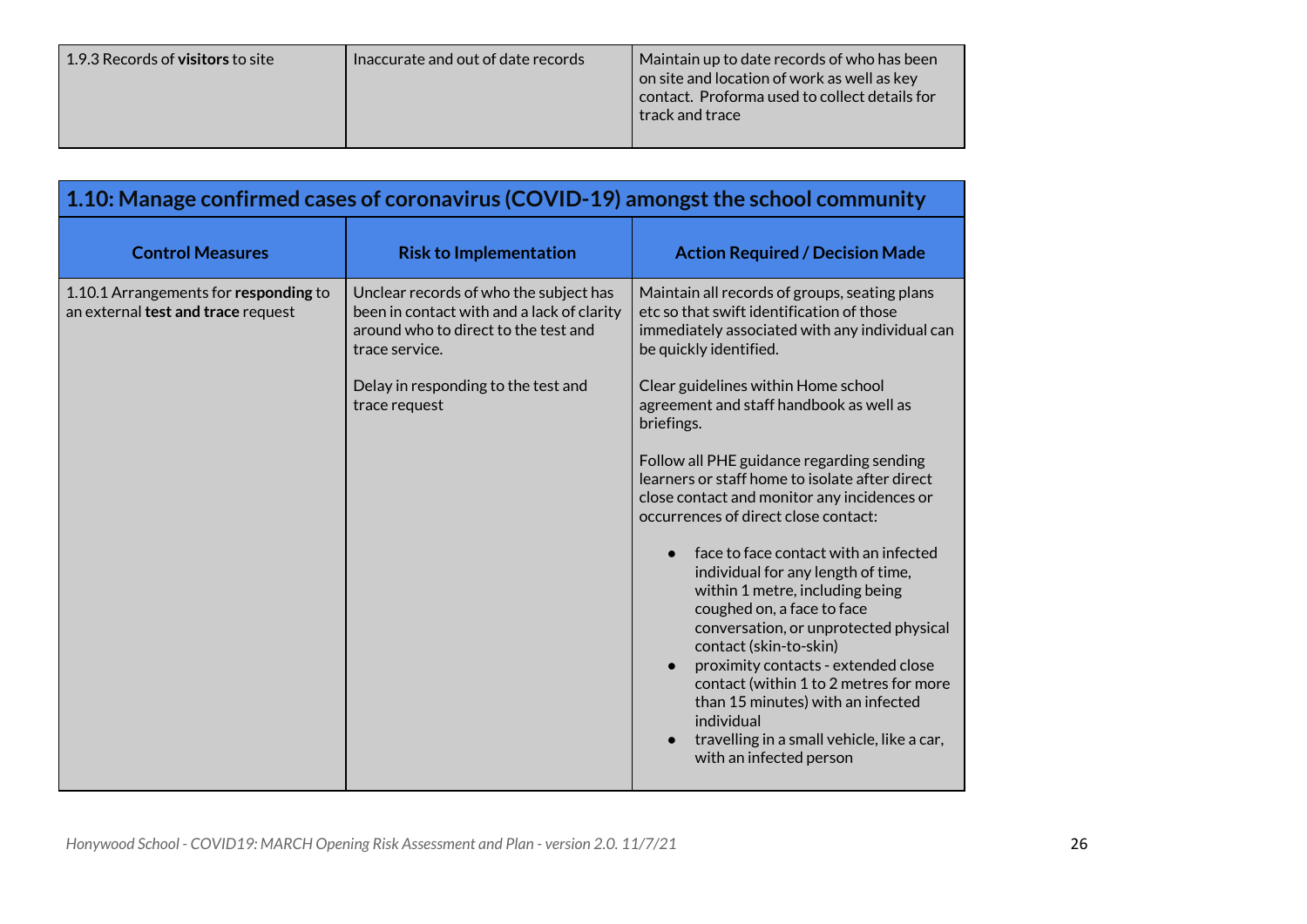| 1.10.2 Approach to confirmed<br><b>COVID19</b> cases in place                       | Time delay between getting result from<br>family/NHS                                                                                                  | Briefings for staff and learner and<br>home-school agreement establish and<br>reinforce the importance of rapid<br>identification and communication. All current<br>PHE/DfE guidance should be followed re any<br>expected self-isolation of those in bubble/year<br>group/staff in contact with learner(s).<br>Ensure stocks are available including bleaching                                                                                                                                                                                                                                          |
|-------------------------------------------------------------------------------------|-------------------------------------------------------------------------------------------------------------------------------------------------------|----------------------------------------------------------------------------------------------------------------------------------------------------------------------------------------------------------------------------------------------------------------------------------------------------------------------------------------------------------------------------------------------------------------------------------------------------------------------------------------------------------------------------------------------------------------------------------------------------------|
|                                                                                     | Delay in getting equipment in to deep<br>clean                                                                                                        | materials. Deep clean of areas signed off<br>before reuse of specific areas.                                                                                                                                                                                                                                                                                                                                                                                                                                                                                                                             |
|                                                                                     | Test and Trace affects a large body of<br>staff and makes full opening unsafe<br>Too many staff are required to self<br>isolate for a period of time. | Protocol to communicate with families and All<br>staff - ensure everyone understands that they<br>do not attend school if case is confirmed or<br>suspected. Protocol to modify staffing rota<br>and collapse year groups should staffing<br>capacity be affected - full closure where<br>appropriate.                                                                                                                                                                                                                                                                                                   |
| 1.10.3 Approach to suspected<br><b>COVID19</b> cases in place during school<br>day: | Learner remains within learner body,<br>despite developing symptoms                                                                                   | If a child or member of staff becomes unwell<br>with a new continuous cough or high temp,                                                                                                                                                                                                                                                                                                                                                                                                                                                                                                                |
|                                                                                     | Lack of PPE equipment available                                                                                                                       | SLT/First aid should be alerted - included in<br>staff handbook and briefings.                                                                                                                                                                                                                                                                                                                                                                                                                                                                                                                           |
|                                                                                     |                                                                                                                                                       | The learner should be isolated immediately in a<br>closed room with window open (office space in<br>learner reception to be used) or appropriate<br>outside space. PPE should be used by staff in<br>the vicinity. The learner should be sent home<br>as soon as parents/carers can be contacted.<br>There should be a full bleach based clean of the<br>areas the learner has been in - stocks<br>maintained and reviewed weekly<br>The learner or staff member should be advised<br>to seek a test and self-isolate for 7 days. (If<br>they are tested and it is negative, they may<br>return earlier) |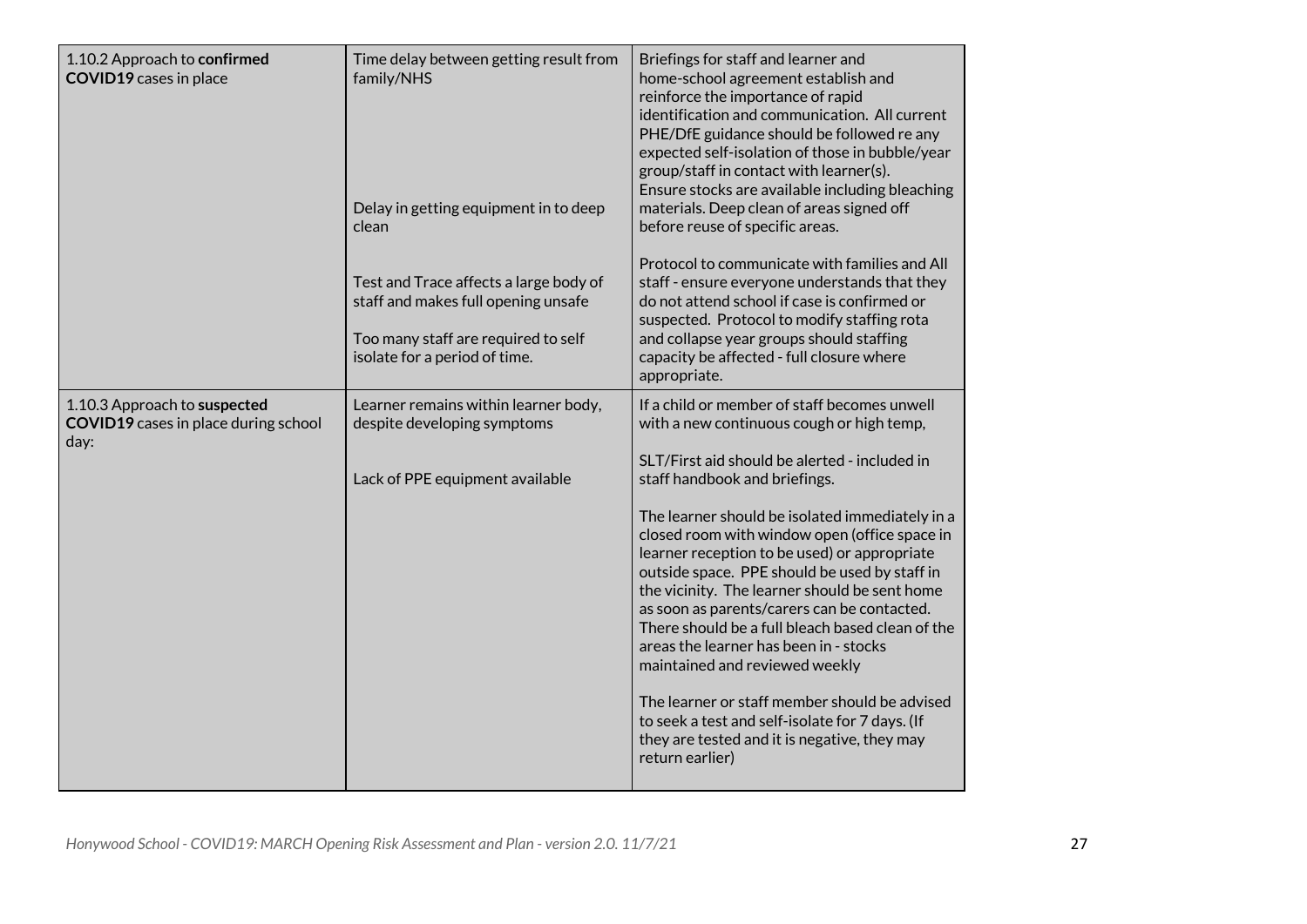|                                                                                                                                                                                                                                                                     |                                                                                                                                                                                                | Protocol in place to communicate with families<br>and All staff. Advice provided in home school<br>agreement and staff handbook.                                                                                                                                                                                                                                            |
|---------------------------------------------------------------------------------------------------------------------------------------------------------------------------------------------------------------------------------------------------------------------|------------------------------------------------------------------------------------------------------------------------------------------------------------------------------------------------|-----------------------------------------------------------------------------------------------------------------------------------------------------------------------------------------------------------------------------------------------------------------------------------------------------------------------------------------------------------------------------|
| 1.10.4 Approach to staff absence<br>reporting and recording in place. All<br>staff aware.                                                                                                                                                                           | Staff forget to report absence, leaving<br>groups unsupervised                                                                                                                                 | Same absence recording procedures in place as<br>before COVID. HR guidance circulated. Email<br>reminders in place. Records kept of isolation<br>start and end dates if COVID related - staff<br>directed to work from home if isolating.                                                                                                                                   |
| 1.10.5. Plans to respond to increased<br>sickness levels are in place.<br>Cover arrangements determined<br>(including leaders and safeguarding<br>designated leads) -                                                                                               | Not enough staff are in the building to<br>provide effective supervision/teaching.<br>Key members of staff e.g. DSL, HT not<br>able to work.                                                   | Increase number of staff working from within<br>the building to ensure there is a supply of staff<br>to pick up cover of groups.<br>Determine contingency plan should sickness<br>hit key roles (DSL. HT) or too many staff -<br>reduce number of learners in building if<br>needed - communicate to families.                                                              |
| 1.10.6. Arrangements for accessing<br>testing, if and when necessary, are in<br>place. Staff are clear on returning to<br>work guidance.                                                                                                                            | Staff don't get tested if they have<br>symptoms and have to self-isolate for<br>full 7 days (or 14 for symptoms in the<br>Household)                                                           | Guidance on testing included in "staff<br>coronavirus" handbook and code of conduct.<br>HR guidance circulated to staff. Regular<br>comms from HR including guidance                                                                                                                                                                                                        |
| 1.10.7 Arrangements in place for any<br>visitors/contractors on site, protocols<br>and expectations shared.<br>NB: Their employer may require them<br>to wear PPE. This should be<br>documented as part of the risk<br>assessment carried out by the<br>Contractor. | Contractors may breach the guidelines<br>established for our building. Additional<br>people in the building.<br>Visitors come to school displaying covid<br>symptoms.                          | Pat Bash and Peter McLean to Check with the<br>contractor any requirements their employer<br>has specified before visit and share school<br>protocols regarding covid<br>Where possible all maintenance visits to take<br>place outside of school hours or away from<br>children and staff<br>Where possible all non essential visits for<br>meetings to be held virtually. |
| 1.10.8 Arrangements in place for any<br>externally employed adults delivering<br>learning in school e.g. peripatetic music<br>tutors, EP etc.                                                                                                                       | Peripatetic staff are less well versed in the<br>expectations of Honywood at this time and<br>may be unfamiliar with control measure.<br>Visitors come to school displaying covid<br>symptoms. | Risk Assessment carried out for specific activities.<br>Briefing document created and provided for<br>visiting tutors prior to arrival.<br>Share school protocols regarding covid                                                                                                                                                                                           |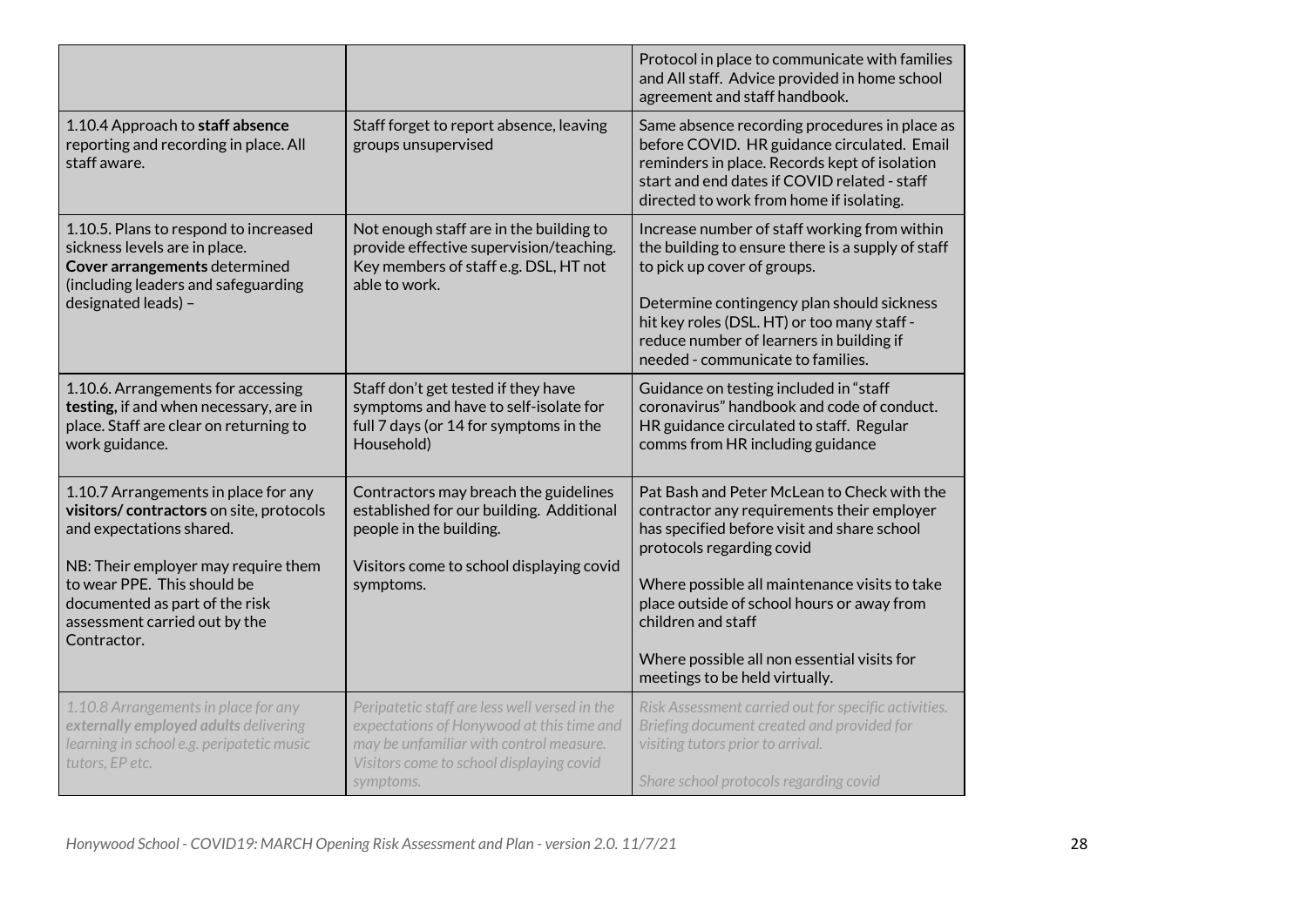<span id="page-29-0"></span>

| 1.11: Contain any outbreak by following local health protection team advice                                        |                                      |                                                                                                                                                                                                                                                                                                                                                                                           |
|--------------------------------------------------------------------------------------------------------------------|--------------------------------------|-------------------------------------------------------------------------------------------------------------------------------------------------------------------------------------------------------------------------------------------------------------------------------------------------------------------------------------------------------------------------------------------|
| <b>Control Measures</b>                                                                                            | <b>Risk to Implementation</b>        | <b>Action Required / Decision Made</b>                                                                                                                                                                                                                                                                                                                                                    |
| 1.11.1 Protocols and arrangements for<br>multiple confirmed cases leading to a<br>potential or confirmed outbreak. | Delay in identification of outbreak. | Maintain records of patterns of all suspected<br>cases and review daily to update into<br>confirmed cases. All records to indicate<br>immediate contacts.<br>Protocol in place to inform PHE about each<br>and every case and the number of confirmed<br>and suspected cases over the last two weeks.<br>Follow all PHE guidance in the event of a<br>closure or test and trace en masse. |

# <span id="page-29-1"></span>**Section 2: School operations**

<span id="page-29-2"></span>

| 2.1: Estate - Preparing buildings and facilities                                                                                                                                                                                                                                                                                                    |                                                                                                                             |                                                                                                                                                                                                                                                                              |
|-----------------------------------------------------------------------------------------------------------------------------------------------------------------------------------------------------------------------------------------------------------------------------------------------------------------------------------------------------|-----------------------------------------------------------------------------------------------------------------------------|------------------------------------------------------------------------------------------------------------------------------------------------------------------------------------------------------------------------------------------------------------------------------|
| <b>Control Measures</b>                                                                                                                                                                                                                                                                                                                             | <b>Risk to Implementation</b>                                                                                               | <b>Action Required / Decision Made</b>                                                                                                                                                                                                                                       |
| 2.1.1 Premises and utilities have been<br>health and safety checked and building<br>is compliant.<br>Water treatments<br>$\bullet$<br>Fire alarm testing<br>$\bullet$<br>Repairs<br>$\bullet$<br>Grass cutting<br>$\bullet$<br><b>PAT</b> testing<br>$\bullet$<br><b>Fridges and freezers</b><br>$\bullet$<br>Boiler/heating servicing<br>$\bullet$ | Routine checks have been missed in<br>light of the very busy response to<br>Covid-19 and the reduced levels of<br>staffing. | The building has remained in-use throughout<br>this period.<br>All regular health and safety checks have<br>been carried out through COVID partial<br>closure period.<br>Legionella procedures in place with site and<br>cleaning team - regular running of water<br>systems |
| Internet services<br>$\bullet$<br>Any other statutory<br>$\bullet$<br>inspections                                                                                                                                                                                                                                                                   | The disruption to catering has led to<br>food not being used up in the usual<br>timeframe.                                  | Ensure kitchen is operating in line with<br>COVID-19 advice from the government<br>Catering equipment has been checked.                                                                                                                                                      |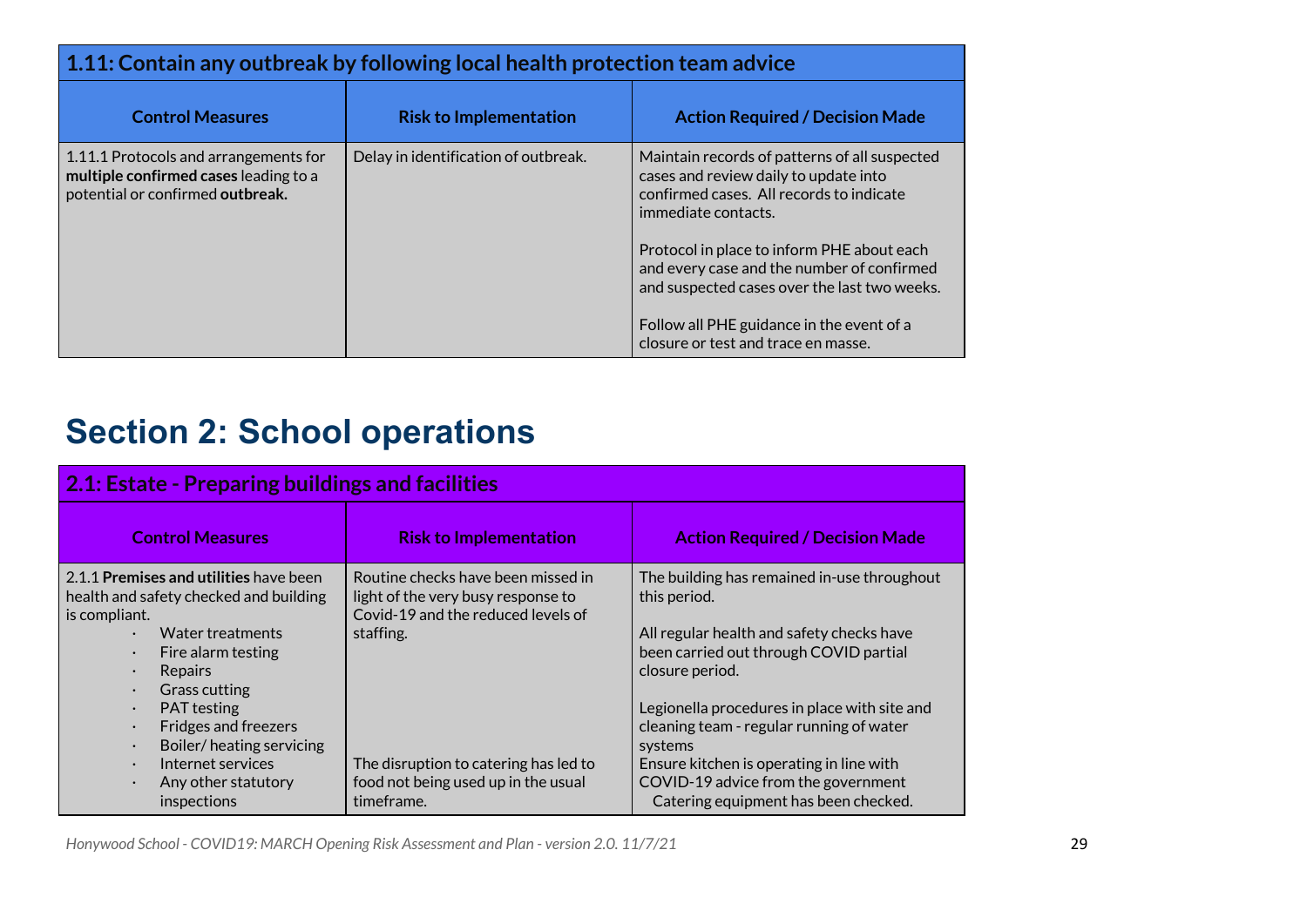| Insurance covers<br>reopening<br>arrangements                                                                                                          |                                                                                                                                                                                                             |                                                                                                                                                                                                                                                                                                                                                                                                                                                 |
|--------------------------------------------------------------------------------------------------------------------------------------------------------|-------------------------------------------------------------------------------------------------------------------------------------------------------------------------------------------------------------|-------------------------------------------------------------------------------------------------------------------------------------------------------------------------------------------------------------------------------------------------------------------------------------------------------------------------------------------------------------------------------------------------------------------------------------------------|
| 2.1.2 Workspaces for staff:<br>Workspaces re-designed to allow<br>office-based staff to work as safely as<br>possible                                  | Staff Area offices, Admin/Finance<br>areas and Site Team do not allow for a<br>2m space between desks.<br>Staff rooms do not allow for a 2m<br>space.                                                       | Where possible, office furniture and layout<br>changed to allow greater social distancing.<br>Signs on the door of each office show the<br>recommended maximum number that can<br>use the space on the door of each office. If<br>the office has reached the maximum number,<br>staff advised to work in a different<br>space/classroom<br>Staff encouraged to work at 2m distance in<br>free periods or from home when not needed<br>in school |
|                                                                                                                                                        | Reception areas - area of high traffic.<br>Serving and sales points in canteens<br>put learners in close proximity to<br>catering staff                                                                     | Screen put in. Alcohol gel by signing in book<br>for visitors (at 2 metre distance to reception<br>desk)<br>No food being served - orders made remotely                                                                                                                                                                                                                                                                                         |
| 2.1.3 Entry and exit routes to the<br>school are in place, any physical<br>changes and/or signage required to<br>allow social distancing are in place. | Bottlenecks likely at entrance to<br>school. Social distancing more difficult<br>to maintain.                                                                                                               | 2-metre markers to be added on routes to<br>main entrances to encourage distancing.<br>External 2 metre signage Social Distancing<br>signs to be displayed.                                                                                                                                                                                                                                                                                     |
| 2.1.4 Corridors: Measures are in place<br>to support social distancing and<br>reduce possible contamination                                            | Narrow corridors can make social<br>distancing difficult to achieve.<br>Doors, passed through by many<br>people each day, are a potential cause<br>of transmission<br>Touch points on doors have a high use | 2m markings put in on all corridors to<br>support social distancing.<br>ARROWS added to support adoption of<br>ONE-WAY systems throughout the school<br>Increased cleaning rota - see cleaning section                                                                                                                                                                                                                                          |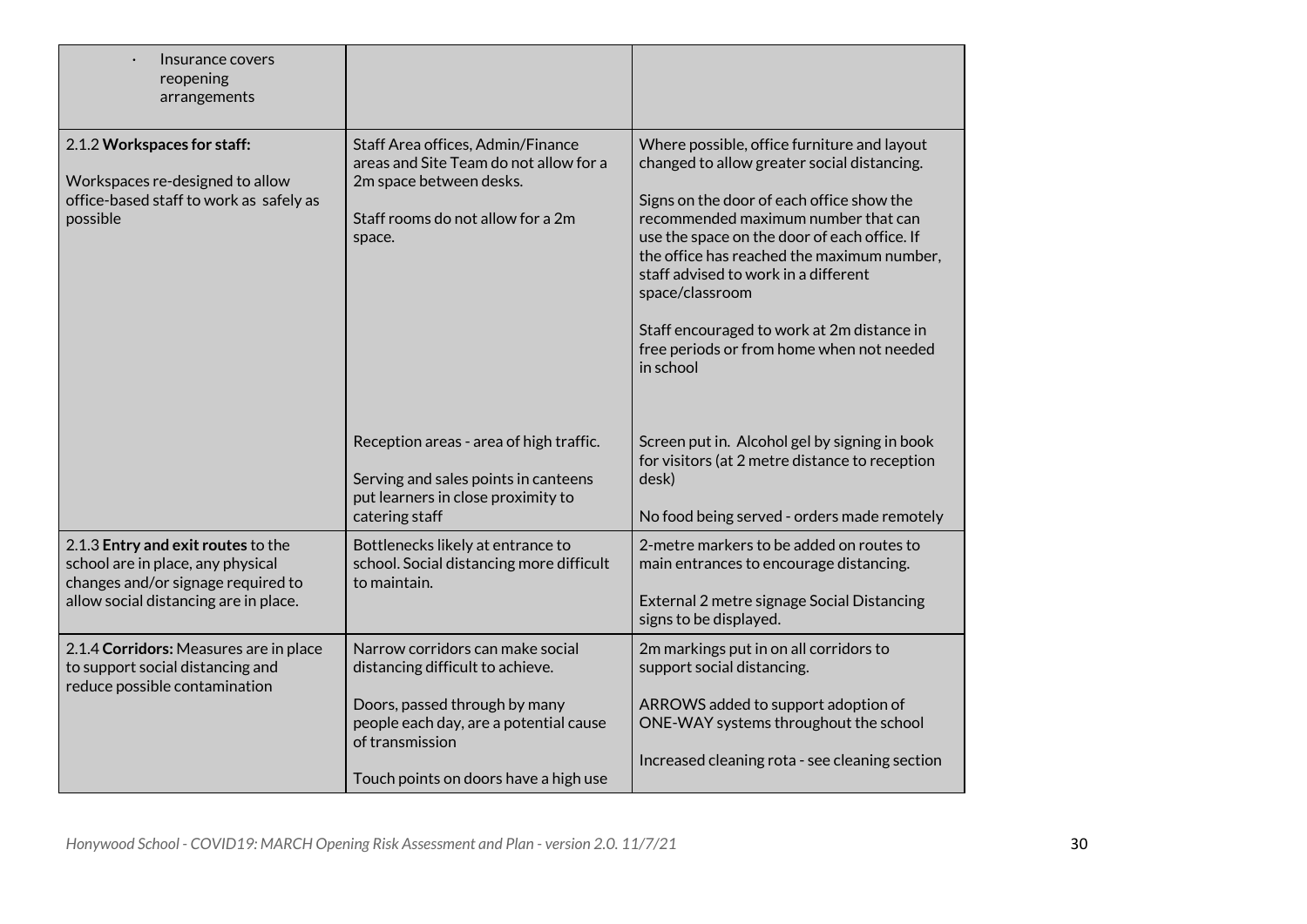| 2.1.5 Classrooms: Measures are in<br>place to ensure adequate ventilation                                                                                                                                                            | Windows and/or doors remain closed                                                                                                | Staff encouraged to assess ventilation as part<br>of pre lesson check and open windows and<br>leave doors open.                                                                                                                        |
|--------------------------------------------------------------------------------------------------------------------------------------------------------------------------------------------------------------------------------------|-----------------------------------------------------------------------------------------------------------------------------------|----------------------------------------------------------------------------------------------------------------------------------------------------------------------------------------------------------------------------------------|
| 2.1.6 Water fountains.                                                                                                                                                                                                               | Water fountains can cause queues and<br>the fountain casing can create a risk of<br>transmission as touched by multiple<br>users. | Water fountains not in use.<br>Learners encouraged to bring in own water<br>bottle                                                                                                                                                     |
| 2.1.7 Consideration given to premises<br>lettings and approach in place.                                                                                                                                                             | Not sufficient time for thorough<br>cleaning after any lettings and before<br>school starts.                                      | Lettings risk assessed. This will include<br>checking that additional cleaning is in place<br>and any additional costs to school are<br>covered and that the site team capacity is not<br>exceeded. Currency no lettings taking place. |
| 2.1.8 Consideration given to the<br>arrangements for any deliveries.                                                                                                                                                                 | Deliveries overlap with key<br>movements at entry/exit points and<br>main reception<br>Deliveries put Site Team at risk.          | Signage at front of school<br>Delivery of non school items and personal<br>deliveries prohibited                                                                                                                                       |
| 2.1.9 Emergency Evacuation:<br>Evacuation routes are confirmed, and<br>signage accurately reflects these.<br>NB: In the event of emergency the<br>priority is getting out of the building<br>calmly regardless of social distancing. | Social distancing would be harder in an<br>evacuation situation.<br>Selected Fire doors being propped open<br>pose a risk         | Evacuation procedure reviewed - cohorts kept<br>separate.<br>No fire doors left open<br>Staff provided with fire drill procedures and<br>assigned to close all propped open doors when<br>responsible for a room.                      |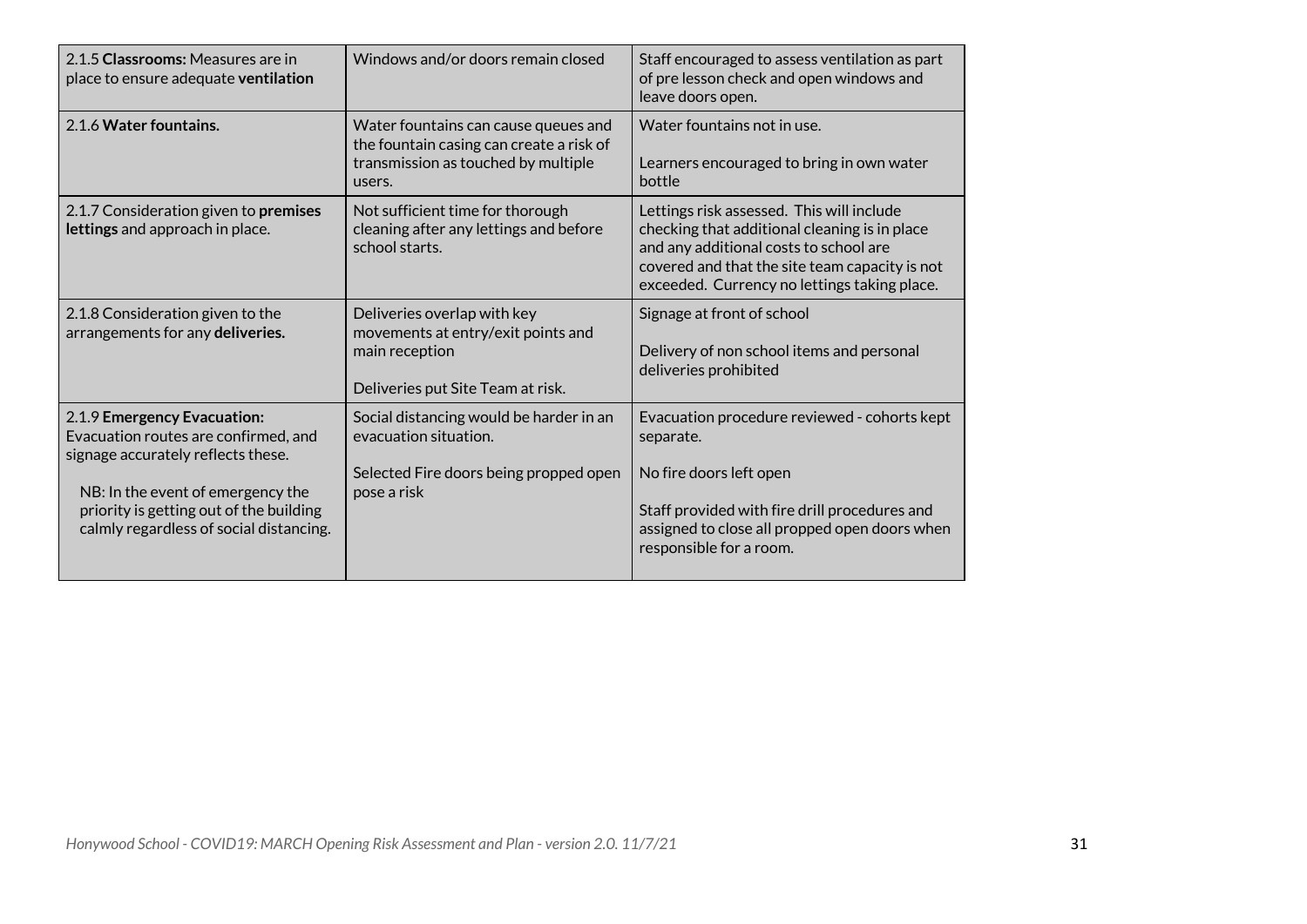# **School workforce**

<span id="page-32-0"></span>

| 2.2.1: Staffing                                                                                                                                                       |                                                                                                                                                           |                                                                                                                                                                                                                                                                                                               |
|-----------------------------------------------------------------------------------------------------------------------------------------------------------------------|-----------------------------------------------------------------------------------------------------------------------------------------------------------|---------------------------------------------------------------------------------------------------------------------------------------------------------------------------------------------------------------------------------------------------------------------------------------------------------------|
| <b>Control Measures</b>                                                                                                                                               | <b>Risk to Implementation</b>                                                                                                                             | <b>Action Required / Decision Made</b>                                                                                                                                                                                                                                                                        |
| 2.2.1a Approach to staff absence<br>reporting and recording in place. All<br>staff aware.                                                                             | Staff forget to report absence, leaving<br>groups unsupervised                                                                                            | Same absence recording procedures in place<br>as before COVID and during lockdown.<br>Reminders in place via bulletin and regular<br>HR update                                                                                                                                                                |
| 2.2.1b There are enough staff in the<br>building for safe operation and full<br>curriculum delivery<br>Key roles are covered safely<br>(e.g. SENCo, DSL, Prevent etc) | Illness or requirement to track and<br>trace keep a significant number of<br>staff off work.                                                              | Suspension of 'rarely cover' for this period of<br>time until a reduction in year groups in school<br>can be implemented.<br>A daily assessment will be made of whether<br>all year groups can remain in school.<br>Key roles are covered by at least 2 people in<br>each case. Additional colleagues to have |
|                                                                                                                                                                       |                                                                                                                                                           | emergency DSL training to improve<br>safeguarding coverage.                                                                                                                                                                                                                                                   |
| 2.2.1c Approaches for meetings and<br>staff training in place.                                                                                                        | Staff feel anxious about attending<br>meetings, if social distancing is not<br>maintained.<br>Increased risk of infection if large<br>scale meetings held | No large-scale staff meetings or training<br>sessions.<br>All other meeting spaces to be at 2m<br>These spaces to be used with maximum<br>ventilation<br>Where possible, meetings should be held                                                                                                              |
| 2.2.1d Arrangements for accessing                                                                                                                                     | Staff don't get tested if they have                                                                                                                       | face-to-face, google meet should be used<br>Guidance on testing and the expectations                                                                                                                                                                                                                          |
| testing, if and when necessary, are in<br>place. Staff are clear on returning to<br>work guidance.                                                                    | symptoms and have to self-isolate                                                                                                                         | around testing and following all track and<br>trace/self-isolation instructions included in<br>See separate arrangements for Lateral Flow<br>Testing                                                                                                                                                          |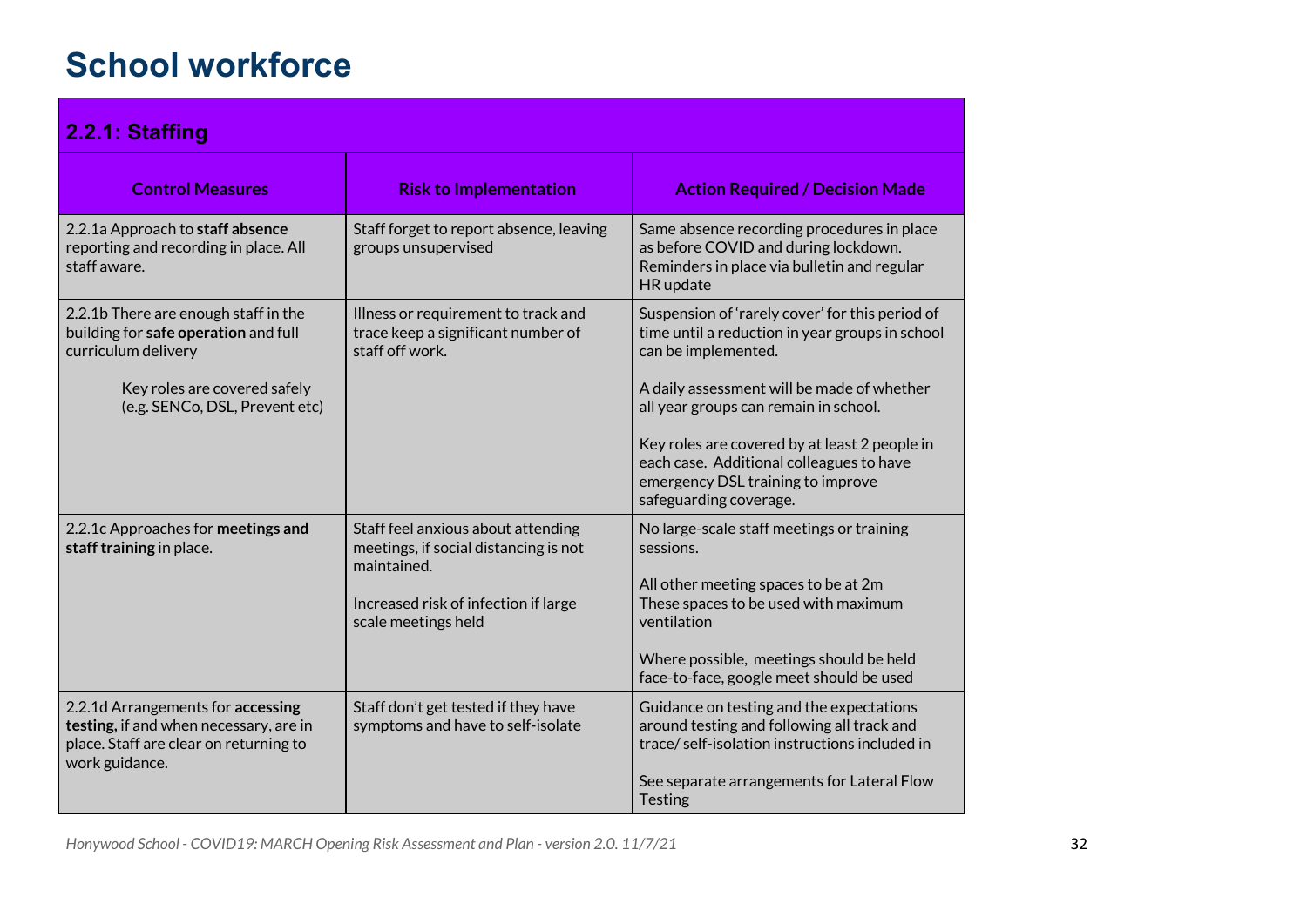|                                                                                                                              |                                                                                                                                                  | Staff Handbook - Juniper FAQ guidance<br>shared.                                                                                                                                                                                                                                                                                                   |
|------------------------------------------------------------------------------------------------------------------------------|--------------------------------------------------------------------------------------------------------------------------------------------------|----------------------------------------------------------------------------------------------------------------------------------------------------------------------------------------------------------------------------------------------------------------------------------------------------------------------------------------------------|
| 2.2.1f PPA for staff.                                                                                                        | PPA for staff is not able to be maintained.<br>Rarely cover is breached.                                                                         | Staffing levels in the building are maintained and<br>PPA time is preserved, as far as possible.<br>Where possible, staffing has been kept below<br>loading.<br>Timetabling and cover staff reduces risk of cover;<br>however, it remains the case that staff absence is<br>likely to be higher and so rarely cover is expected<br>to be breached. |
| 2.2.1g Office space for staff                                                                                                | Numbers in office may breach safe<br>levels, causing some staff to have to<br>work in different areas, impacting on<br>ability to complete tasks | Rota should reduce numbers in the office at<br>key points.                                                                                                                                                                                                                                                                                         |
| 2.2.1h The approach for inducting new<br>starters has been reviewed and<br>updated in line with current situation.           | New staff do not have effective<br>induction affecting well-being and<br>ability to perform their job effectively                                | Under leadership of DCa, Induction processes<br>will be kept under review. Early Career<br>framework will provide additional support to<br>new teachers. Where applicable - induction<br>completed remotely                                                                                                                                        |
| 2.2.1i Any staff contracts that need to<br>be issued, extended or amended<br>considering the current situation have<br>been. | Louise Hazell-Young is unwell and<br>unable to issue contracts for a period of<br>time                                                           | Work could be delegated to trust staff if<br>required                                                                                                                                                                                                                                                                                              |
| 2.2.1j Recruitment is in place to ensure<br>full staffing for Summer 20 and beyond                                           | Recruitment opportunities missed or<br>not run effectively                                                                                       | Recruitment processes are running effectively,<br>including for key roles. Currently no<br>outstanding vacancies to fill this term.<br>Protocols in place to conduct interviews<br>virtually - interview process modified to<br>replicate assessments that would normally<br>take place in a classroom                                             |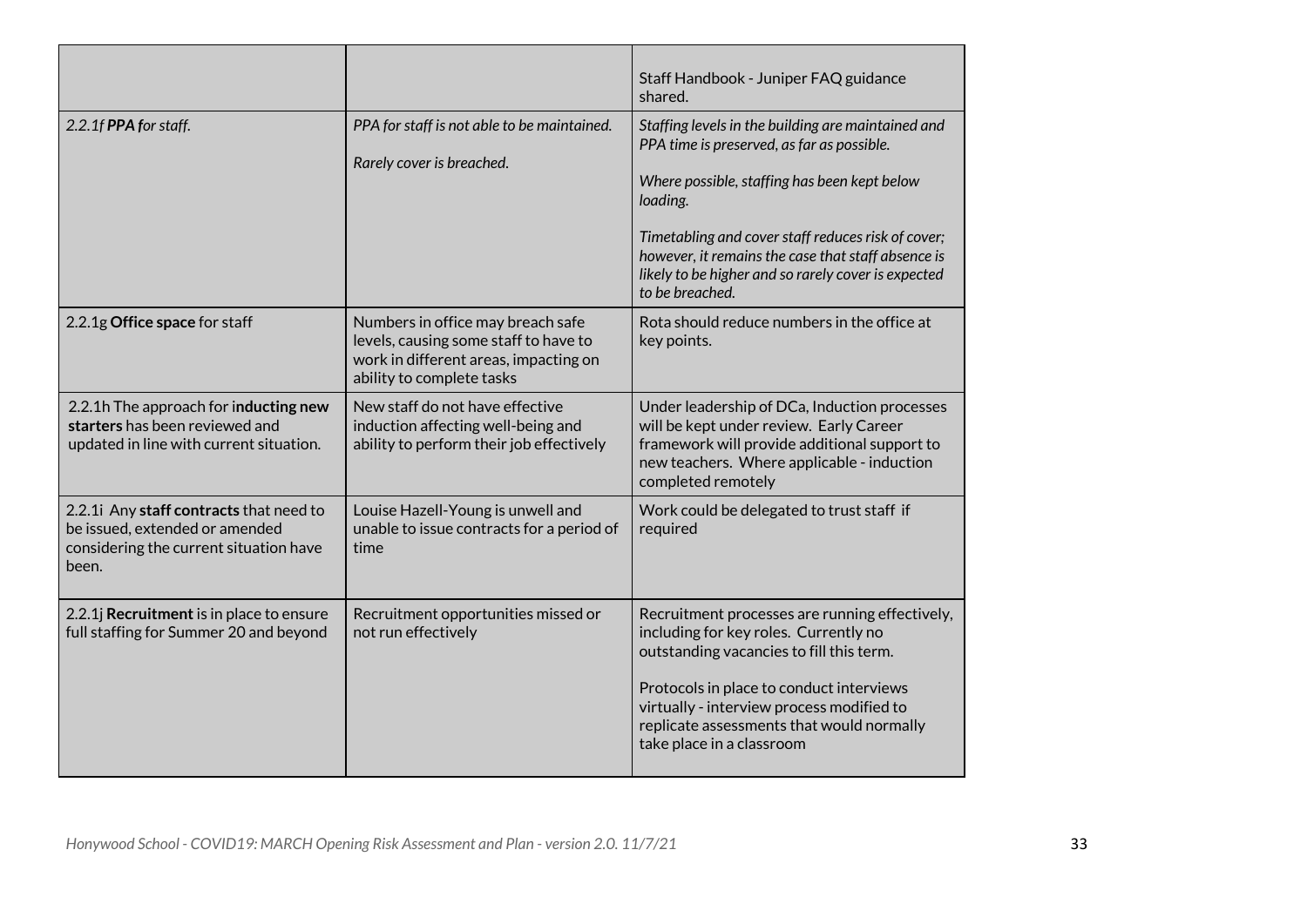| 2.2.1k Any HR processes that were<br>in-train prior to or put on hold due to<br>the COVID19 emergency, have been<br>appropriately resolved. | All major HR processes resolved at start<br>of lockdown                                                              | Juniper HR advice sought and followed with<br>regard to staff who are unwilling to return to<br>their usual role, despite contingencies in place<br>Juniper FAQs circulated                                                                                                 |
|---------------------------------------------------------------------------------------------------------------------------------------------|----------------------------------------------------------------------------------------------------------------------|-----------------------------------------------------------------------------------------------------------------------------------------------------------------------------------------------------------------------------------------------------------------------------|
| 2.2.21 Staff dress code                                                                                                                     | Staff dress is not practical in terms of<br>easy cleaning<br>Staff misunderstand rules and dress<br>inappropriately. | Continue with current approach to staff dress<br>code to enable for easy washing. Must still be<br>smart but items such as suits are optional as<br>these take longer to clean. The approach must<br>still be smart and should role model our<br>expectations for learners. |

## <span id="page-34-0"></span>**2.2.2: Staff who are clinically vulnerable or extremely clinically vulnerable or pregnant and staff who may otherwise be at increased from coronavirus**

| <b>Control Measures</b>                                                                                                                                                                            | <b>Risk to Implementation</b>                                                              | <b>Action Required / Decision Made</b>                                                                                                                                                                                                                                          |
|----------------------------------------------------------------------------------------------------------------------------------------------------------------------------------------------------|--------------------------------------------------------------------------------------------|---------------------------------------------------------------------------------------------------------------------------------------------------------------------------------------------------------------------------------------------------------------------------------|
| 2.2.2a Arrangements are made for<br>colleagues who are extremely<br>clinically vulnerable, pregnant or at<br>risk                                                                                  | Pressure of staffing means needs are<br>overlooked                                         | Bespoke arrangements agreed for each<br>member of staff in this position and these are<br>shared with line-managers.<br>Individual risk assessments updated in<br>September and implemented<br>HR guidance and FAQs shared with staff                                           |
|                                                                                                                                                                                                    | Breast feeding women do not feel safe<br>and do not have a clean space to<br>express milk. | A discreet office space with privacy will be<br>identified which will be added to the cleaning<br>rota.                                                                                                                                                                         |
| 2.2.2b Arrangements for staff who are<br>working from home are in place if<br>needed.<br>Communication<br>arrangements through line<br>managers are in place with<br>those staff and their role in | Lack of clarity around vulnerable<br>groups                                                | All self-identifying staff to have<br>communication from relevant line managers to<br>check on-going work from home arrangements<br>and that any barriers are addressed. Where<br>applicable such as for BAME, pregnant, new<br>mothers, older staff with health conditions and |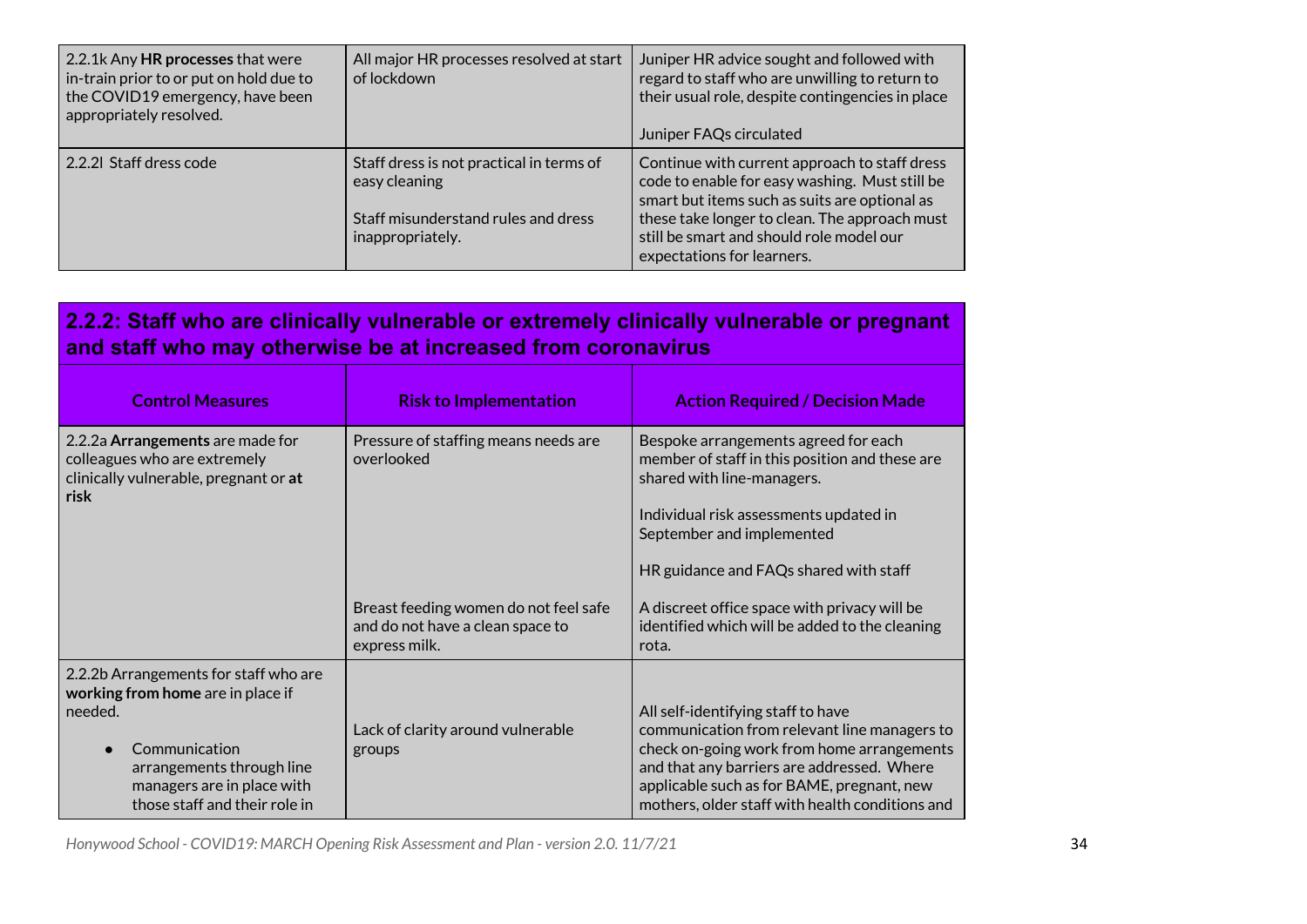| continuing to support the<br>working of the school is clear. |  | disabled staff an individual risk assessment will<br>be completed by the line manager in<br>partnership with the member of staff.<br>BAMEed guidance and royal college of<br>psychiatrists<br>https://www.rcpsych.ac.uk/docs/default-sourc<br>e/about-us/covid-19/impact-of-covid19-on-bame-staff-in-<br>mental-healthcare-settings_assessment-and-management<br>-of-risk 13052020v2.pdf?sfvrsn=1068965 2. |
|--------------------------------------------------------------|--|------------------------------------------------------------------------------------------------------------------------------------------------------------------------------------------------------------------------------------------------------------------------------------------------------------------------------------------------------------------------------------------------------------|
|--------------------------------------------------------------|--|------------------------------------------------------------------------------------------------------------------------------------------------------------------------------------------------------------------------------------------------------------------------------------------------------------------------------------------------------------------------------------------------------------|

<span id="page-35-0"></span>

| <b>2.2.3: Supporting Staff</b>                                                                                                                                                                          |                                                                                                                                                                                                                                             |                                                                                                                                                                                                                                                                                                                                                                                                                                                                                                 |
|---------------------------------------------------------------------------------------------------------------------------------------------------------------------------------------------------------|---------------------------------------------------------------------------------------------------------------------------------------------------------------------------------------------------------------------------------------------|-------------------------------------------------------------------------------------------------------------------------------------------------------------------------------------------------------------------------------------------------------------------------------------------------------------------------------------------------------------------------------------------------------------------------------------------------------------------------------------------------|
| <b>Control Measures</b>                                                                                                                                                                                 | <b>Risk to Implementation</b>                                                                                                                                                                                                               | <b>Action Required / Decision Made</b>                                                                                                                                                                                                                                                                                                                                                                                                                                                          |
| 2.2.3a Approach to support wellbeing,<br>mental health and resilience in place.<br>How staff are supported to follow this<br>within their own situations and that of<br>pupils and colleagues is clear. | Staff feel overwhelmed with the<br>different ways of working and the<br>upskilling required to be effective.<br>Staff feel anxious around ending<br>lock-down.<br>Staff have faced challenges in their<br>living arrangements in lock-down. | Staff are aware of available support and<br>advice for schools and pupils available from<br>ECC, including the Educational Psychology<br>service<br>https://schools.essex.gov.uk/admin/COVID-<br>19/Pages/default.aspx<br>https://www.educationsupport.org.uk/<br>Kerry Nichol/FLT, Sam Armstrng and<br>Charlotte Gamble sharing approaches and<br>well-being resources with staff.<br>Line Managers encouraged to check in with<br>team members on a daily basis and to ask<br>how people are. |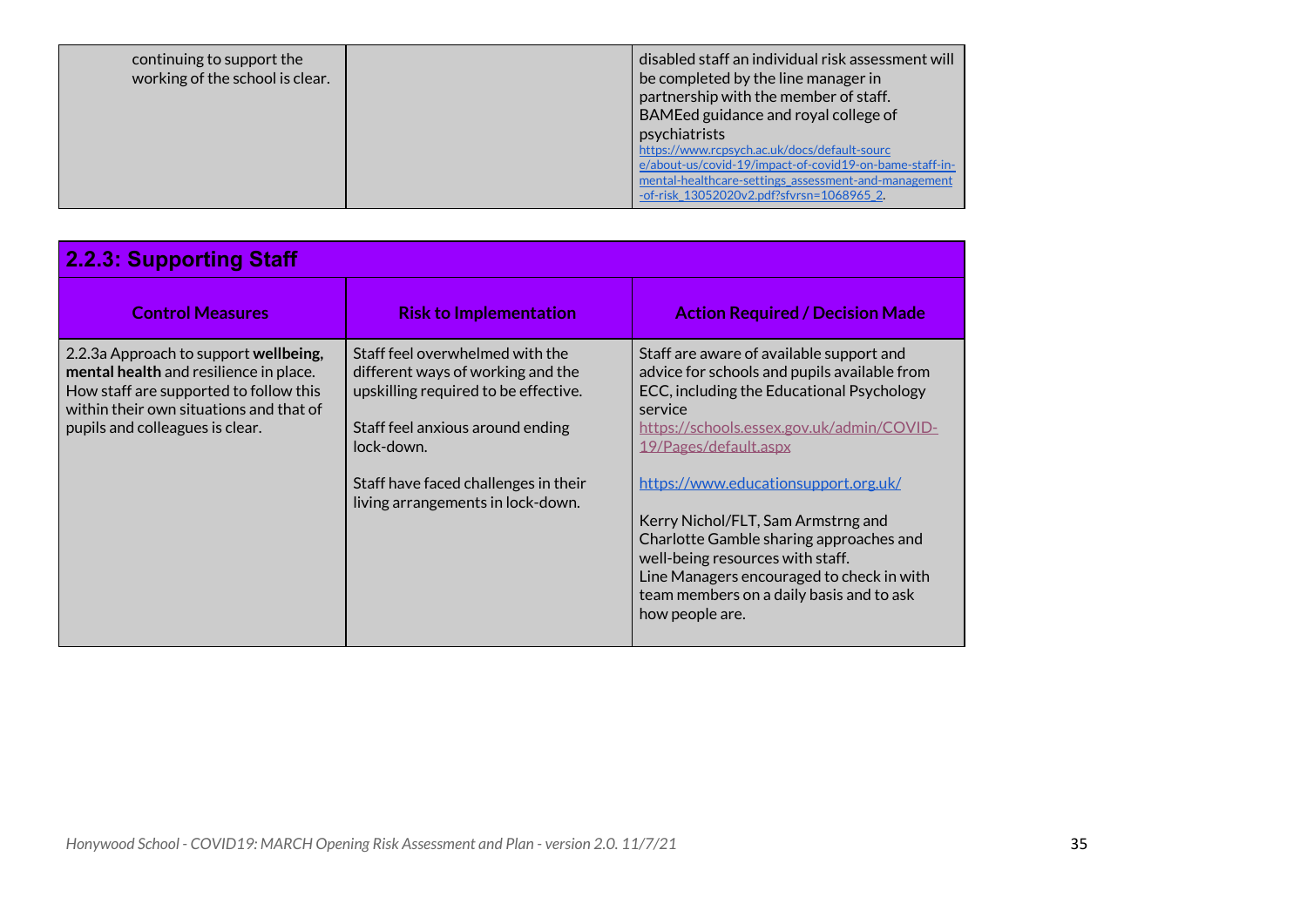## <span id="page-36-0"></span>**2.2.4: Staff deployment; deploying support staff and accommodating visiting specialists**

| <b>Control Measures</b>                                                                                                                                                                                                                                          | <b>Risk to Implementation</b>                                                                                                                                                                                                             | <b>Action Required / Decision Made</b>                                                                                                                                                                                                         |
|------------------------------------------------------------------------------------------------------------------------------------------------------------------------------------------------------------------------------------------------------------------|-------------------------------------------------------------------------------------------------------------------------------------------------------------------------------------------------------------------------------------------|------------------------------------------------------------------------------------------------------------------------------------------------------------------------------------------------------------------------------------------------|
| 2.5.4a Consideration given to the<br>options for redeployment of staff to<br>support the effective working of the<br>school.<br>If redeployment is taking place staff are<br>aware of controls and processes in<br>respect of tasks they are unfamiliar<br>with. | LSAs could be required to lead<br>some groups as not enough<br>teachers on site to cover numbers<br>and may not feel confident to<br>manage the group<br>Some staff are unclear in how<br>they can support provision in this<br>situation | Support given and careful timetabling around only<br>supporting small groups with EHCPs for LSA team if<br>required<br>Staff all informed of roles in clear communication.<br>Redeployment to address key tasks only that must be<br>completed |
| 2.5.4b Maintain safe working<br>environment for LSAs and other staff<br>working one to one or in close contact<br>with learners                                                                                                                                  | PPE unavailable. Staff anxiety<br>Not enough staff available to<br>support learners                                                                                                                                                       | PPE stocks maintained and available to staff and<br>support/training given<br>Where possible keep staff to one bubble fo extended<br>period to make management of bubbles easier                                                               |

<span id="page-36-1"></span>

| 2.3: Safeguarding                                                                                |                                    |                                                                                       |
|--------------------------------------------------------------------------------------------------|------------------------------------|---------------------------------------------------------------------------------------|
| <b>Control Measures</b>                                                                          | <b>Risk to Implementation</b>      | <b>Action Required / Decision Made</b>                                                |
| 2.6.1 Work with other agencies has<br>been undertaken to support vulnerable<br>CYP and families. | Families not engaging with support | FLT working very closely with families and<br>agencies<br>Regular contact to continue |
| 2.6.2 Child protection policy reviewed<br>and any changes to approaches shared<br>with staff     | Staff miss safeguarding issue      | Regular reminders to staff as to signs and<br>reporting processes                     |

## <span id="page-36-2"></span>**2.4: Catering**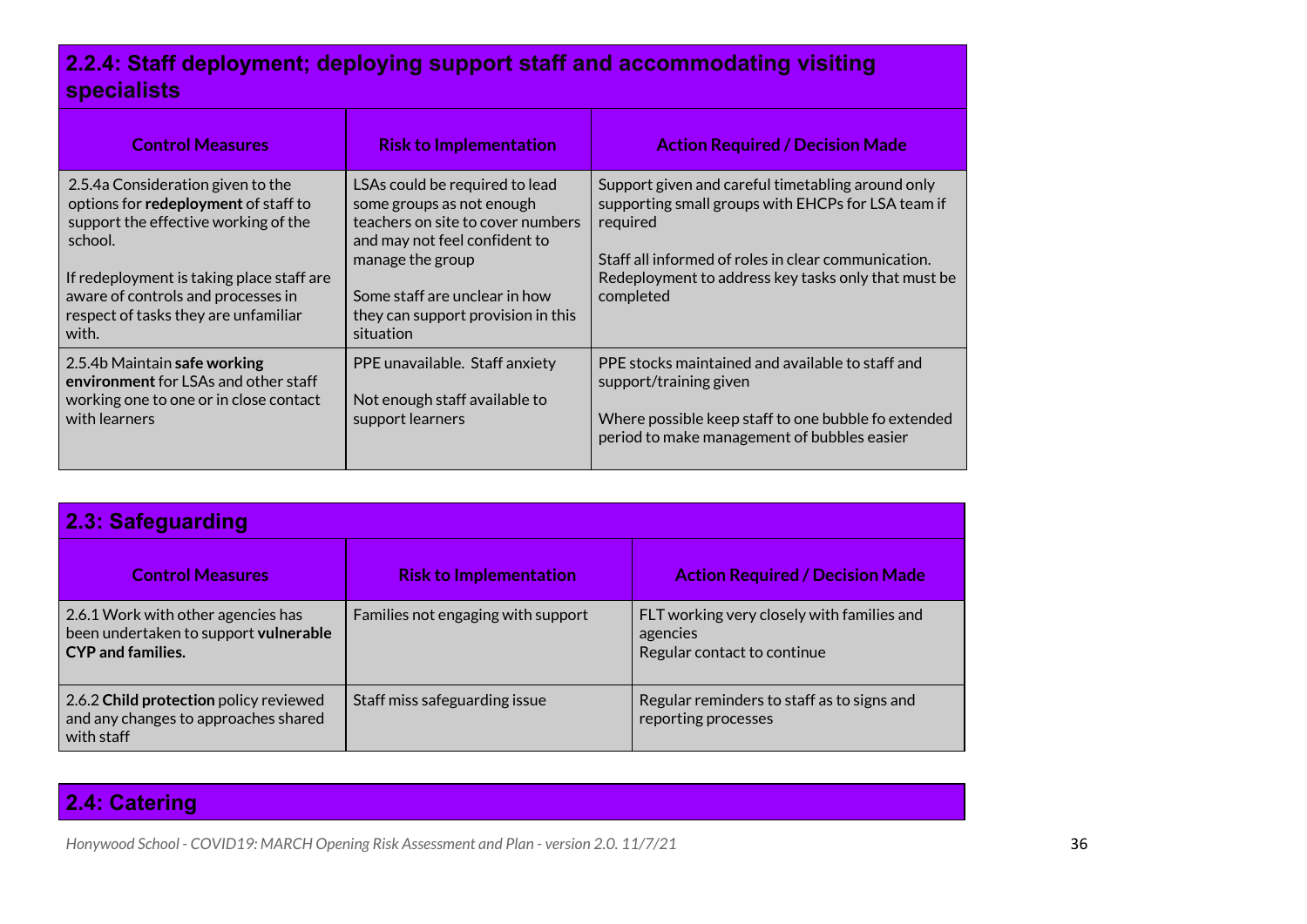| <b>Control Measures</b>                                                                                                                                        | <b>Risk to Implementation</b>                                                                                                           | <b>Action Required / Decision Made</b>                                                                                                                                                                                                                |
|----------------------------------------------------------------------------------------------------------------------------------------------------------------|-----------------------------------------------------------------------------------------------------------------------------------------|-------------------------------------------------------------------------------------------------------------------------------------------------------------------------------------------------------------------------------------------------------|
| 2.7.1 Arrangements in place to provide<br>food to staff and learners on site over<br>lunchtime, including the requirement of<br>universal free school meals.   | The canteen has remained open and so<br>preparations are in place.                                                                      | Physical changes to canteen covered in SITE<br>PREPARATION - no one using kitchen in<br>person<br>Catering staff to wear face masks through food<br>prep and service<br>Catering staff work areas separated and<br>numbers in the kitchen controlled. |
|                                                                                                                                                                | Staffing levels might be too low if<br>numbers using the canteen rose<br>significantly or if significant numbers of<br>staff are absent | Food offer to consist of easy to prepare grab<br>and go offerings<br>Food pick up from bubble rooms/fs20                                                                                                                                              |
| 2.7.2 Lockdown provision:<br>Arrangements for the continued<br>provision of FSMs for children not<br>attending school are in place.<br><b>Edenred vouchers</b> | Vouchers are not delivered                                                                                                              | Welfare calls used to liaise with families<br>regularly to ensure vouchers are working;<br>alternative provision to be put in place if<br>required                                                                                                    |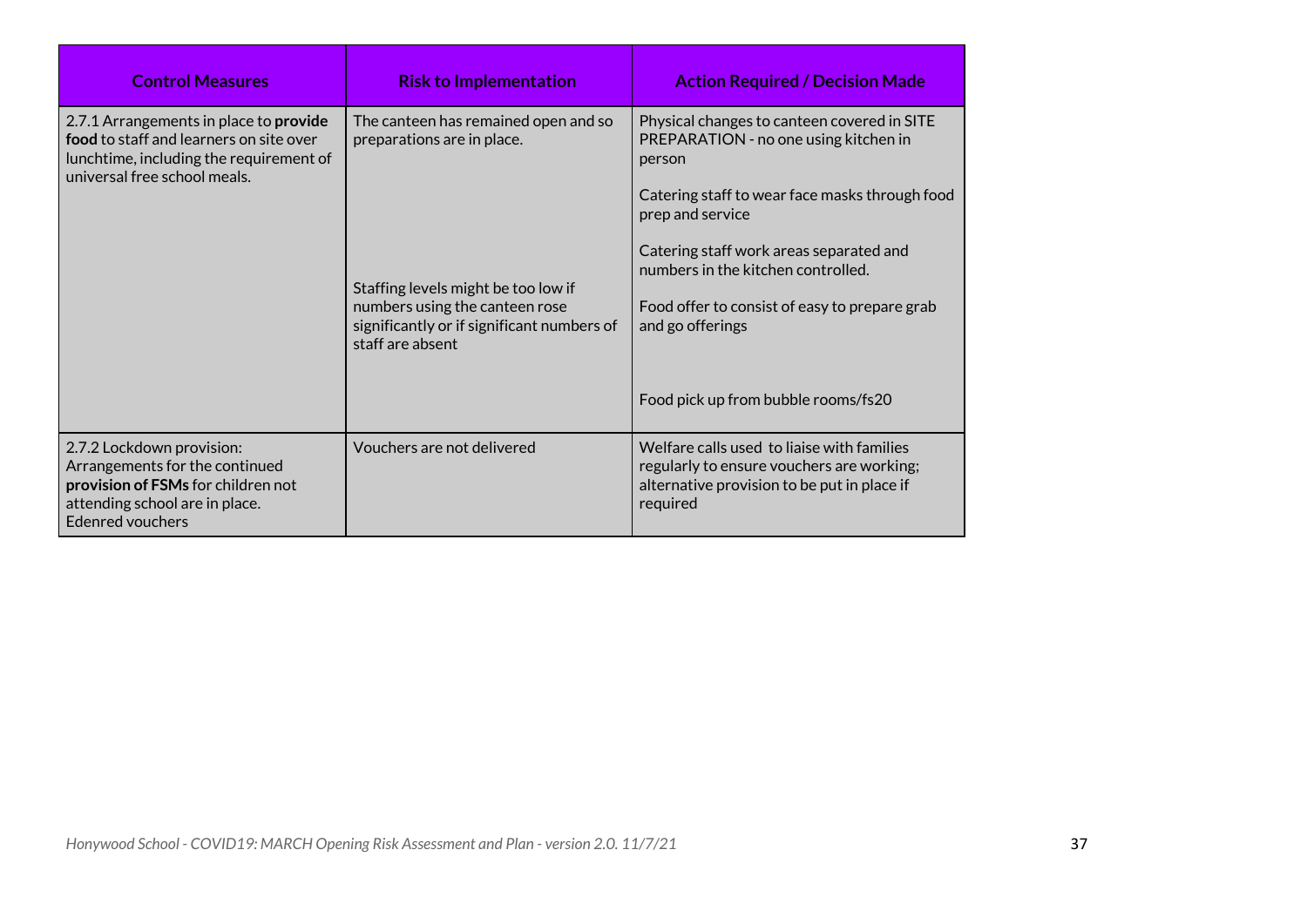# <span id="page-38-0"></span>**Section 3: Curriculum, behaviour and pastoral support**

<span id="page-38-1"></span>**3.1: Teach an ambitious and broad curriculum in all subjects from the start of the spring term, but make use of existing flexibilities to create time to cover the most important missed content.**

| <b>Control Measures</b>                                                                 | <b>Risk to Implementation</b>                                                                                                    | <b>Action Required / Decision Made</b>                                                                                        |
|-----------------------------------------------------------------------------------------|----------------------------------------------------------------------------------------------------------------------------------|-------------------------------------------------------------------------------------------------------------------------------|
| 3.1.1 Approaches to lessons that are<br>safe but also engaging and positive in<br>place | Staff do not have confidence to deliver<br>high quality lessons for learners that<br>meet thor needs and cover the<br>curriculum | Guidance provided on how to best deliver<br>lessons and support learners mental<br>well-being.                                |
|                                                                                         |                                                                                                                                  | FLT/SEND to be available for support for<br>individuals identified as in need - contact rota<br>in place for weekly check ups |

### <span id="page-38-2"></span>**3.2: Develop remote education so that it is integrated into school curriculum planning**

| <b>Control Measures</b>                                                                                                                | <b>Risk to Implementation</b>                              | <b>Action Required / Decision Made</b>                                                                                                                                                                          |
|----------------------------------------------------------------------------------------------------------------------------------------|------------------------------------------------------------|-----------------------------------------------------------------------------------------------------------------------------------------------------------------------------------------------------------------|
| 3.2.1 All learners have access to<br>technology and remote learning offer,<br>either as part of a blended or full on-line<br>provision | Learners unable to access home<br>learning due to barriers | Regular contact with families and support put<br>in place.<br>All learners set up on ipad with google<br>classroom.<br>Approach to lesson delivery includes more<br>interactive elements - guidance provided to |
|                                                                                                                                        |                                                            | staff and learners<br>Continue to use google classroom to support<br>delivery of all classes                                                                                                                    |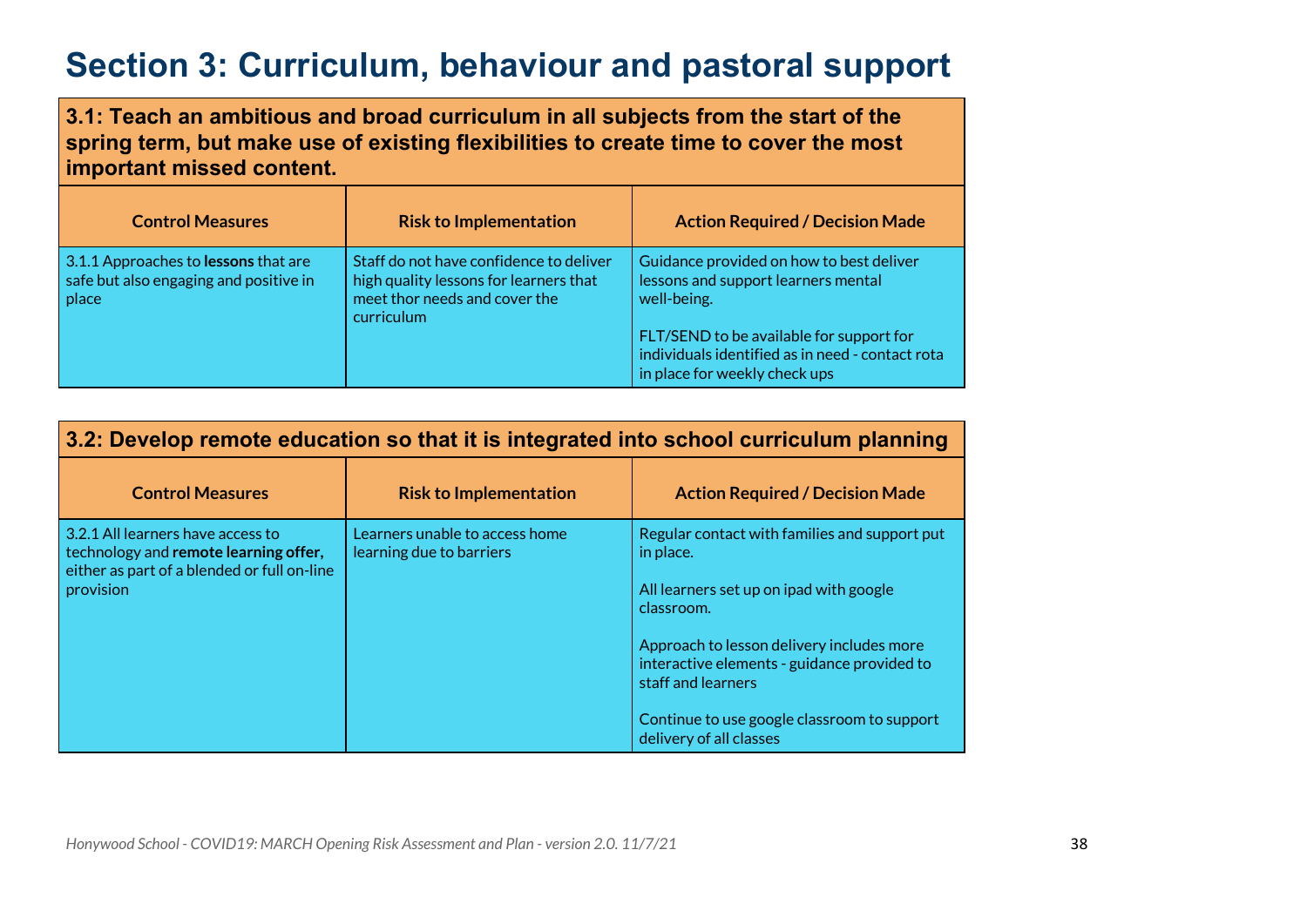<span id="page-39-0"></span>

| 3.3: Learner wellbeing and support                                                                                                                                                                                                                                                                                      |                                                               |                                                                                                                                                                                                                                                                                                                                                                                                                     |
|-------------------------------------------------------------------------------------------------------------------------------------------------------------------------------------------------------------------------------------------------------------------------------------------------------------------------|---------------------------------------------------------------|---------------------------------------------------------------------------------------------------------------------------------------------------------------------------------------------------------------------------------------------------------------------------------------------------------------------------------------------------------------------------------------------------------------------|
| <b>Control Measures</b>                                                                                                                                                                                                                                                                                                 | <b>Risk to Implementation</b>                                 | <b>Action Required / Decision Made</b>                                                                                                                                                                                                                                                                                                                                                                              |
| 3.3.1 Learners with widening gaps<br>identified and support put in place                                                                                                                                                                                                                                                | We do not have the capacity to support<br>additional learners | Monitor progress through regular checks and<br>phoneclass home weekly                                                                                                                                                                                                                                                                                                                                               |
|                                                                                                                                                                                                                                                                                                                         | Learners with gaps not identified                             | FLT/SEND identify those most in need of<br>support in a systematic way and employ<br>remote support system                                                                                                                                                                                                                                                                                                          |
| 3.3.2 Consideration of the impact of<br><b>COVID19 on families</b> and whether any<br>additional support may be required:<br>Financial<br>$\bullet$<br>Increased FSM eligibility<br>$\bullet$<br>Referrals to social care and other<br>$\bullet$<br>support<br>PPG/vulnerable groups<br>$\bullet$<br><b>Bereavement</b> | Parents do not inform us of their<br>situation                | Continue weekly calls to vulnerable families<br>not in school.                                                                                                                                                                                                                                                                                                                                                      |
| 3.3.3 Changed expectations shared in<br>advance with learners and parents<br>around<br><b>Social Distancing (not</b><br>$\bullet$<br>touching other learners and<br>staying 2m from staff)<br>Catering<br>$\bullet$<br>Equipment (pen/pencil /ruler /<br>tissue/water)<br>The new school day                            | Parents/learners don't follow the new<br>guidelines           | Letter explains the importance of these<br>changes for the well-being of the whole school<br>community.<br>Revised Home-school agreement circulated to<br>all parents and learners. Outline of what to<br>expect created and sent to families<br>Add that learners are not to bring any<br>unnecessary equipment or belongings to<br>school<br>Email sent to all learners to outline changes<br>and give confidence |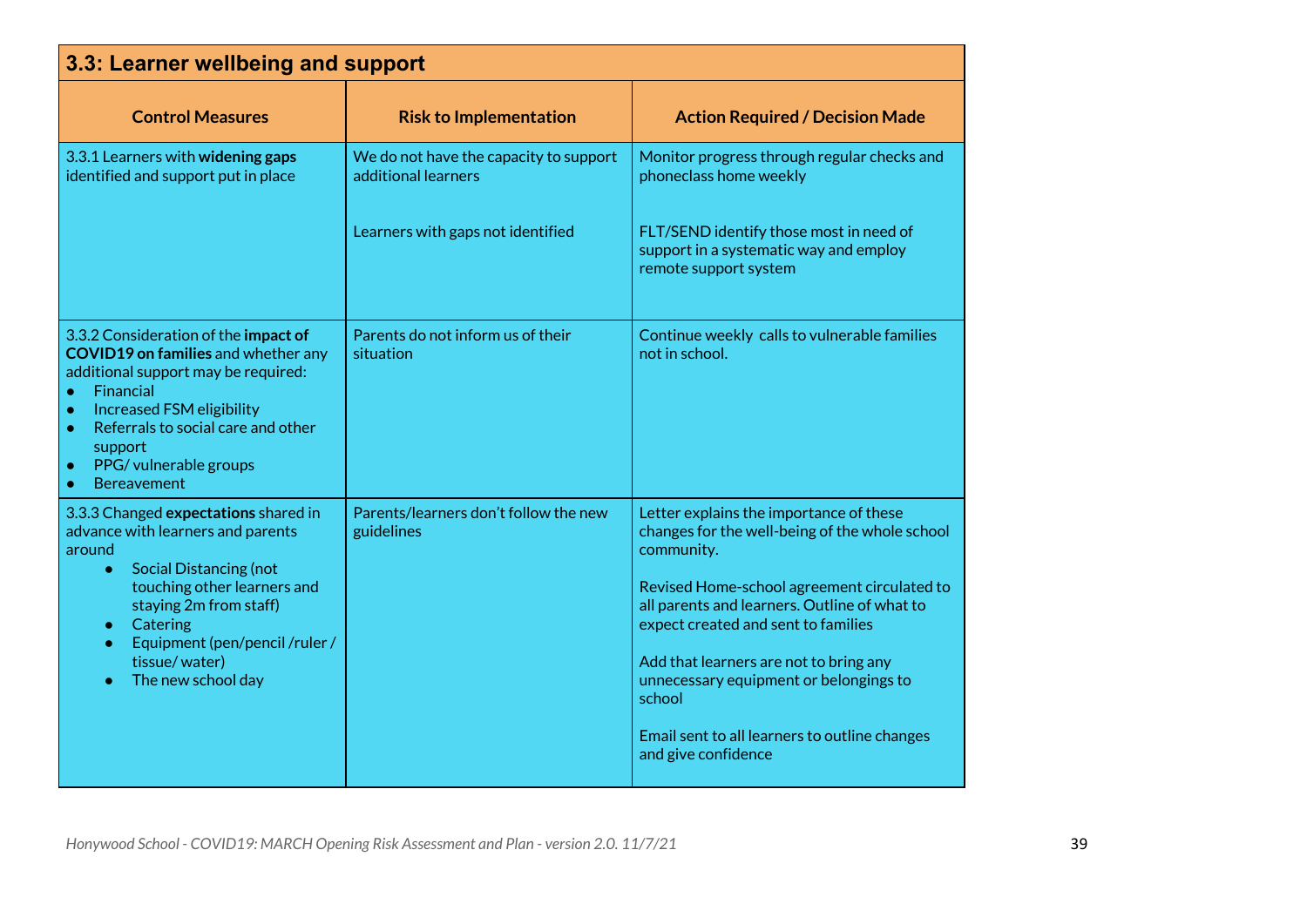|  | $\vert$ First day inductions staggered across 4 days |
|--|------------------------------------------------------|
|  | to ensure intensive support given to learners        |
|  | $\vert$ as they get used to the expectations         |

<span id="page-40-0"></span>

| 3.4: Behaviour expectations                              |                                                                  |                                                                                                                                                                                                                                                                                                                                                                                                              |
|----------------------------------------------------------|------------------------------------------------------------------|--------------------------------------------------------------------------------------------------------------------------------------------------------------------------------------------------------------------------------------------------------------------------------------------------------------------------------------------------------------------------------------------------------------|
| <b>Control Measures</b>                                  | <b>Risk to Implementation</b>                                    | <b>Action Required / Decision Made</b>                                                                                                                                                                                                                                                                                                                                                                       |
| 3.4.1 Learners behave safely and<br>follow new protocols | Learners misbehave as they do not see<br>importance of protocols | Regular communication planned on<br>importance of following the guidance (for<br>safety)<br><b>Expectations clear in Home-School</b><br>Agreement and sanctions used<br>Remote learning guidance to include how to<br>approach behaviour issues online and<br>safeguarding guidance.<br>Revised behaviour policy that highlights the<br>seriousness of not following rules designed to<br>keep everyone safe |

# <span id="page-40-1"></span>**Section 4: Contingency planning for outbreaks**

<span id="page-40-2"></span>**4.1: Process in the event of local outbreaks**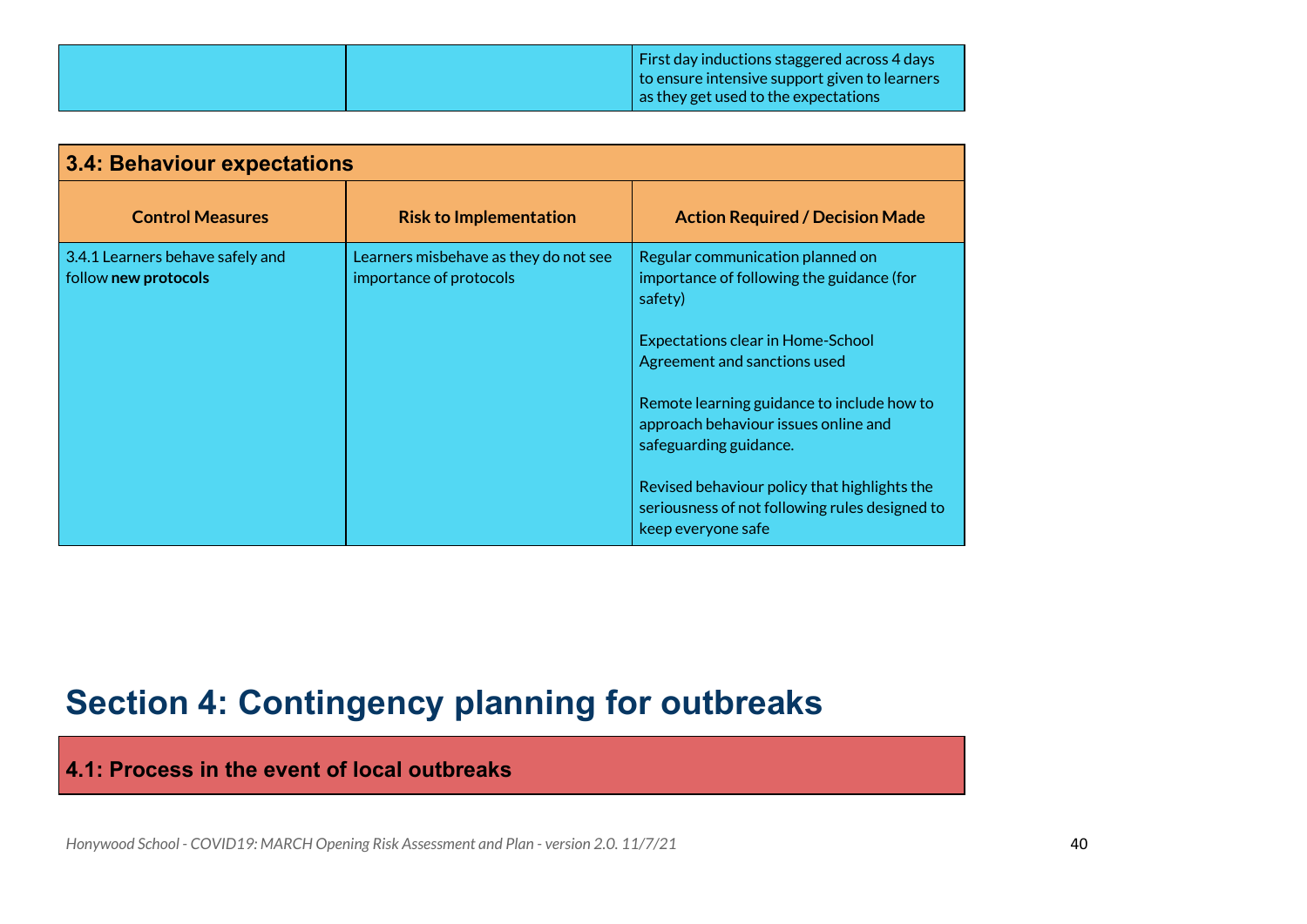| <b>Control Measures</b>                                   | <b>Risk to Implementation</b> | <b>Action Required / Decision Made</b>                                                                                                                                                                                                                                                      |
|-----------------------------------------------------------|-------------------------------|---------------------------------------------------------------------------------------------------------------------------------------------------------------------------------------------------------------------------------------------------------------------------------------------|
| 4.1.1 Receiving information regarding a<br>local outbreak | Delay in reporting            | <b>Follow Dfe and Public Health Advice</b><br>Communication protocol in place to inform all<br>staff, parents and learners. Using group call,<br>facebook, website and email.<br>Home learning and home working protocols<br>continue on wider scale<br>Organise for a deep clean of school |

<span id="page-41-0"></span>

| 4.2: Contingency plans - Remote education support                                                                                                       |                                                                                                                                                           |                                                                                                                                                                                                                                                                                                                                                          |
|---------------------------------------------------------------------------------------------------------------------------------------------------------|-----------------------------------------------------------------------------------------------------------------------------------------------------------|----------------------------------------------------------------------------------------------------------------------------------------------------------------------------------------------------------------------------------------------------------------------------------------------------------------------------------------------------------|
| <b>Control Measures</b>                                                                                                                                 | <b>Risk to Implementation</b>                                                                                                                             | <b>Action Required / Decision Made</b>                                                                                                                                                                                                                                                                                                                   |
| 4.2.1 All learners receive a high quality<br>of education.                                                                                              | Staff focus on in-school provision or do<br>not engage with google classroom<br>expectations                                                              | DCa to lead on teaching and learning in Virtual<br>School and to support staff to deliver engaging<br>lessons that keep motivating learners. Detailed<br>guidance produced and communicated to staff<br>as well as home school agreement.                                                                                                                |
|                                                                                                                                                         | Lack of monitoring allows individual<br>cases of unacceptable practice to go<br>unchallenged                                                              | JMu and DCato support subject leaders to<br>monitor and tackle any poor practice by<br>offering support.                                                                                                                                                                                                                                                 |
| 4.2.2 Consideration given to staffing<br>roles and responsibilities with regards<br>to the continued remote provision<br>alongside in-school provision. | Focus on in-school provision affects<br>quality of work of google classroom<br>work<br>Staff workload is not managed<br>effectively, affecting well-being | JMu/DCa to continue to oversee quality of<br>provision for Virtual School<br>JMU/MWh/DCa to monitor provision and<br>provide on-going training on approaches<br>Timetabling of in-school provision to be<br>mindful of teaching required for Virtual School<br>and to have sufficient support staff present to<br>cover teachers need to teach remotely. |